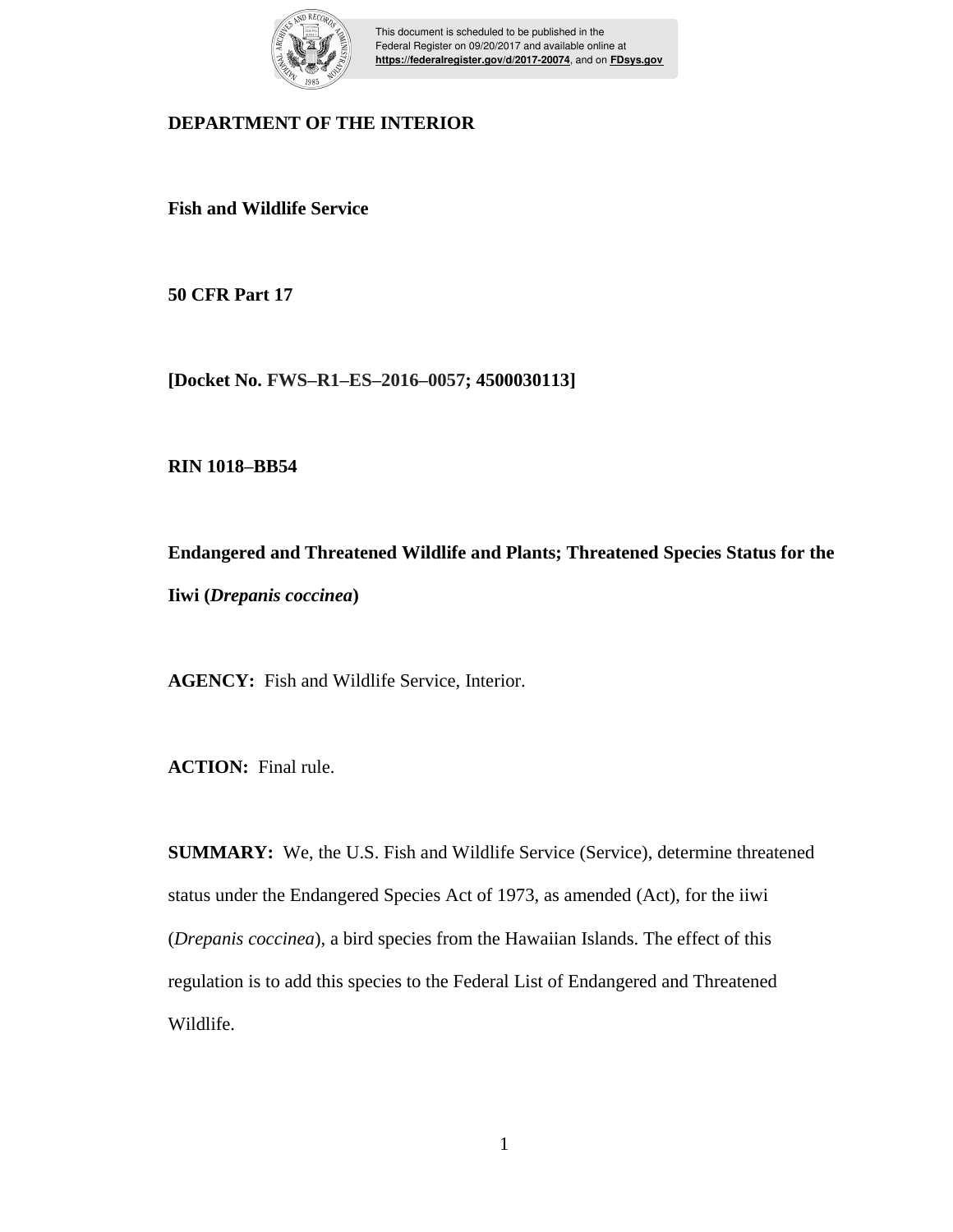# **DATES:** This rule becomes effective [INSERT DATE 30 DAYS AFTER DATE OF PUBLICATION IN THE **FEDERAL REGISTER**].

**ADDRESSES:** This final rule is available on the internet at *http://www.regulations.gov* and http://www.fws.gov/pacificislands. Comments and materials we received, as well as supporting documentation we used in preparing this rule, such as the species status report, are available for public inspection at *http://www.regulations.gov*. Comments, materials, and documentation that we considered in this rulemaking will be available by appointment, during normal business hours at: U.S. Fish and Wildlife Service, Pacific Islands Fish and Wildlife Office, 300 Ala Moana Boulevard, Room 3–122, Honolulu, HI 96850; by telephone at 808–792–9400; or by facsimile at 808–792–9581.

**FOR FURTHER INFORMATION CONTACT:** Mary Abrams, Field Supervisor, Pacific Islands Fish and Wildlife Office, 300 Ala Moana Boulevard, Room 3–122, Honolulu, HI 96850; by telephone (808–792–9400); or by facsimile (808–792–9581). Persons who use a telecommunications device for the deaf (TDD) may call the Federal Relay Service (FIRS) at 800–877–8339.

#### **SUPPLEMENTARY INFORMATION:**

#### **Executive Summary**

*Why we need to publish a rule.* Under the Endangered Species Act, 16 U.S.C. 1531 *et seq*., a species or subspecies may warrant protection through listing if it is endangered or threatened throughout all or a significant portion of its range. Critical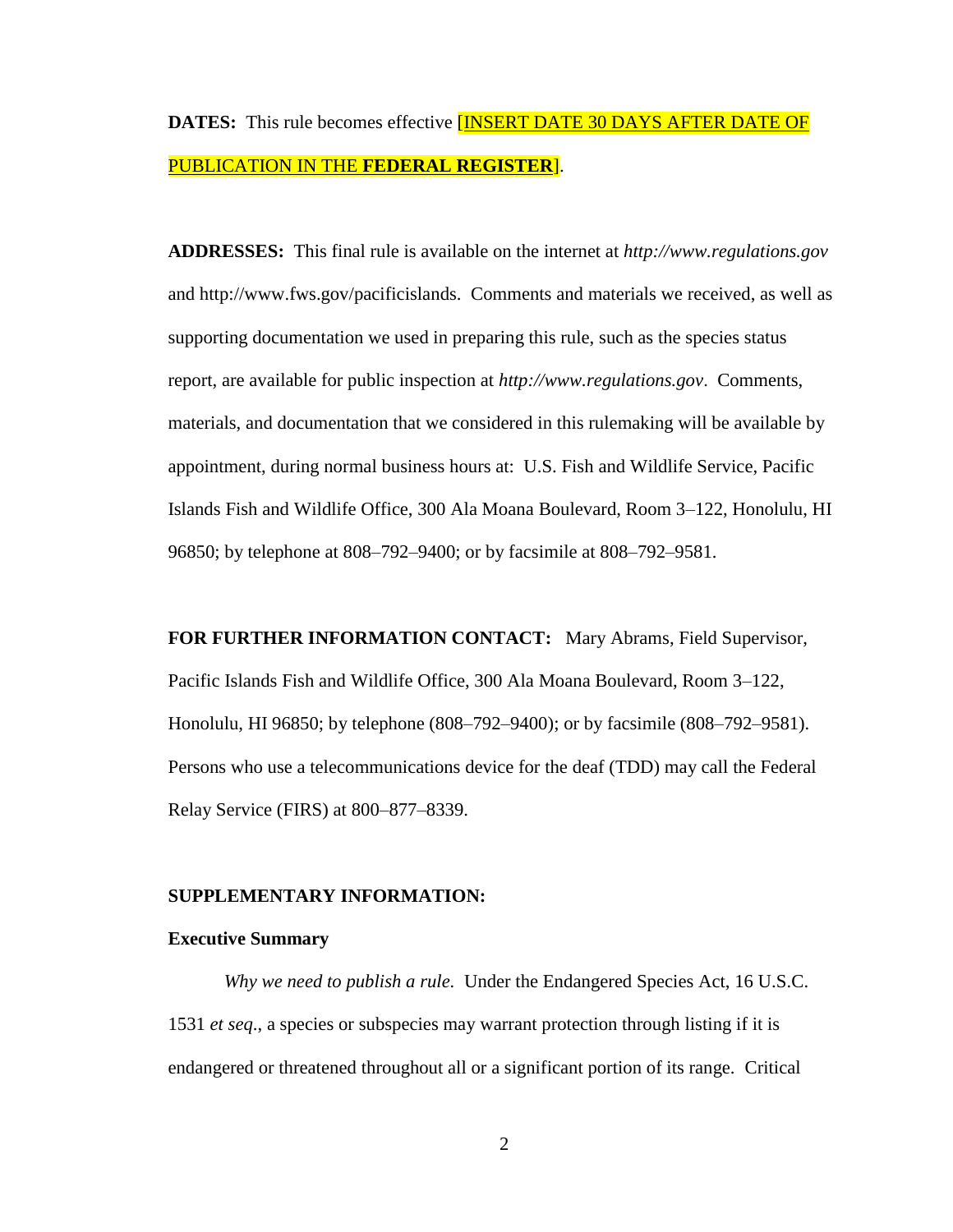habitat shall be designated, to the maximum extent prudent and determinable, for any species determined to be an endangered or threatened species under the Act.

This rule finalizes the listing of the iiwi (*Drepanis coccinea*) as threatened under the Act because of current and future threats, and listing can only be done by issuing a rule. The iiwi no longer occurs across much of its historical range, and faces a variety of threats in the form of diseases and impacts to its remaining habitat.

Delineation of critical habitat requires, within the geographical area occupied by the species, identification of the physical or biological features essential to the species' conservation. A careful assessment of the biological needs of the species and the areas that may have the physical or biological features essential for the conservation of the species and that may require special management considerations or protections, and thus qualify for designation as critical habitat, is particularly complicated in this case by the ongoing and projected effects of climate change and will require a thorough assessment. We require additional time to analyze the best available scientific data in order to identify specific areas appropriate for critical habitat designation and to analyze the impacts of designating such areas as critical habitat. Accordingly, we find designation of critical habitat for the iiwi to be "not determinable" at this time.

*What this document does.* This document lists the iiwi as a threatened species. We previously published a 90-day finding and a 12-month finding and proposed listing rule for the iiwi. Those documents assessed all available information regarding status of and threats to the iiwi.

*The basis for our action.* Under the Act, we can determine that a species is an endangered or threatened species based on any of five factors: (A) The present or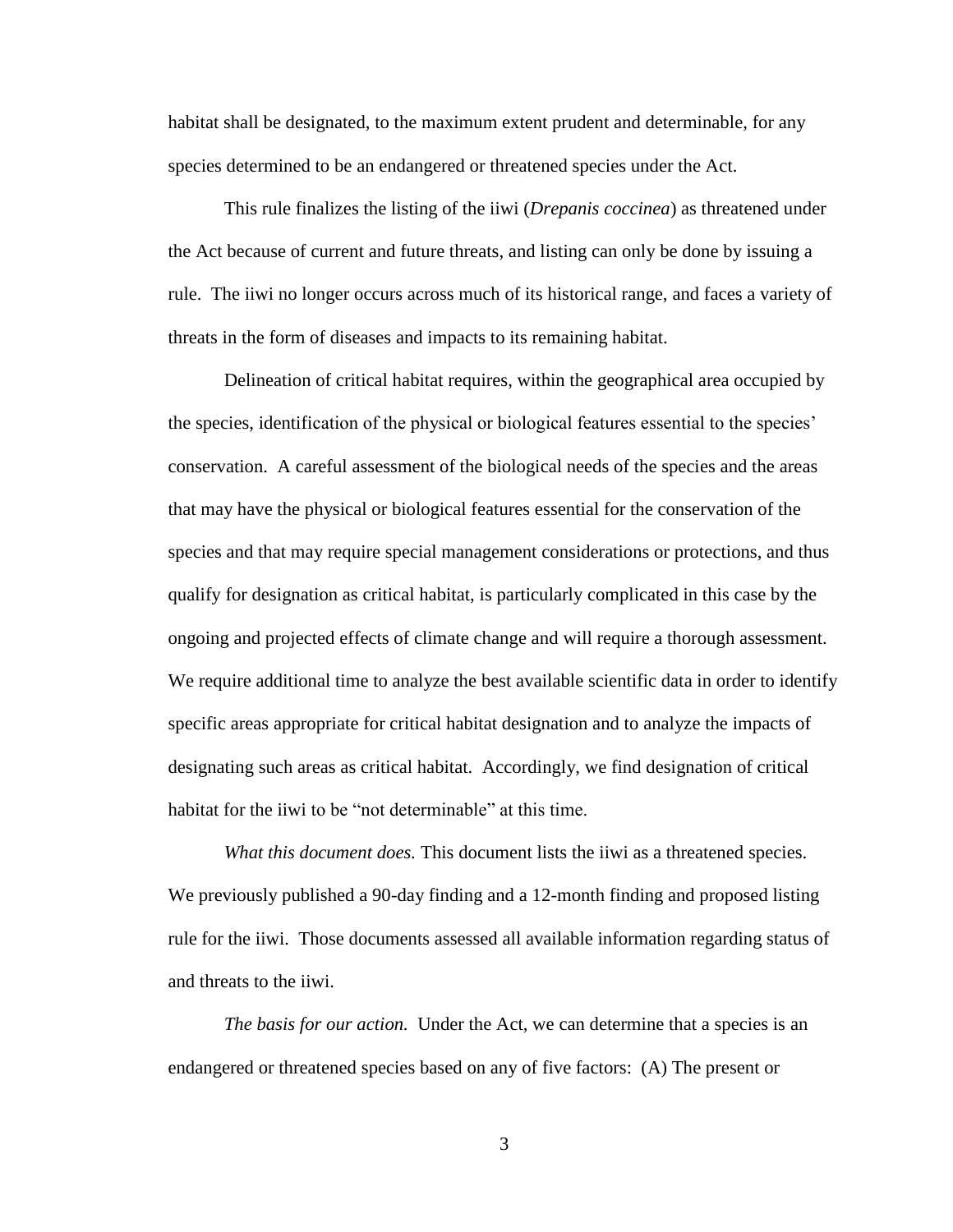threatened destruction, modification, or curtailment of its habitat or range; (B) Overutilization for commercial, recreational, scientific, or educational purposes; (C) Disease or predation; (D) The inadequacy of existing regulatory mechanisms; or (E) Other natural or manmade factors affecting its continued existence. We have determined that the primary threats to the iiwi are its susceptibility to avian malaria (Factor C) and the expected reduction in disease-free habitat as a result of increased temperatures caused by climate change (Factor E). Although not identified as primary threat factors, rapid ohia death, a fungal disease that kills the tree species required by iiwi for nesting and foraging, and impacts from nonnative invasive plants and feral ungulates, contribute to the degradation and curtailment of the iiwi's remaining, disease-free native ohia forest habitat, exacerbating threats to the species' viability.

*Peer review and public comment.* We sought comments on our proposal from eight independent specialists to ensure that our designation is based on scientifically sound data, assumptions, and analyses. We also considered all comments and information received during the public comment period.

A species status report for the iiwi was prepared by a team of Service biologists, with the assistance of scientists from the U.S. Geological Survey's (USGS) Pacific Islands Ecosystems Research Center and the Service's Pacific Islands Climate Change Cooperative. We also obtained review and input from experts familiar with avian malaria and avian genetics. The species status report represents a compilation of the best scientific and commercial data available concerning the status of the species, including the past, present, and future threats to the iiwi. The final species status report, revised in response to peer reviewer comments, and other materials relating to this proposal can be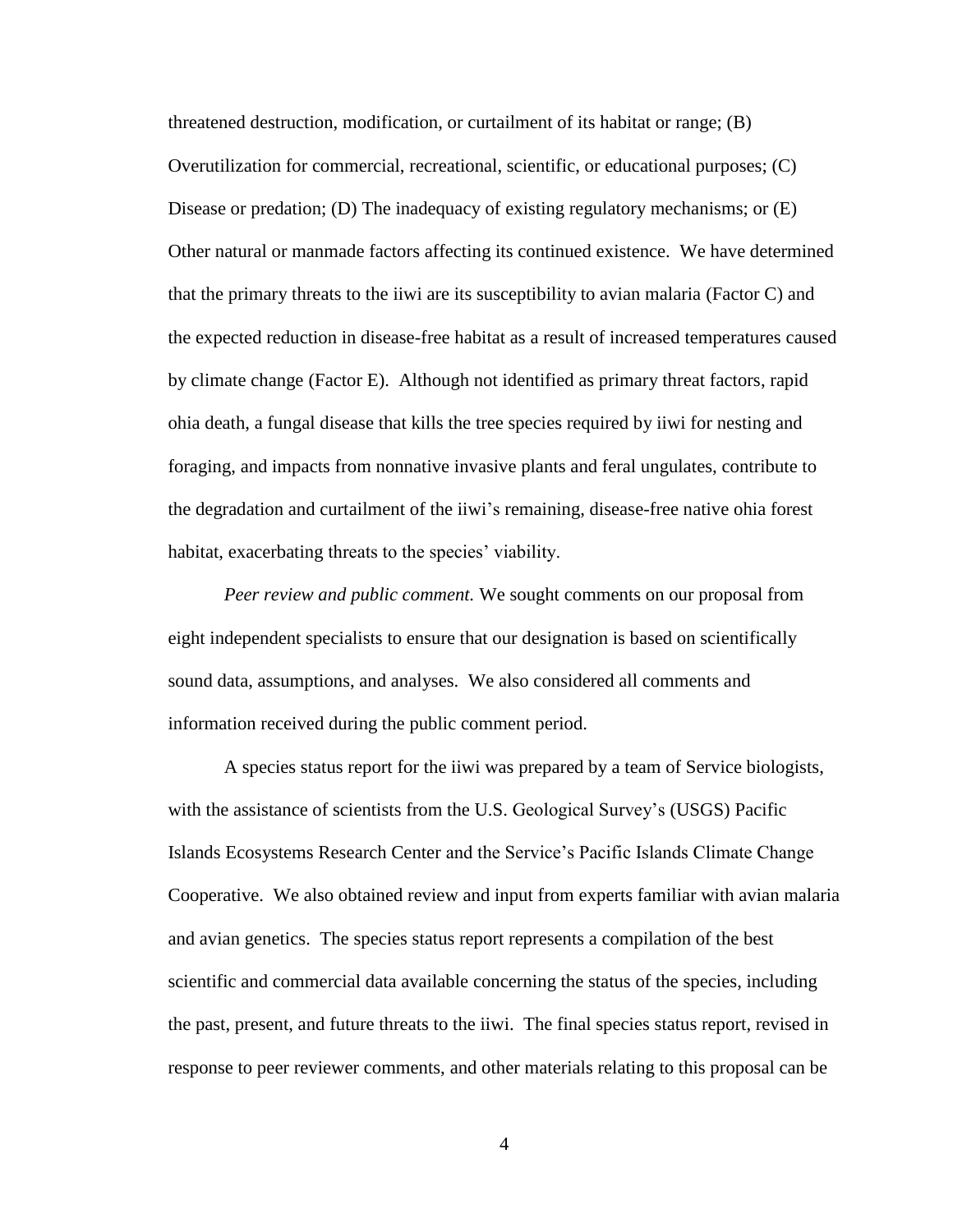found at *http://www.regulations.gov*, at Docket No. FWS–R1–ES–2016–0057, or by contacting the Pacific Islands Fish and Wildlife Office (see **FOR FURTHER INFORMATION CONTACT**).

#### **Background**

#### *Previous Federal Actions*

Please refer to the proposed listing rule, published in the **Federal Register** on September 20, 2016 (81 FR 64414), for previous Federal actions for this species prior to that date. The publication of the proposed listing rule opened a 60-day public comment period that closed on November 21, 2016. We published a public notice of the proposed rule on September 19, 2016. This notice was picked up and published by several local media outlets including the State's largest newspaper, the Honolulu Star Advertiser, as well as the Garden Island Newspaper, Honolulu Civil Beat, and Hawaii News Now. *Summary of Comments and Recommendations*

We solicited comments during the 60-day public comment period from September 20, to November 21, 2016 (81 FR 64414). We contacted appropriate Federal and State agencies, scientific experts and organizations, and other interested parties and invited them to comment on the proposal. Notices inviting public comment also were published in four major news outlets in the State. During the comment period, we received a total of nine letters from members of the public. We did not receive any requests for a public hearing. In this final rule, we address only those comments directly relevant to the listing of the iiwi. All nine letters were from individual members of the public. We did not receive any comments from the State of Hawaii.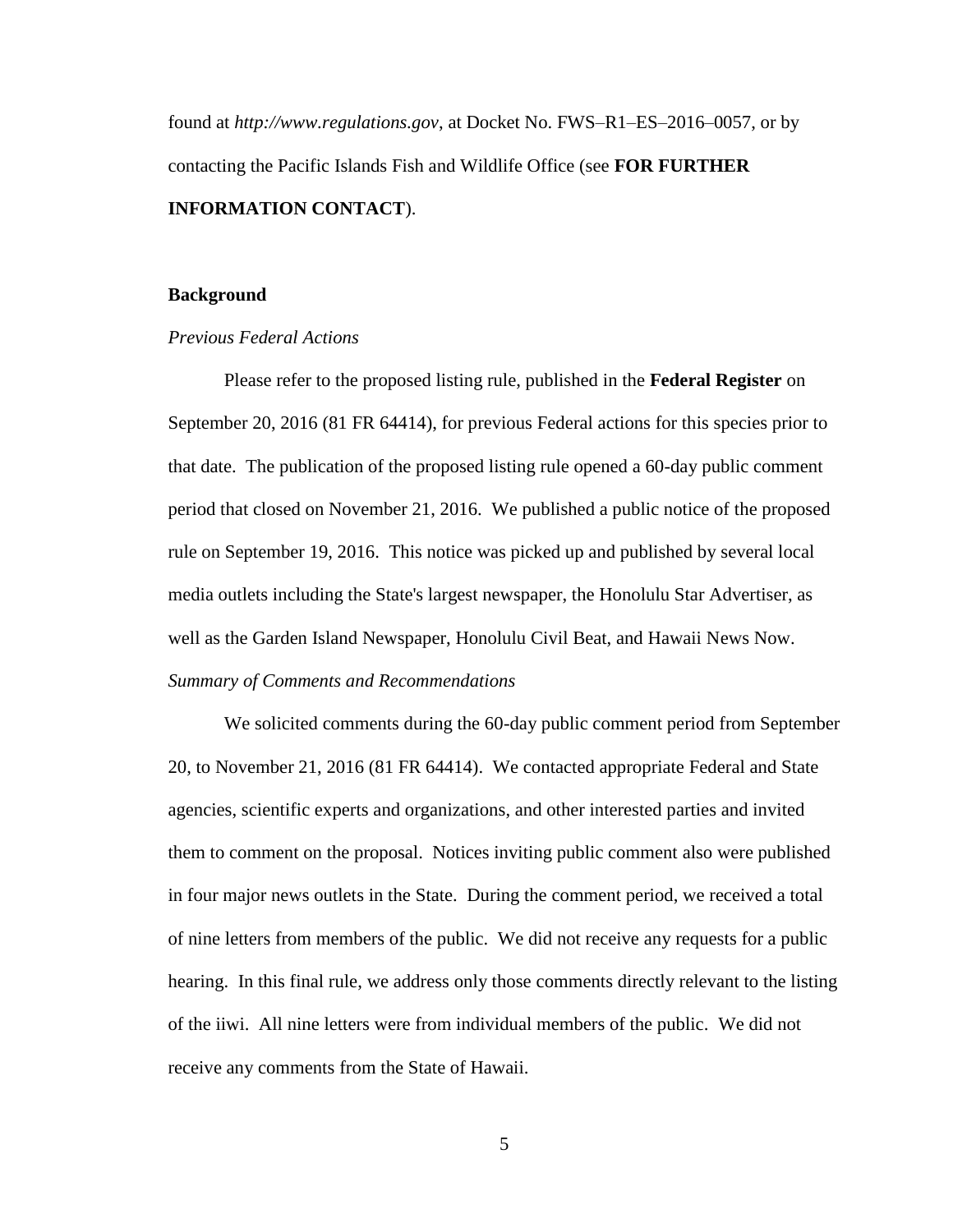### *Public Comments*

Of the nine comment letters we received from members of the public, eight expressed general support for our listing the iiwi under the Act, and one commented on a topic unrelated to our proposed rule. None of these letters provided new, substantive information or comments requiring specific response here.

#### *Peer Review*

In accordance with our peer review policy published on July 1, 1994 (59 FR 34270), we solicited expert opinions from eight individuals with scientific expertise on the iiwi and its habitat, biological needs, and threats, including familiarity with the geographic region where the iiwi occurs, and principles of conservation biology. We received responses from all eight of these individuals.

In general, all of the peer reviewers agreed that the draft Species Status Report and proposed rule provided an accurate synthesis of the life history of the iiwi and robust analysis of the stressors affecting the species. They further agreed that our conclusions regarding the status of the species were reasonable and scientifically sound. We reviewed all comments received from the peer reviewers for substantive issues and new information regarding the listing of iiwi. Where appropriate, we have incorporated corrections, editorial suggestions, and new literature and other information they provided into both the final species report and final rule. Any substantive comments are discussed below (see also **Summary of Changes from Proposed Rule**). All of the peer reviews were constructive and thorough; we thank the peer reviewers for their thoughtful assistance.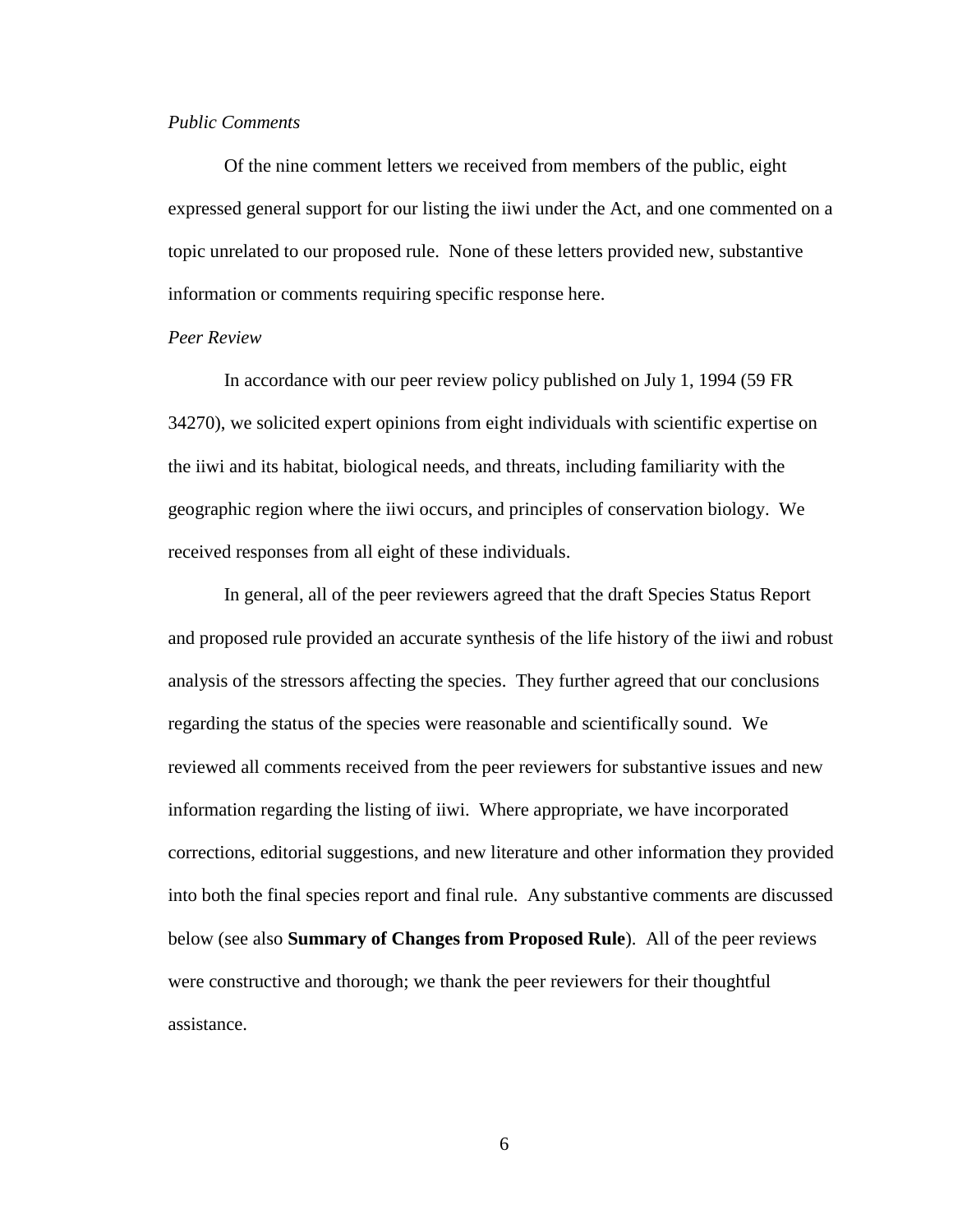*Comment (1)*: Two of the peer reviews suggested that we had not sufficiently emphasized the potential importance of avian pox as a threat to the iiwi. Specifically, the reviewers noted that the literature on mosquito-borne diseases affecting native Hawaiian forest birds tends to be focused more on avian malaria due, in part, to the knowledge gaps about the impacts of avian pox and the lack of an accurate, noninvasive diagnostic test for identifying acute active infections and birds that have recovered from infection. The reviewers point out that the two diseases may be acting both individually and synergistically when infections are simultaneous. Although avian malaria has been more thoroughly studied, the peer reviewers felt that the available evidence suggests avian pox may also be a significant source of mortality and pose a greater threat to the iiwi than would be suggested by our analysis.

*Our Response:* Although our draft Species Status Report pointed to the difficulty in untangling the relationship between the two diseases because of their frequent occurrence together, we agree with the reviewers that we placed more emphasis on the threat posed by avian malaria, in part simply due to the greater amount of scientific information available that clearly links high levels of mortality in iiwi directly to infection with malaria. In our final Species Status Report and this final rule, we have increased emphasis on the possibility that avian pox, both alone and in combination with avian malaria, may have negative, population-level impacts on iiwi.

*Comment (2):* One reviewer suggested that the "estimate" of 50 birds on Oahu reported in the draft Species Status Report is unrealistically high and not based on scientific data; the reviewer stated that based on observations of occasional single birds over the past 15 years, the population is probably much less than 50, perhaps 10 at the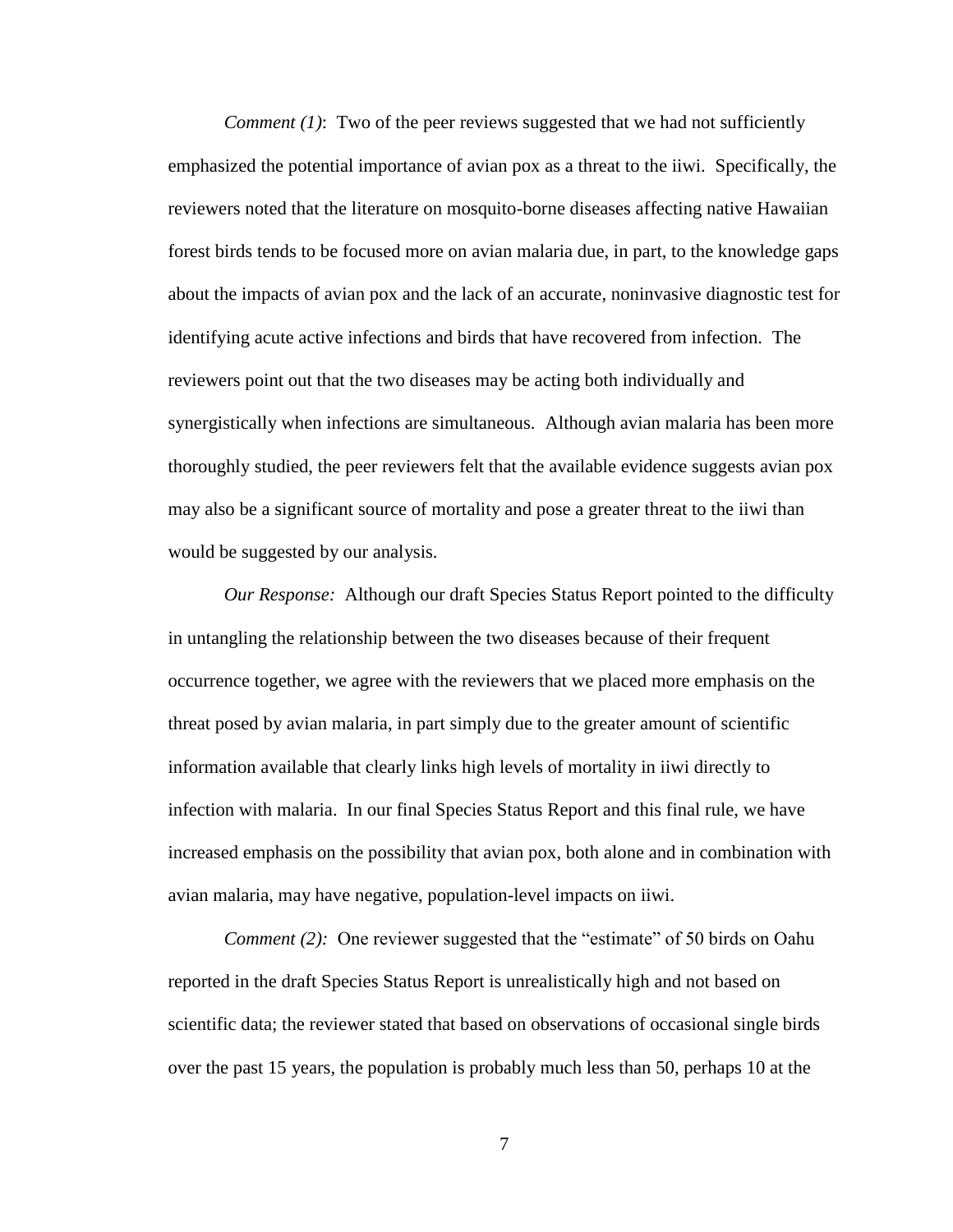most. Likewise for Molokai, the reviewer pointed out that the estimated number of birds from the 1980s is no longer accurate, and there are many fewer than 80 birds on that island.

*Our Response*: We thank the reviewer for his comments, and have made the corrections as needed in the final Species Status Report. Because the proposed rule did not refer to specific numbers of birds, no associated changes were required in this final rule.

*Comment (3):* Two peer reviewers provided updated information regarding the impacts and extent of various diseases affecting ohia trees, especially rapid ohia death (also known as ohia wilt, caused by fungi in the genus *Ceratocystis*).

*Our Response*: We have incorporated these changes into the final Species Status Report and final rule, as appropriate. In particular, we have updated the estimated area infected with rapid ohia death on Hawaii Island to more than 50,000 acres (20,235 hectares) (Hughes 2016, pers. comm.).

*Comment (4)*: One peer reviewer pointed out that, although Paxton *et al*. (2013) stated that the iiwi population on the leeward (Kona) side of Hawaii Island is strongly increasing, they couched those specific results as the inference from a limited dataset. The reviewer suggested that it was important for us to provide a similar caveat with regard to this reported trend in our final Species Status Report and final rule.

*Our Response*: We agree that this point provides important context for the interpretation of this reported trend, and have provided additional language in the final Species Status Report and in this final rule to more accurately mirror the reported results of Paxton *et al*. 2013.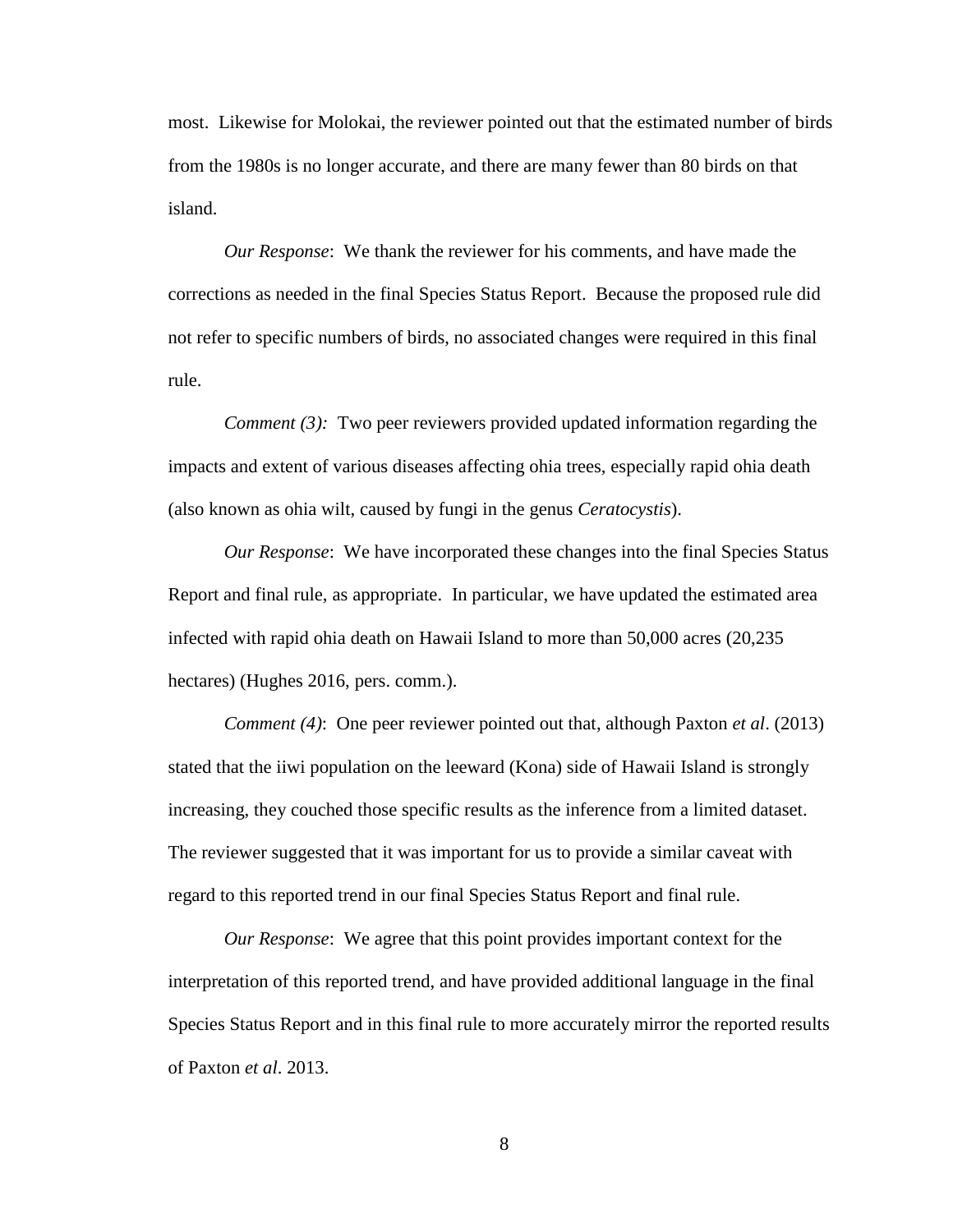*Comment (5)*: One peer reviewer suggested that, although it is true that the effects of predation have not been well documented or quantified for the iiwi, there is substantial evidence that predation by nonnative rats, particularly the black rat (*Rattus rattus*), is a serious threat to other Hawaiian forest birds. Although the reviewer acknowledges that predation is difficult to detect and document, particularly in species like the iiwi that nest high in the forest canopy, he believes the available evidence suggests predation by rats is likely also a contributing factor in the decline of the iiwi.

*Our Response*: We have incorporated additional discussion of the potential impacts of rat predation on the iiwi in this final rule.

*Comment (6)*: Two peer reviewers suggested that we consider the findings of Paxton *et al*. (2016) in a paper published subsequent to the writing of our draft Species Status Report.

*Our Response*: We have incorporated the results of Paxton *et al*. 2016 into our final Species Status Report and this final rule. This research documents the rapid collapse of the native avian community on the island of Kauai since 2000 as a result of the impacts of mosquito-borne diseases exacerbated by increased ambient temperature. In particular, the projections of Paxton *et al*. (2016) point to the likely extirpation of the iiwi from the island of Kauai by the year 2050 as a consequence of the loss of diseasefree habitat on Kauai and consequent exposure to avian malaria and pox. We also updated the reported numbers and range of iiwi on Kauai with the more recent estimates from Paxton *et al*. (2016).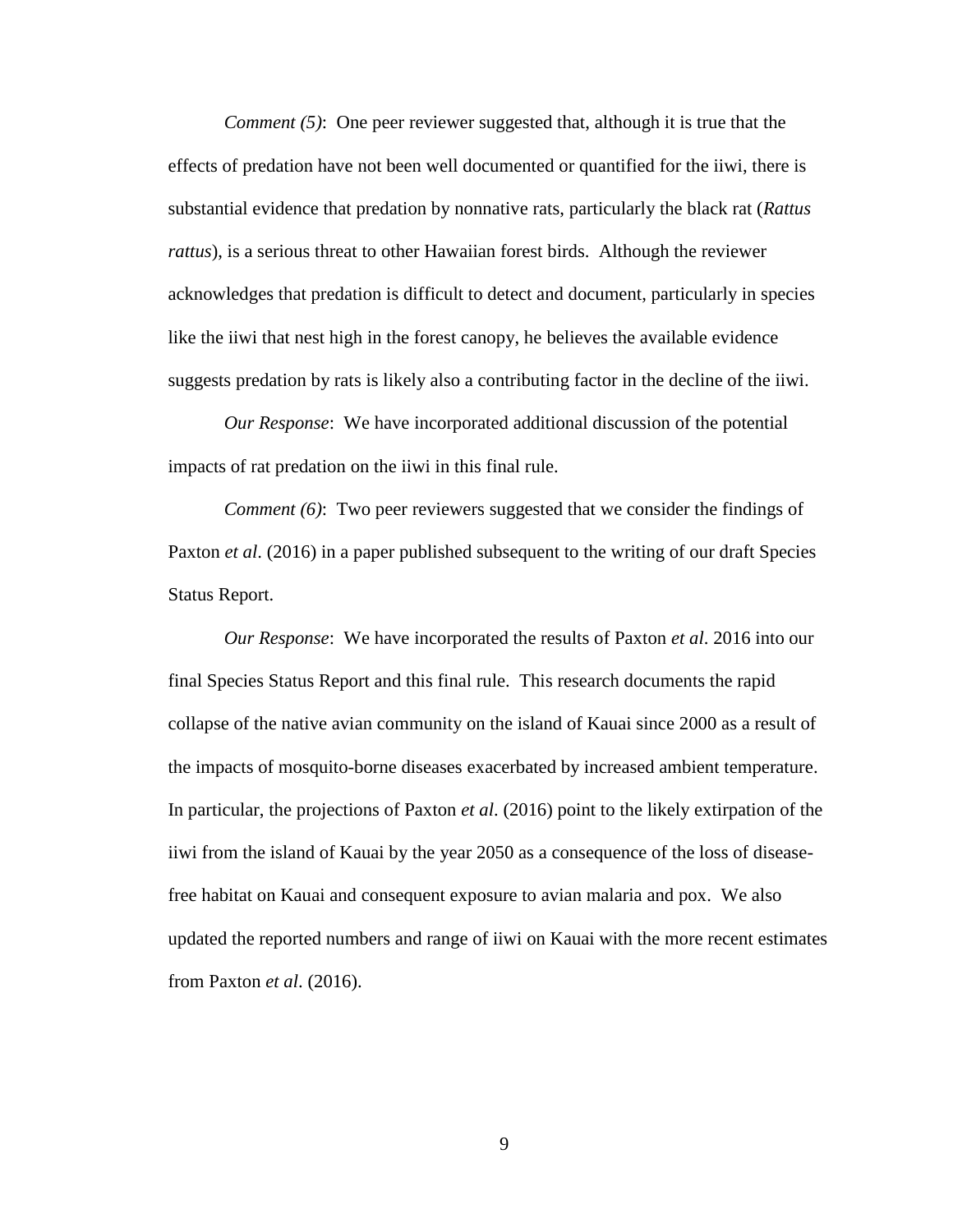#### **Summary of Changes from Proposed Rule**

After consideration of the comments we received during the public comment period and new information published or obtained since the proposed rule was published, we have made some changes to the final rule. None of these changes affect the determination. We made many small, nonsubstantive changes and corrections (e.g., updating the **Background** section in response to comments, minor clarifications, and editorial changes) throughout the document. In addition, we made some substantive changes to the information in this final rule in response to peer review, which are summarized here:

(1) We have elevated the identification of avian pox as a potentially important factor contributing to the decline of iiwi in response to mosquito-borne diseases, in addition to the effects of avian malaria;

(2) We have made a more definitive statement about the likely negative effects of rat predation on iiwi (VanderWerf 2016, pers. comm.);

(3) We updated the amount of area on Hawaii Island that is now estimated to be affected by rapid ohia death, which has now increased to more than 50,000 acres (20,235 hectares) (Hughes 2016, pers. comm.);

(4) We have updated our discussion of both the documented and projected declines of native forest birds on the island of Kauai to reflect the recently published work of Paxton *et al*. (2016), which projects the potential extirpation of iiwi from that island by the year 2050 as a consequence of warming temperatures and associated exposure to mosquito-borne diseases.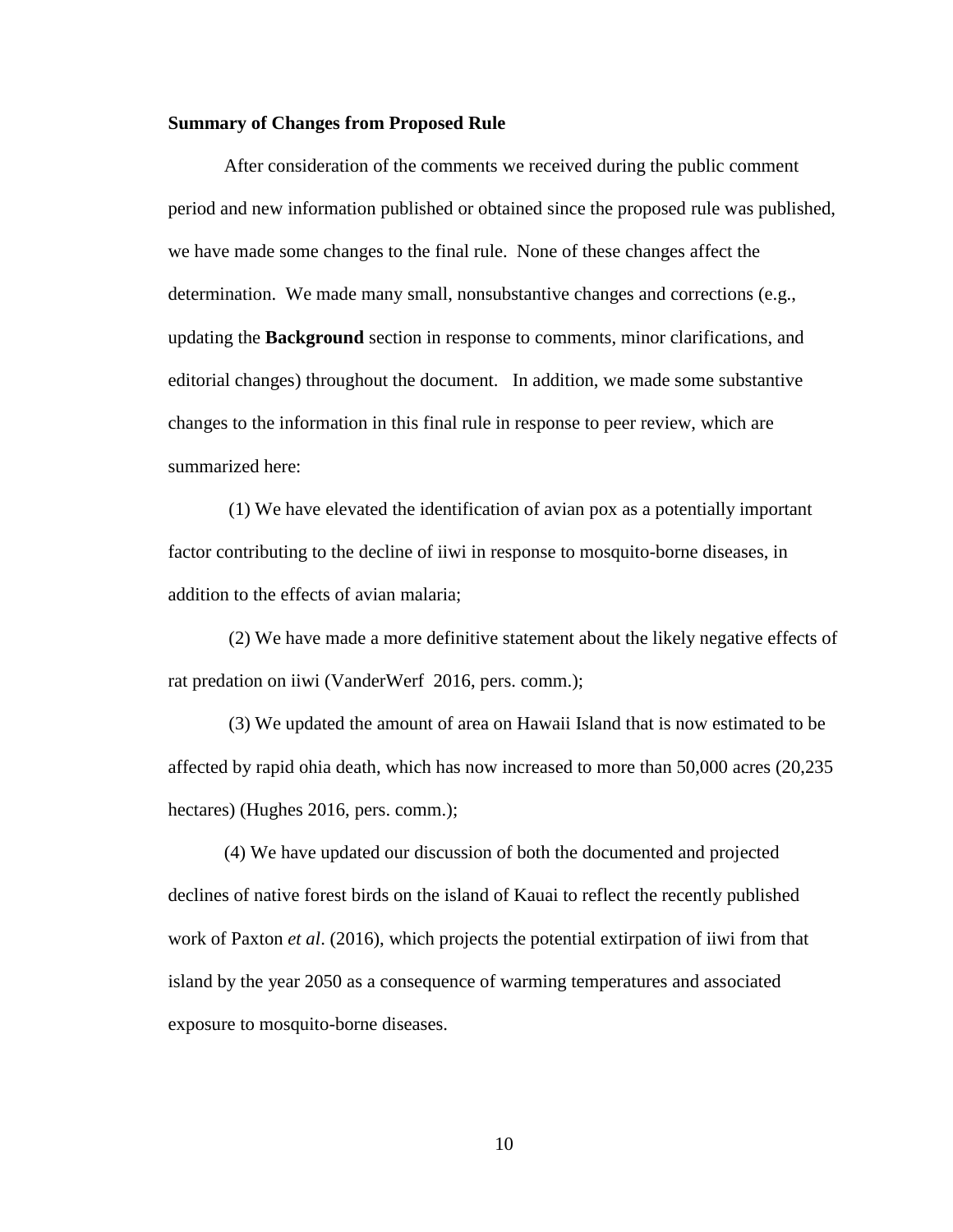#### **Status Assessment for the Iiwi**

A thorough review of the taxonomy, life history, and ecology of the iiwi (*Drepanis coccinea*) is presented in the Iiwi (*Drepanis coccinea*) Species Status Report, available online at *http://www.regulations.gov* under Docket No. FWS–R1–ES–2016– 0057. The species status report documents the results of our comprehensive biological status review for the iiwi, including an assessment of the potential stressors to the species. The species status report does not represent a decision by the Service on whether the iiwi should be listed as a threatened or endangered species under the Act; that decision involves the application of standards within the Act and its implementing regulations and policies. The species report does, however, provide the scientific basis that informs our regulatory decision. We have revised the report in response to comments from peer reviewers, who provided new information, additional references, and minor corrections. None of these changes substantively altered the conclusions we drew from the available information or changed the outcome of our assessment. The following is a summary of the key results and conclusions from the species status report.

#### *Summary of Biological Status*

A medium-sized forest bird notable for its iconic bright red feathers, black wings and tail, and a long, curved bill (Fancy and Ralph 1998, p. 2), the iiwi belongs to the family Fringillidae and the endemic Hawaiian honeycreeper subfamily, Drepanidinae (Pratt *et al*. 2009, pp. 114, 122). Iiwi songs are complex with variable creaks (often described as sounding like a "rusty hinge"), whistles, or gurgling sounds, and they sometimes mimic other birds (Fancy and Ralph 1998, p. 5; Hawaii Audubon Society 2011, p. 97). The species is found primarily in closed canopy, montane wet or montane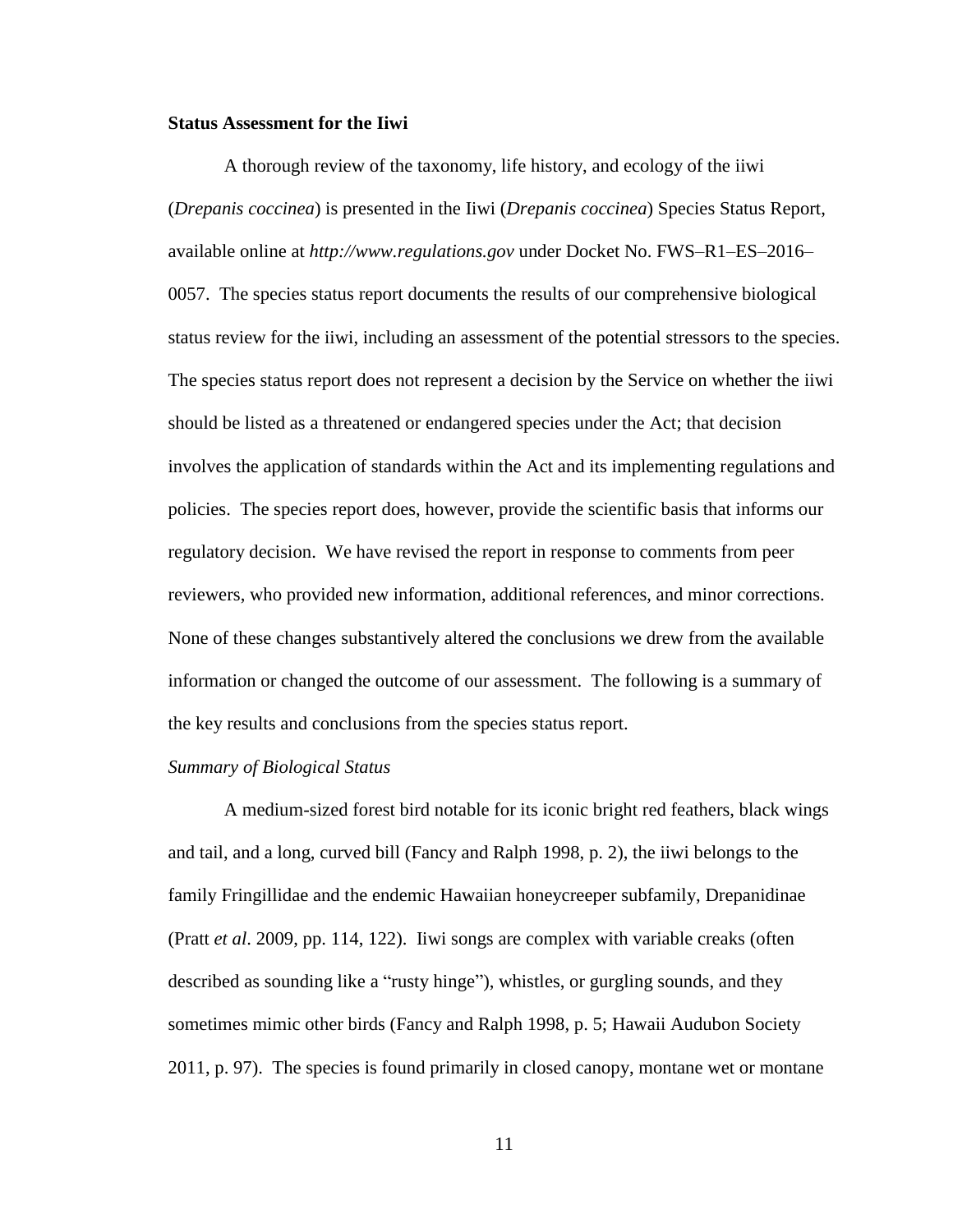mesic forests composed of tall stature ohia (*Metrosideros polymorpha*) trees or ohia and koa (*Acacia koa*) tree mixed forest. The iiwi's diet consists primarily of nectar from the flowers of ohia and mamane (*Sophora chrysophylla*), various plants in the lobelia (Campanulaceae) family (Pratt *et al*. 2009, p. 193), and occasionally, insects and spiders (Fancy and Ralph 1998, pp. 4–5; Pratt *et al*. 2009, p. 193).

Although iiwi may breed anytime between October and August (Fancy and Ralph 1998, p. 7–8), the main breeding season occurs between February and June, which coincides with peak flowering of ohia (Fancy and Ralph 1997, p. 2). Iiwi create cupshaped nests typically within the upper canopy of ohia (Fancy and Ralph 1998, p. 7–8), and breeding pairs defend a small area around the nest and disperse after the breeding season (Fancy and Ralph 1997, p. 2). An iiwi clutch typically consists of two eggs, with a breeding pair raising one to two broods per year (Fancy and Ralph 1998, p. 7–8).

Well known for their seasonal movements in response to the availability of flowering ohia and mamane, iiwi are strong fliers that move long distances following their breeding season to locate nectar sources (Fancy and Ralph 1998, p. 3; Kuntz 2008, p. 1; Guillamet *et al*. 2016, p. 192). The iiwi's seasonal movement to lower elevation areas in search of nectar sources is an important factor in the exposure of the species to avian diseases, particularly malaria (discussed below).

Although historical abundance estimates are not available, the iiwi was considered one of the most common of the native forest birds in Hawaii by early naturalists, described as "ubiquitous" and found from sea level to the tree line across all the major islands (Banko 1981, pp. 1–2). Today the iiwi is no longer found on Lanai, and only a few individuals may be found on Oahu, Molokai, and west Maui. Remaining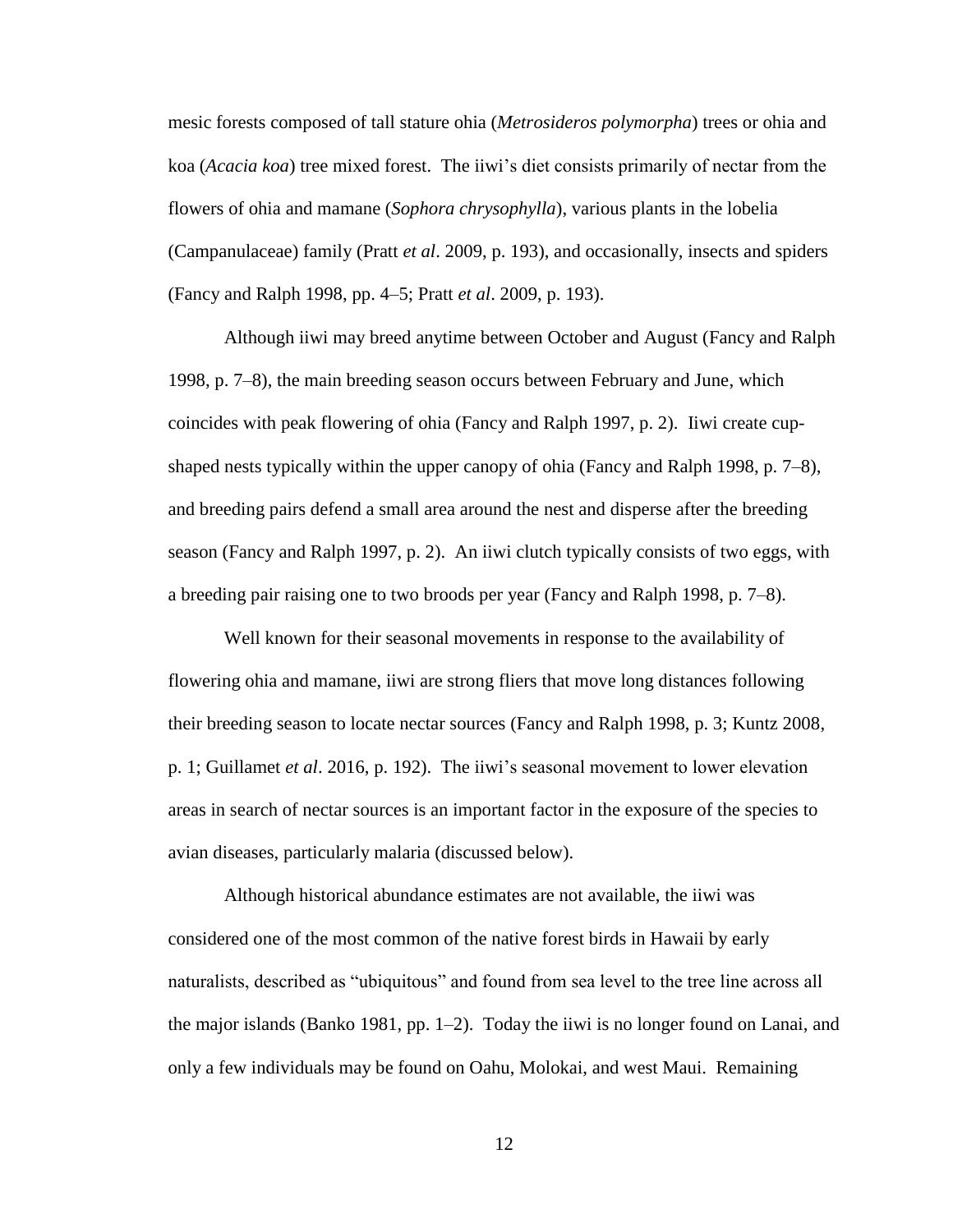populations of iiwi are largely restricted to forests above approximately 3,937 feet (ft) (1,200 meters (m)) in elevation on Hawaii Island (Big Island), east Maui, and Kauai. As described below, the present distribution of iiwi corresponds with areas that are above the elevation at which the transmission of avian malaria readily occurs ("disease-free" habitats). The current abundance of iiwi rangewide is estimated at a mean of 605,418 individuals (range 550,972 to 659,864). Ninety percent of all iiwi now occur on Hawaii Island, followed by east Maui (about 10 percent), and Kauai (less than 1 percent) (Paxton *et al*. 2013, p. 10; Paxton *et al.* 2016, p. 2).

Iiwi population trends and abundance vary across the islands. The population on Kauai appears to be in steep decline, with a modeled rate of decrease equivalent to a 92 percent reduction in population over a 25-year period (Paxton *et al*. 2013, p. 10); the total population on Kauai is estimated at a mean of 2,603 birds (range 1,789 to 3,520) (Paxton *et al*. 2016, p. 2). Trends on Maui are mixed, but populations there generally appear to be in decline; East Maui supports an estimated population of 59,859 individuals (range 54,569 to 65,148) (Paxton *et al*. 2013, p. 10). On Hawaii Island, which supports the largest remaining numbers of iiwi at an estimated average of 543,009 individuals (range 516,312 to 569,706), evidence exists for stable or declining populations on the windward side of the island. Strong trends of increase are inferred on the leeward (Kona) side of the island, but these trends should be interpreted with caution because they are based on a limited number of surveys (Paxton *et al.* 2013, pp. 25–26; Camp 2016, pers. comm.). As noted above, iiwi have been extirpated from Lanai, and only a few individual birds have been sporadically detected on the islands of Oahu, Molokai, and on west Maui in recent decades. Of the nine iiwi population regions for which sufficient information is available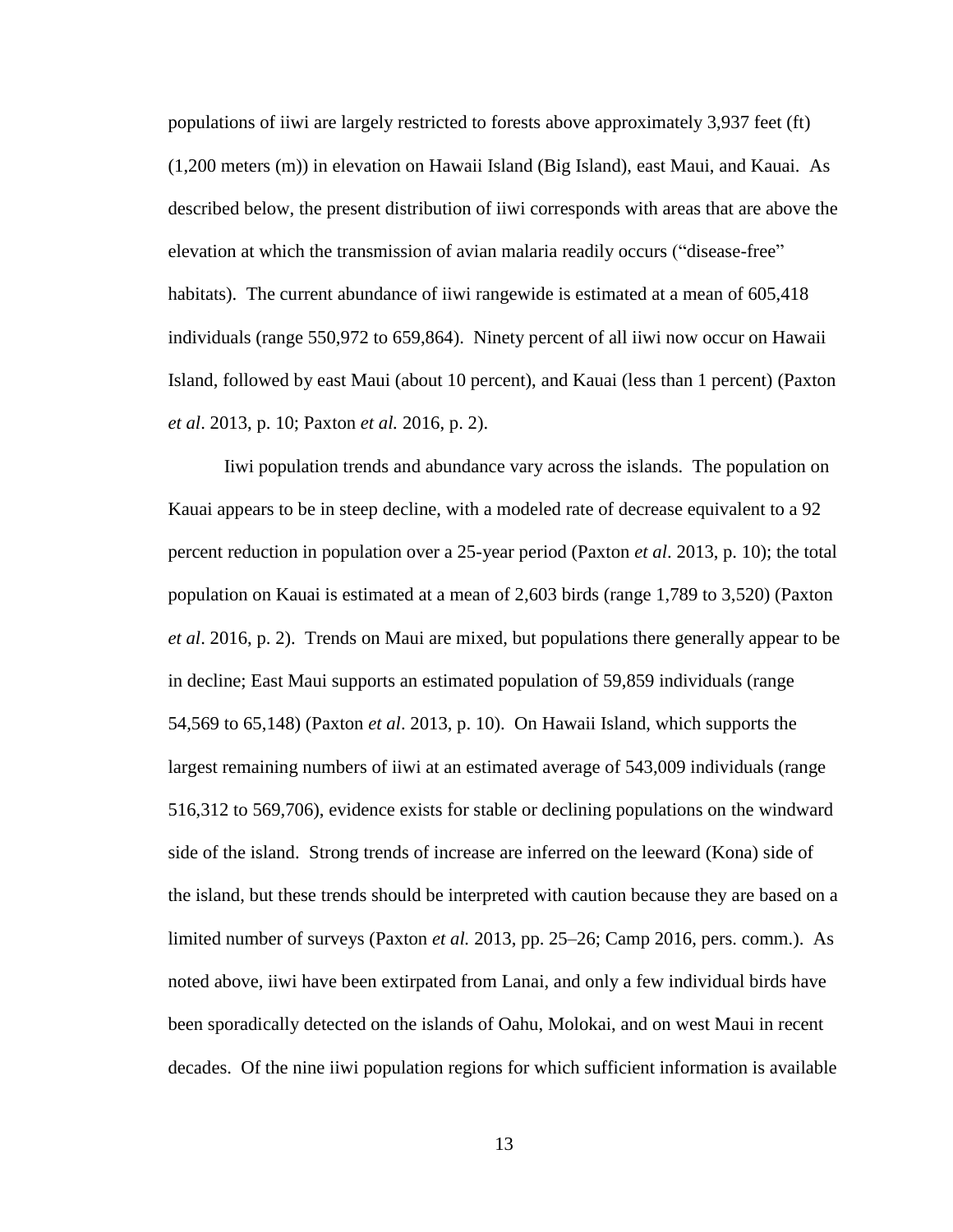for quantitative inference, five of those show strong or very strong evidence of declining populations; one, a stable to declining population; one, a stable to increasing population; and two, strong evidence for increasing populations. Four of the nine regions show evidence of range contraction. Overall, based on the most recent surveys (up to 2012), approximately 90 percent of remaining iiwi are restricted to forest within a narrow band between 4,265 and 6,234 ft (1,300 and 1,900 m) in elevation (Paxton *et al*. 2013, pp. 1, 10–11, and Figure 1) (See the Population Status section of the species status report for details).

## *Summary of Factors Affecting the Species*

The Act directs us to determine whether any species is an endangered species or a threatened species because of any of five various factors affecting its continued existence**.**  Our species status report evaluated many potential stressors to iiwi, particularly direct impacts on the species from introduced diseases, as well as predation by introduced mammals, competition with nonnative birds, climate change, ectoparasites, and the effects of small population size. We also assessed stressors that may affect the extent or quality of the iiwi's required ohia forest habitat, including ohia dieback (a natural phenomenon), ohia rust (a nonnative pathogen), drought, fires, volcanic eruptions, climate change, and particularly rapid ohia death (ROD, also known as ohia wilt; a nonnative pathogen) and habitat alteration by nonnative plants and feral ungulates.

All species experience stressors; we consider a stressor to rise to the level of a threat to the species if the magnitude of the stressor is such that it places the current or future viability of the species at risk. In considering what stressors or factors might constitute threats to a species, we must look beyond the exposure of the species to a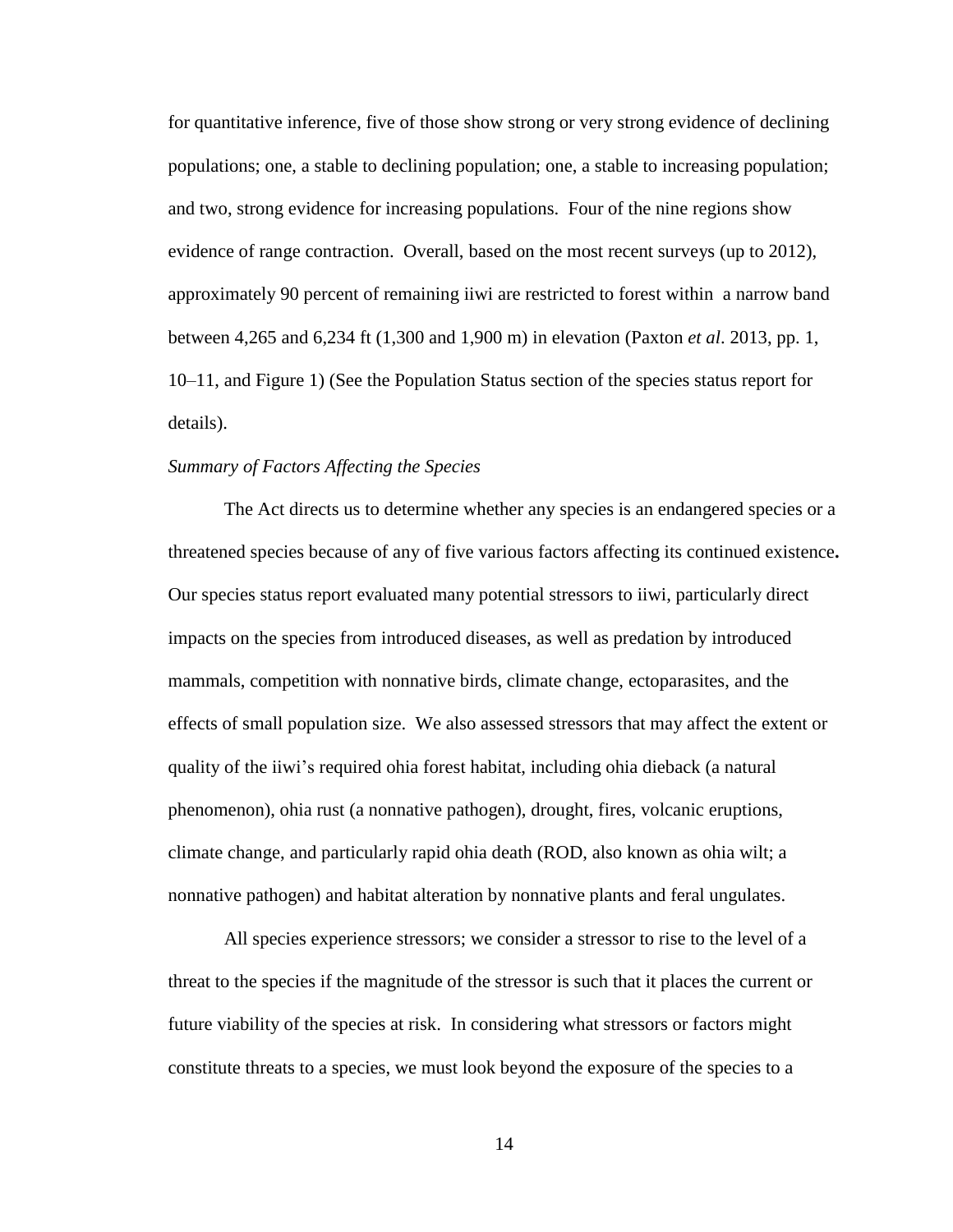particular stressor to evaluate whether the species may respond to that stressor in a way that causes impacts to the species now or is likely to cause impacts in the future. If there is exposure to a stressor and the species responds negatively, the stressor may be a threat. We consider the stressor to be a threat if it drives, or contributes to, the risk of extinction of the species such that the species warrants listing as endangered or threatened as those terms are defined in the Act. However, the identification of stressors that could affect a species negatively may not be sufficient to compel a finding that the species warrants listing. The information must include evidence sufficient to suggest that these stressors are operative threats that act on the species to the point that the species may meet the definition of endangered or threatened under the Act.

Our species status report examines all of the potential stressors to iiwi in detail. Here we describe those stressors that we conclude rise to the level of a threat to the longterm viability of iiwi.

Based on our comprehensive assessment of the status of the iiwi, we conclude that the best scientific data available consistently identifies avian malaria as the primary driver of declines in abundance and distribution of iiwi observed since the turn of the  $20<sup>th</sup>$ century. This conclusion is supported by the extremely high mortality rate of iiwi (approximately 95 percent) in response to avian malaria, and the disappearance of iiwi from low-elevation ohia forest where it was formerly common and where malaria is prevalent today. Both the life cycle of the mosquito vector and the development and transmission of the malaria parasite are temperature-limited; thus, iiwi are now found primarily in high-elevation forests above 3,937 ft (1,200 m) where malaria prevalence and transmission is only brief and episodic, or nonexistent, under current conditions. The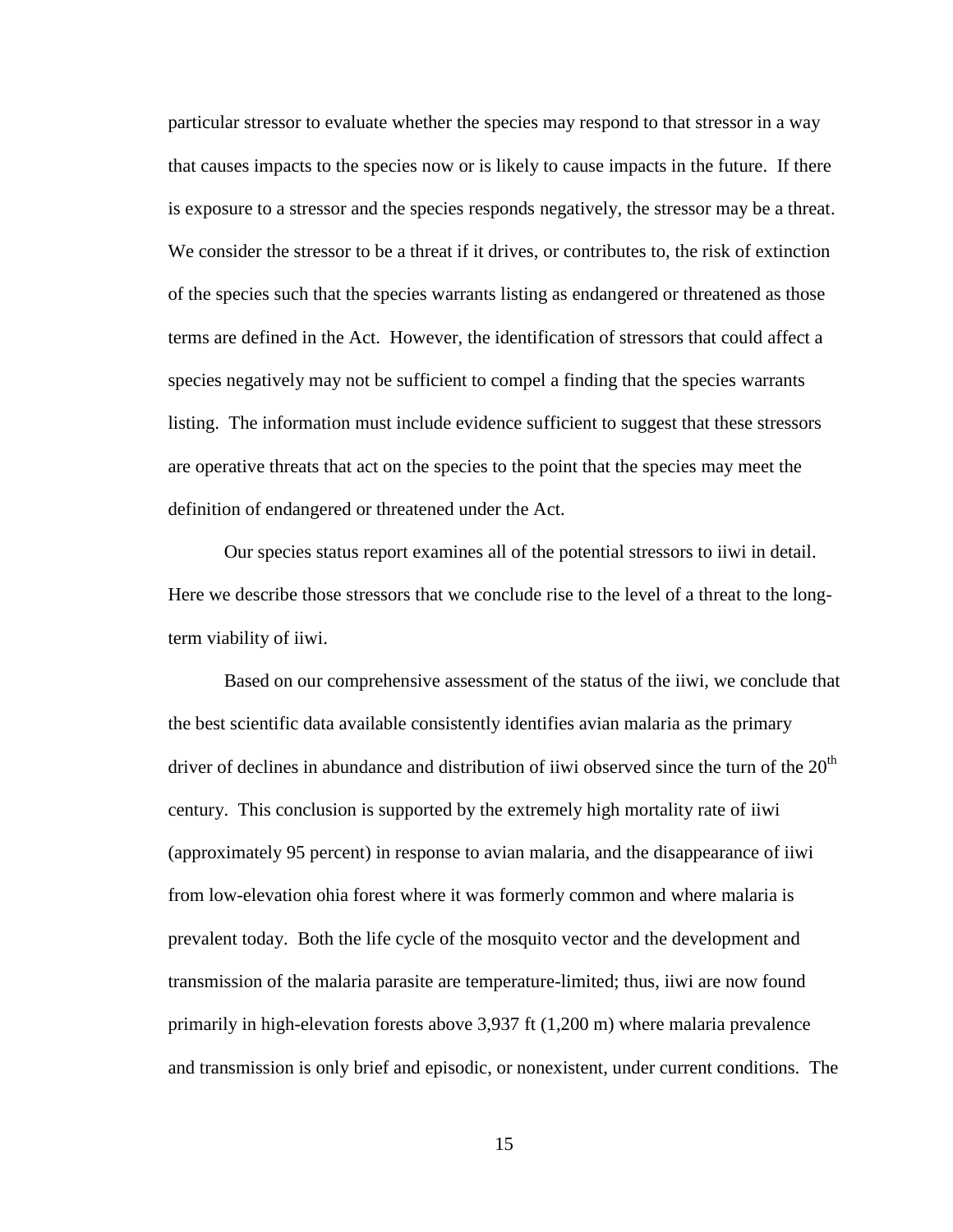honeycreepers amakihi and apapane appear to be developing some resistance or tolerance to avian malaria (e.g., Woodworth *et al.* 2005, p. 1,531; Atkinson *et al.* 2014, p. 366; Samuel *et al.* 2015, pp. 12–13). In contrast, iiwi have not demonstrated any substantial sign of developing resistance to avian malaria to date and do not appear to be genetically predisposed to evolve resistance (Jarvi *et al*. 2004, pp. 2,164–2,166). As the prevalence of avian malaria increases in association with warmer temperatures (e.g., LaPointe *et al.* 2012, p. 217), the extent and impact of avian diseases upon iiwi are projected to become greatly exacerbated by climate change during this century.

Additionally, on Hawaii Island, where 90 percent of the iiwi currently occur, the recently discovered tree disease, ohia wilt, commonly known in Hawaii as rapid ohia death (ROD), was identified as an emergent source of habitat loss and degradation that has the potential to exacerbate other stressors to ohia forest habitat, as well as reduce the amount of habitat remaining for iiwi in an already limited, disease-free zone contained within a narrow elevation band. Rapid ohia death leads to significant mortality of the ohia that iiwi depend upon for nesting and foraging. This disease is spreading rapidly and has become a matter of urgent concern. If ROD continues to spread across the native ohia forests, it will directly threaten iiwi by eliminating the limited, malaria-free native forest areas that remain for the species.

Based on the analysis in our species status report, invasive, nonnative plants and feral ungulates have major, adverse impacts on ohia forest habitat. Although we did not find that the historical and ongoing habitat alteration by nonnative species is the primary cause of the significant observed decline in iiwi's abundance and distribution, the cumulative impacts to iiwi's habitat, and in particular the activities of feral ungulates, are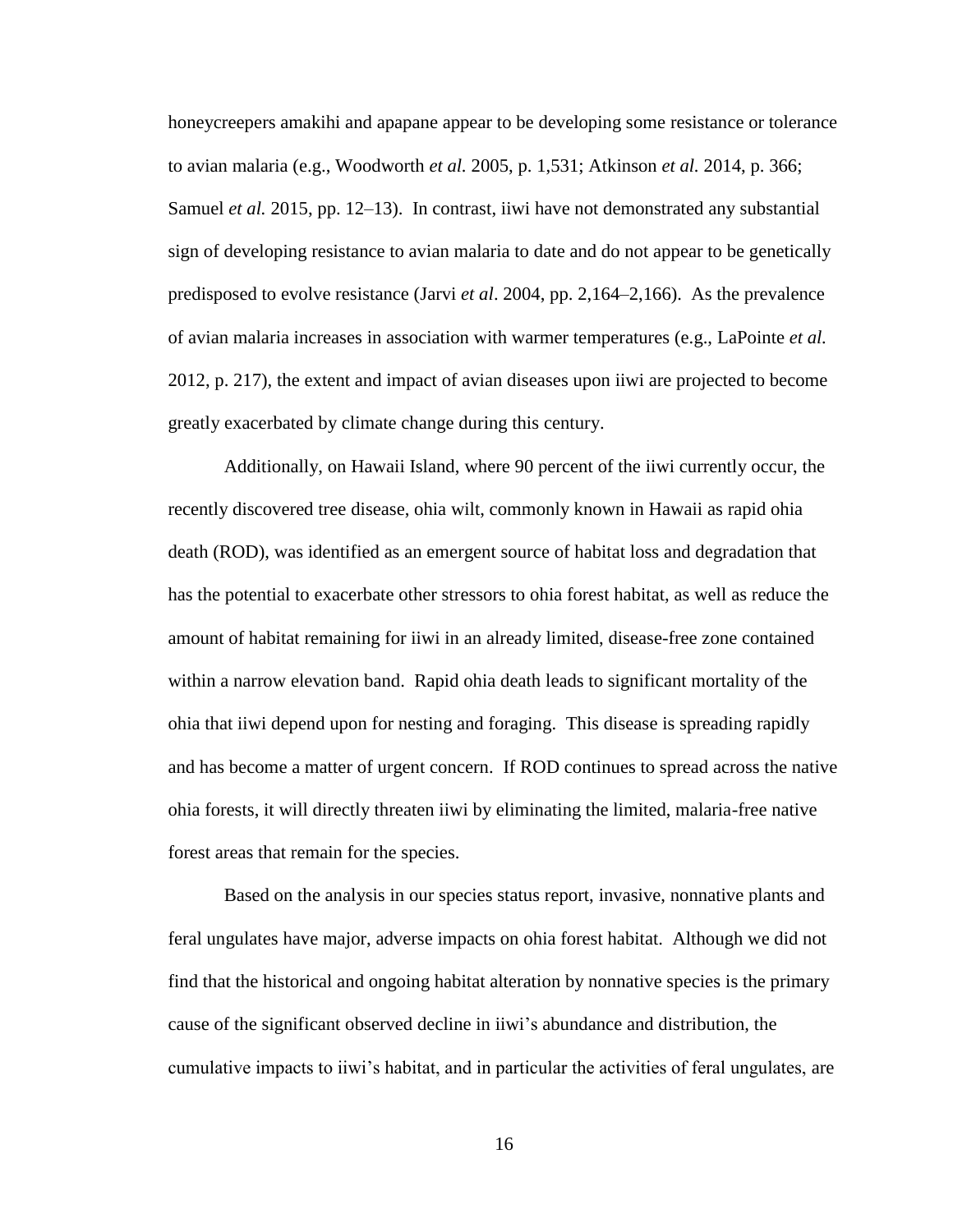not insignificant and likely exacerbate the effects of avian malaria. Feral ungulates, particularly pigs (*Sus scrofa*), goats (*Capra hircus*), and axis deer (*Axis axis*), degrade ohia forest habitat by spreading nonnative plant seeds and grazing on and trampling native vegetation, and contributing to erosion (Mountainspring 1986, p. 95; Camp *et al*. 2010, p. 198). Invasive nonnative plants, such as strawberry guava (*Psidium cattleianum*) and albizia trees (*Falcataria moluccana*), prevent or retard regeneration of ohia forest used by iiwi for foraging and nesting. The combined effects of drought and nonnative, invasive grasses have resulted in increased fire frequency and the conversion of mesic ohia woodland to exotic grassland in many areas of Hawaii ((D'Antonio and Vitousek 1992, p. 67; Smith and Tunison 1992, pp. 395–397; Vitousek *et al*. 1997, pp. 7– 8; D'Antonio *et al*. 2011, p. 1,617). Beyond alteration of ohia forest, feral pig activities that create mosquito habitat in ohia forest where there would otherwise be very little to none is identified as an important compounding stressor that acts synergistically with the prevalence of malaria and results in iiwi mortality. Although habitat loss and degradation is not, by itself, considered to be a primary driver of iiwi declines, the habitat impacts described above contribute cumulatively to the vulnerability of the species to the threat of avian malaria by degrading the quality and quantity of the remaining disease-free habitat upon which the iiwi depends. In this regard, ROD, discussed above, is a matter of urgent concern as it can further exacerbate and compound effects from the suite of stressors that impact iiwi (see below).

### **Avian Diseases**

The introduction of avian diseases transmitted by the introduced southern house mosquito (*Culex quinquefasciatus*), including avian malaria (caused by the protozoan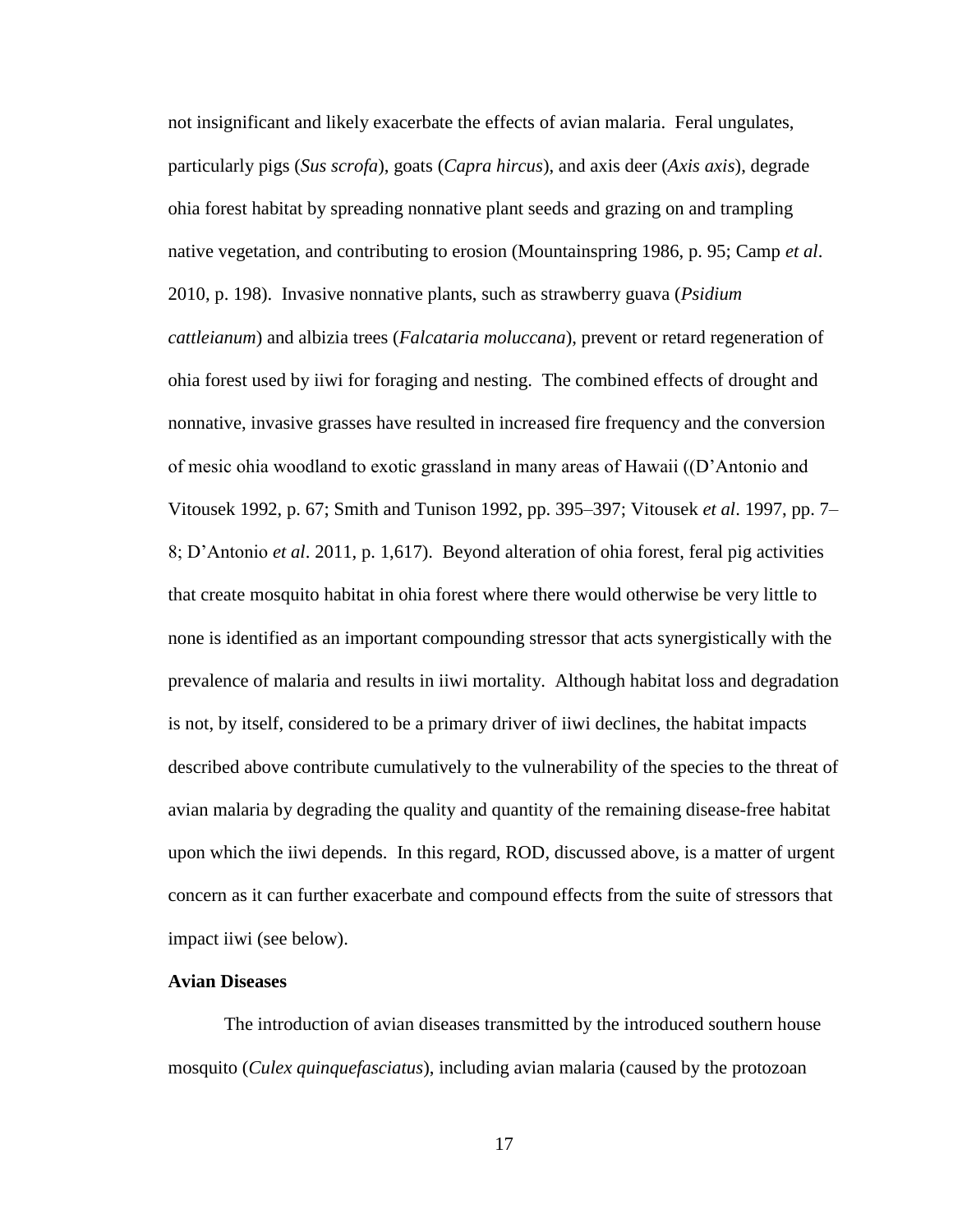*Plasmodium relictum*) and avian pox (*Avipoxvirus* sp.), has been a key driving force in both extinctions and extensive declines over the last century in the abundance, diversity, and distribution of many Hawaiian forest bird species, including declines of the iiwi and other endemic honeycreepers (e.g., Warner 1968, entire; Van Riper *et al.* 1986, entire; Benning *et al.* 2002, p. 14,246; Atkinson and LaPointe 2009a, p. 243; Atkinson and LaPointe 2009b, pp. 55–56; Samuel *et al.* 2011, p. 2,970; LaPointe *et al.* 2012, p. 214; Samuel *et al.* 2015, pp. 13–15). Nonnative to Hawaii, the first species of mosquitoes were accidentally introduced to the Hawaiian Islands in 1826, and spread quickly to the lowlands of all the major islands (Warner 1968, p. 104; Van Riper *et al.* 1986, p. 340). Early observations of birds with characteristic lesions suggest that avian pox virus was established in Hawaii by the late 1800s (Warner 1968, p. 106; Atkinson and LaPointe 2009a, p. 55), and later genetic analyses indicate pox was present in the Hawaiian Islands by at least 1900 (Jarvi *et al*. 2008, p. 339). Avian malaria had arrived in Hawaii in the early 20<sup>th</sup> century (Warner 1968, p. 107; Van Riper *et al.* 1986, pp. 340–341; Atkinson and LaPointe 2009, p. 55; Banko and Banko 2009, p. 52), likely in association with imported cage birds (Yorinks and Atkinson 2000, p. 731), or through the deliberate introduction of nonnative birds to replace the native birds that had by then disappeared from the lowlands (Atkinson and LaPointe 2009a, p. 55).

## *Avian Malaria*

As noted above, avian malaria is a disease caused by the protozoan parasite *Plasmodium relictum*; the parasite is transmitted by the mosquito *Culex quinquefasciatus*, and invades the red blood cells of birds. Birds suffering from malaria infection undergo an acute phase of the disease during which parasitemia, a quantitative measure of the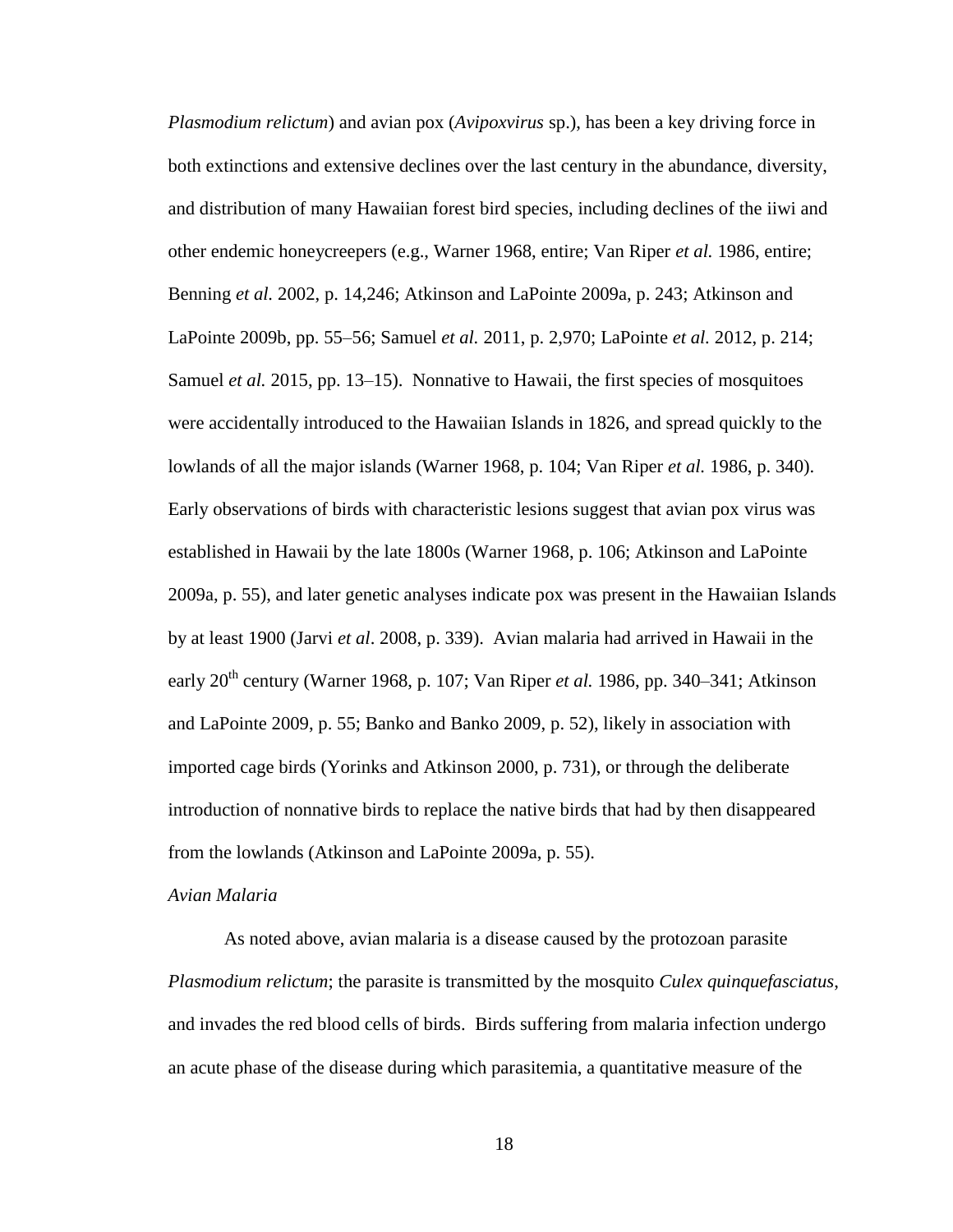number of *Plasmodium* parasites in the circulating red blood cells, increases steadily. Because the parasite destroys the red blood cells, anemia and decline of physical condition can quickly result. In native Hawaiian forest birds, death may result either directly from the effects of anemia, or indirectly when anemia-weakened birds become vulnerable to predation, starvation, or a combination of other stressors (LaPointe *et al.* 2012, p. 213). Native Hawaiian birds that survive avian malaria remain chronically infected, thus becoming lifetime reservoirs of the disease (Samuel *et al.* 2011, p. 2,960; LaPointe *et al.* 2012, p. 216) and remaining capable of further disease transmission to other native birds. In contrast, nonnative birds in Hawaii are little affected by avian malaria and later become incapable of disease transmission (LaPointe *et al.* 2012, p. 216).

Wild iiwi infected with malaria are rarely captured, apparently because the onset of infection leads to rapid mortality, precluding their capture (Samuel *et al*. 2011, p. 2,967; LaPointe *et al*. 2016, p. 11). However, controlled experiments with captive birds have demonstrated the susceptibility of native Hawaiian honeycreepers to avian malaria; mortality is extremely high in some species, including iiwi, experimentally infected with the disease. As early as the 1960s, experiments with Laysan finches (*Telespiza cantans*) and several other species of native Hawaiian honeycreepers demonstrated 100 percent mortality from malaria in a very short period of time (Warner 1968, pp. 109–112, 118; Fig. 426).

In a study specific to iiwi, Atkinson *et al.* (1995, entire) demonstrated that the species suffers approximately 95 percent mortality when infected with malaria (Atkinson *et al.* 1995, p. S65). All of the exposed iiwi developed infections within 4 days, with only a single male iiwi surviving. Following re-exposure with the same *Plasmodium*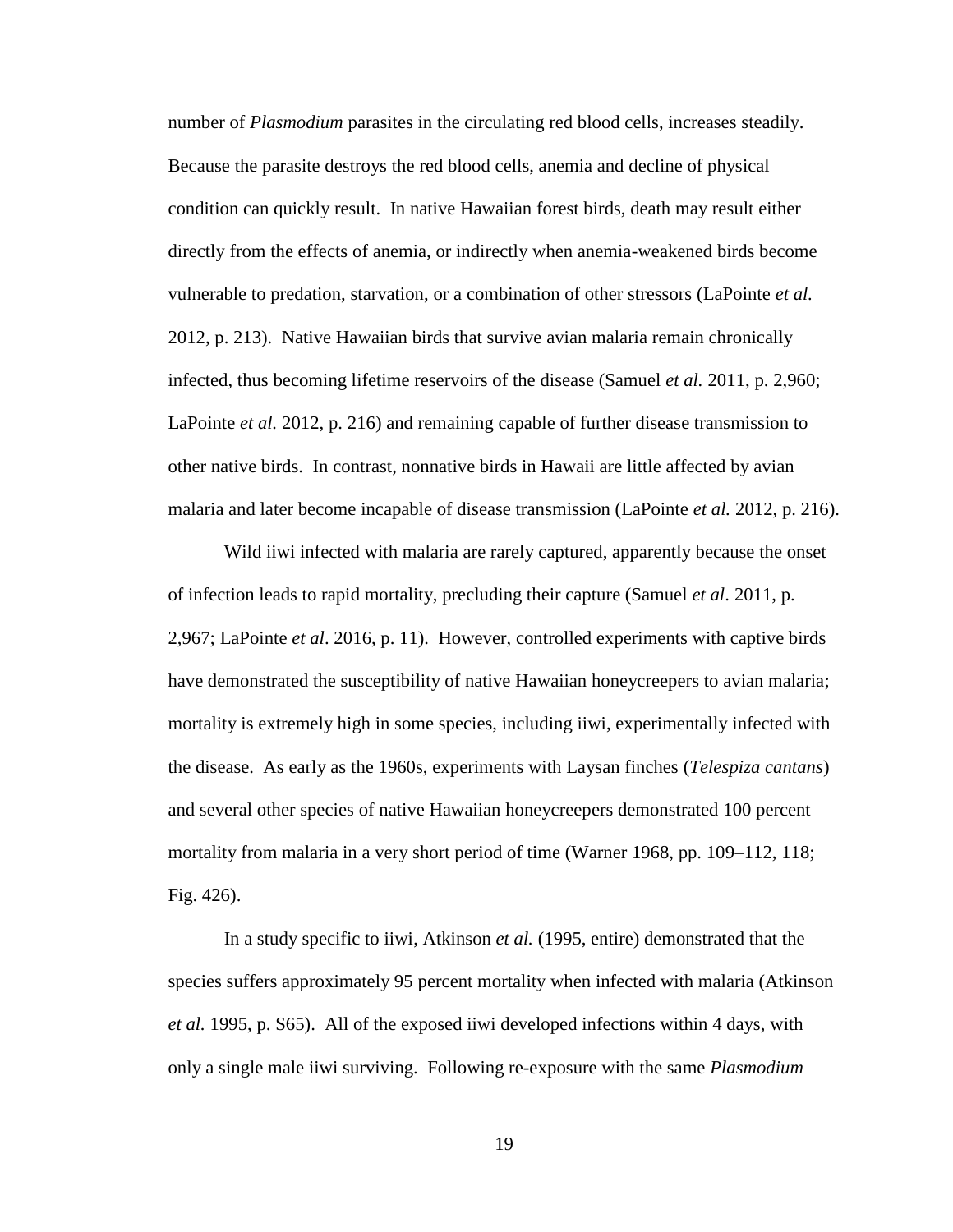isolate after initial infection, no subsequent increase in parasitemia was detected, suggesting a possible development of some immunity (Atkinson *et al.* 1995, p. S66). The authors suggested that iiwi may lack sufficient diversity in the major histocompatibility complex or genetically based immunity traits capable of recognizing and responding to malarial antigens, an important factor in iiwi's susceptibility to introduced disease (Atkinson *et al.* 1995, pp. S65–S66).

Despite extremely high mortality of iiwi from avian malaria in general, the aforementioned study as well as two other studies have demonstrated that a few individuals have survived infection (Van Riper *et al.* 1986, p. 334; Atkinson *et al.* 1995, p. S63; Freed *et al.* 2005, p. 759). If a genetic correlation were identified, it is possible that surviving individuals could serve as a potential source for the evolution of genetic resistance to malaria, although evidence of this is scant to date. Eggert *et al.* (2008, p. 8) reported a slight but detectable level of genetic differentiation between iiwi populations located at mid and high elevation, potentially the first sign of selection acting on these populations in response to disease. Additionally, the infrequent but occasional sighting of iiwi on Oahu indicates a possible developed resistance or tolerance to avian malaria. Moreover, other more common honeycreepers, such as the amakihi and apapane, show signs of developing resistance or tolerance to the disease, as evidenced by molecular studies (e.g., Woodworth *et al.* 2005, p. 1,531; Atkinson *et al.* 2014, p. 366) and their continued distribution at mid and low elevations where mosquitos and malaria transmission persist year-round (e.g., Foster *et al.* 2004, entire; Eggert *et al.* 2008, pp. 7– 8).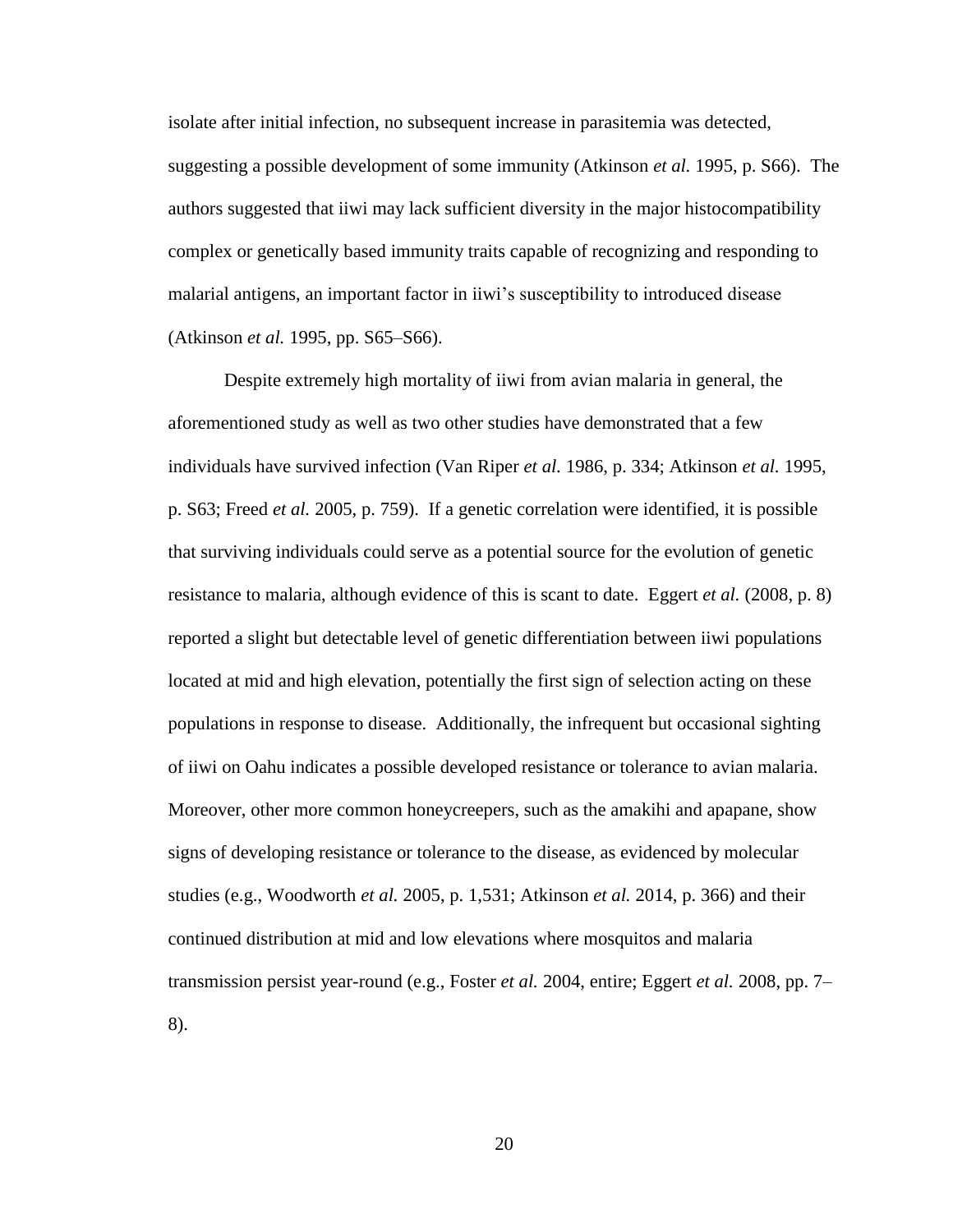Despite these observations, there is no indication as of yet that iiwi have developed significant resistance to malaria such that individuals can survive in areas where the disease is strongly prevalent, including all potential low-elevation forest habitat and most mid-elevation forest habitat (Foster *et al.* 2007, p. 4,743; Eggert *et al.* 2008, p. 2). In one study, for example, 4 years of mist-netting effort across extensive areas of Hawaii Island resulted in the capture of a substantial number of iiwi, yet no iiwi were captured in low-elevation forests and only a few were captured in mid-elevation forests (Samuel *et al.* 2015, p. 11). In addition, several studies indicate that iiwi have low genetic variability, and even genetic impediments to a possible evolved resistance to malaria in the future (Jarvi *et al*. 2001, p. 255; Jarvi *et al.* 2004, Table 4, p. 2,164; Foster *et al.* 2007, p. 4,744; Samuel *et al.* 2015, pp. 12–13). For example, Eggert *et al.* (2008, p. 9) noted that gene variations that may confer resistance appear to be rare in iiwi.

Three factors—the homogeneity of a portion of the iiwi genome, the high mortality rate of iiwi in response to avian malaria, and high levels of gene flow resulting from the wide-ranging nature of the species—suggest that iiwi would likely require a significant amount of time for development of genetic resistance to avian malaria, assuming the species retains a sufficiently large reservoir of genetic diversity for a response to natural selection. Genetic studies of iiwi have also noted a dichotomy between the lack of variation in mitochondrial DNA (Tarr and Fleischer 1993, 1995; Fleischer *et al.* 1998; Foster *et al.* 2007, p. 4,743), and maintenance of variation in nuclear DNA (Jarvi *et al*. 2004, p. 2,166; Foster *et al.* 2007, p. 4,744); both attributes suggest that iiwi may have historically experienced a drastic reduction in population size that led to a genetic bottleneck. Studies have also found low diversity in the antigen-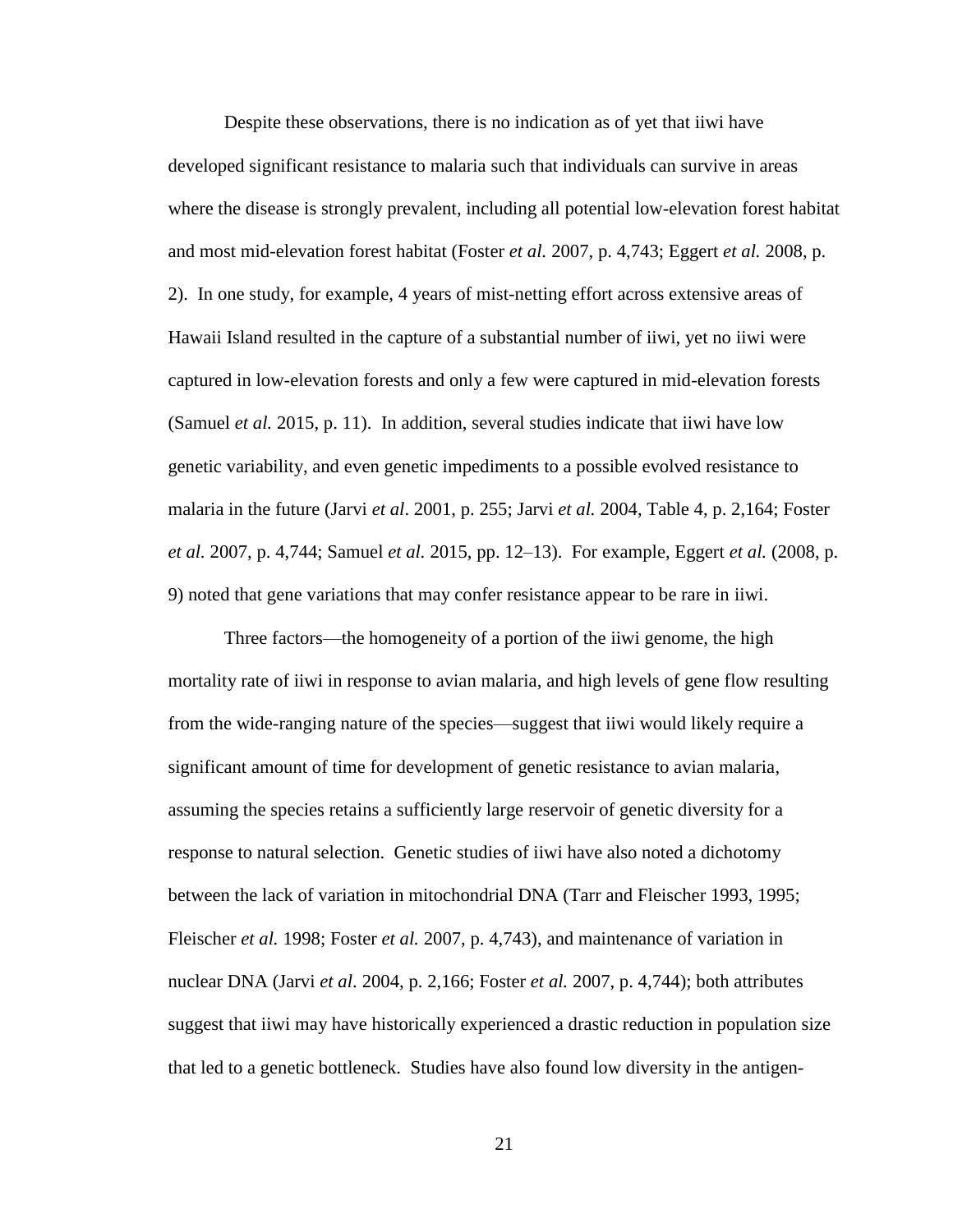binding sites of the iiwi's major histocompatibility complex (that part of an organism's immune system that helps to recognize foreign or incompatible proteins (antigens) and trigger an immune response).

The relationship between temperature and avian malaria is of extreme importance to the current persistence of iiwi and the viability of the species in the future. The development of the *Plasmodium* parasite that carries malaria responds positively to increased temperature, such that malaria transmission is greatest in warm, low-elevation forests with an average temperature of 72  $\rm{P}$  (22  $\rm{C}$ ), and is largely absent in highelevation forests above 4,921 ft (1,500 m) with cooler mean annual temperatures around 57 F (14 C) (Ahumada *et al.* 2004, p. 1,167; LaPointe *et al.* 2010, p. 318; Liao *et al.* 2015, p. 4,343). High-elevation forests thus currently serve as disease-free habitat zones for Hawaiian forest birds, including iiwi. Once one of the most common birds in forests throughout the Hawaiian islands, iiwi are now rarely found at lower elevations, and are increasingly restricted to high-elevation mesic and wet forests where cooler temperatures limit both the development of the malarial parasite and mosquito densities (Scott *et al.* 1986, pp. 367–368; Ahumada *et al.* 2004, p. 1,167; LaPointe *et al.* 2010, p. 318; Samuel *et al.* 2011, p. 2,960; Liao *et al.* 2015, p. 4,346; Samuel *et al.* 2015, p. 14).

Temperature also affects the life cycle of the malaria mosquito vector, *Culex quinquefasciatus*. Lower temperatures slow the development of larval stages and can affect the survival of adults (Ahumada *et al.* 2005, pp. 1,165–1,168; LaPointe *et al.* 2012, p. 217). Although closely tied to altitude and a corresponding decrease in temperature, the actual range of mosquitoes varies with season. Generally, as temperature decreases with increasing elevation, mosquito abundance drops significantly at higher altitudes. In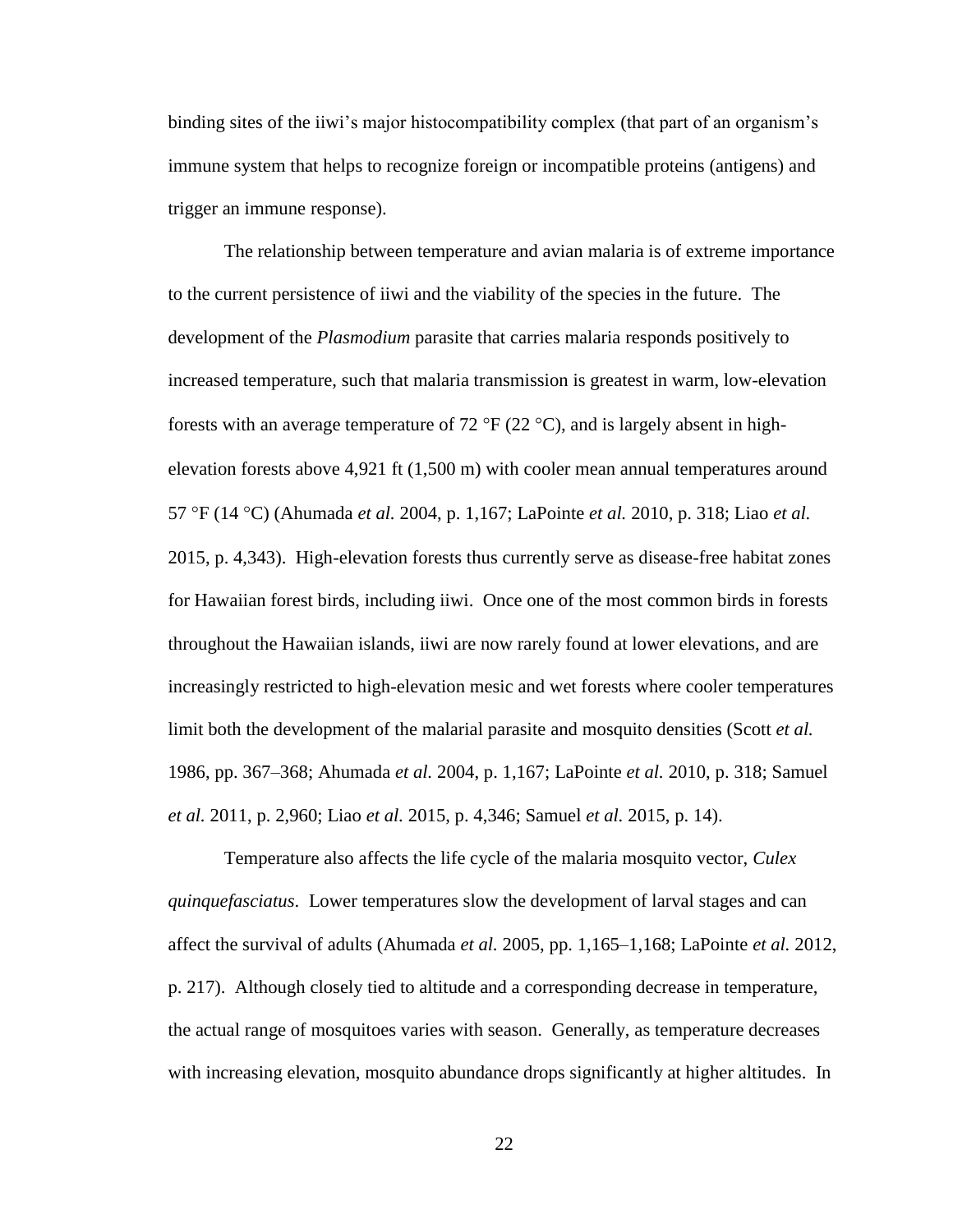the Hawaiian Islands, the mosquito boundary occurs between 4,921 and 5,577 ft (1,500 and 1,700 m) (VanRiper *et al.* 1986, p. 338; LaPointe *et al.* 2012, p. 218). Areas above this elevation are at least seasonally relatively free of mosquitoes; thus, malaria transmission is unlikely at these high elevations under current conditions.

Early on, Ralph and Fancy (1995, p. 741) and Atkinson *et al.* (1995, p. S66) suggested that the seasonal movements of iiwi to lower elevation areas where ohia is flowering may result in increased contact with malaria-infected mosquitoes, which, combined with the iiwi's high susceptibility to the disease, may explain their observed low annual survivorship relative to other native Hawaiian birds. Compounding the issue, other bird species that overlap with iiwi in habitat, including Apapane (*Himatione sanguinea*), are relatively resistant to the diseases and carry both *Plasmodium* and avian pox virus. As reservoirs, they carry these diseases upslope where mosquitoes are less abundant but still occur in numbers sufficient to facilitate and continue transmission to iiwi (Ralph and Fancy 1995, p. 741).

Subsequent studies have confirmed the correlation between risk of malaria infection and iiwi altitudinal migrations, and suggest upper elevation forest reserves in Hawaii may not adequately protect mobile nectarivores such as iiwi. Kuntz (2008, p. 3) found iiwi populations at upper elevation study sites (6,300 ft (1,920 m)) declined during the non-breeding season when birds departed for lower elevations in search of flowering ohia, traveling up to 12 mi (19.4 km) over contiguous mosquito-infested wet forest. Guillamet *et al.* (2016, p. 192) used empirical measures of seasonal movement patterns in iiwi to model how movement across elevations increases the risk of disease exposure, even affecting breeding populations in disease-free areas. La Pointe *et al.* (unpublished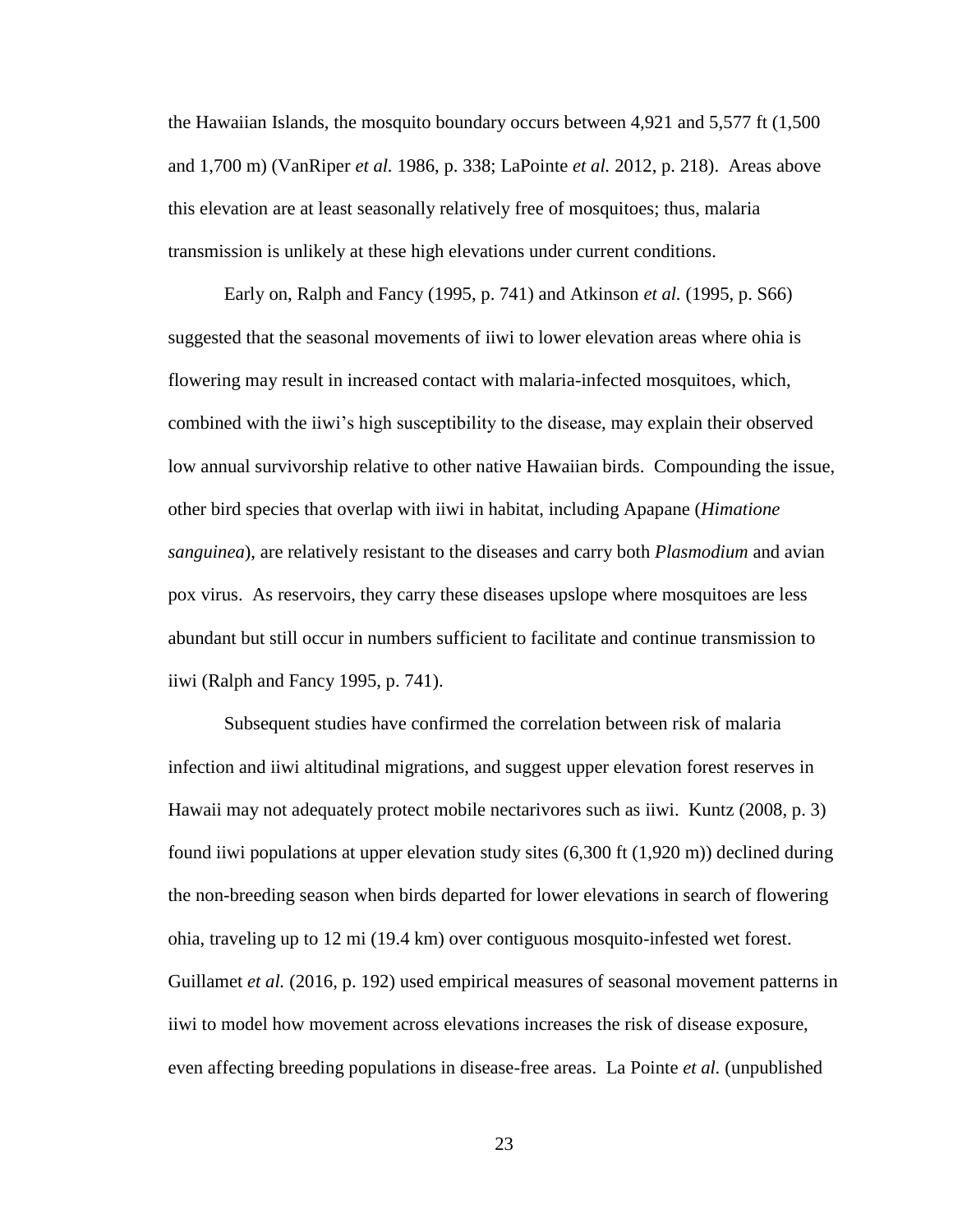data 2015) found that, based on malaria prevalence in all Hawaiian forest birds, species migrating between upper elevations to lower elevations increased their risk of exposure to avian malaria by as much as 27 times. The greater risk was shown to be due to a much higher abundance of mosquitoes at lower elevations, which in turn was attributable at least in part to the higher abundance of pigs and their activities in lower elevation forests (discussed further below).

#### *Avian Pox*

Avian pox (or bird pox) is an infection caused by the virus *Avipoxvirus*, which produces large, granular, and eventually dead tissue lesions or tumors on exposed skin or infected lesions on the mouth, trachea, and esophagus of infected birds. Avian pox can be transmitted through cuts or wounds upon physical contact or through the mouth parts of blood-sucking insects such as the mosquito *Culex quinquefasciatus*, the common vector for both the pox virus and avian malaria (LaPointe *et al.* 2012, p. 221). Tumors or lesions caused by avian pox can be crippling for birds, and may result in death. Although not extensively studied, existing data suggest that mortality from avian pox may range from 4 to 10 percent observed in Oahu Elepaio (*Chasiempis ibidis*) (for birds with active lesions) (VanderWerf 2009, p. 743) to 100 percent in Laysan finches (Warner 1968, p. 108). VanderWerf (2009, p. 743) has also suggested that mortality levels from pox may correlate with higher rainfall years, and at least in the case of the Elepaio, observed mortality may decrease over time with a reduction in susceptible birds.

As early as 1902, native birds suffering from avian pox were observed in the Hawaiian Islands, and Warner (1968, p. 106) described reports that epizootics of avian pox "were so numerous and extreme that large numbers of diseased and badly debilitated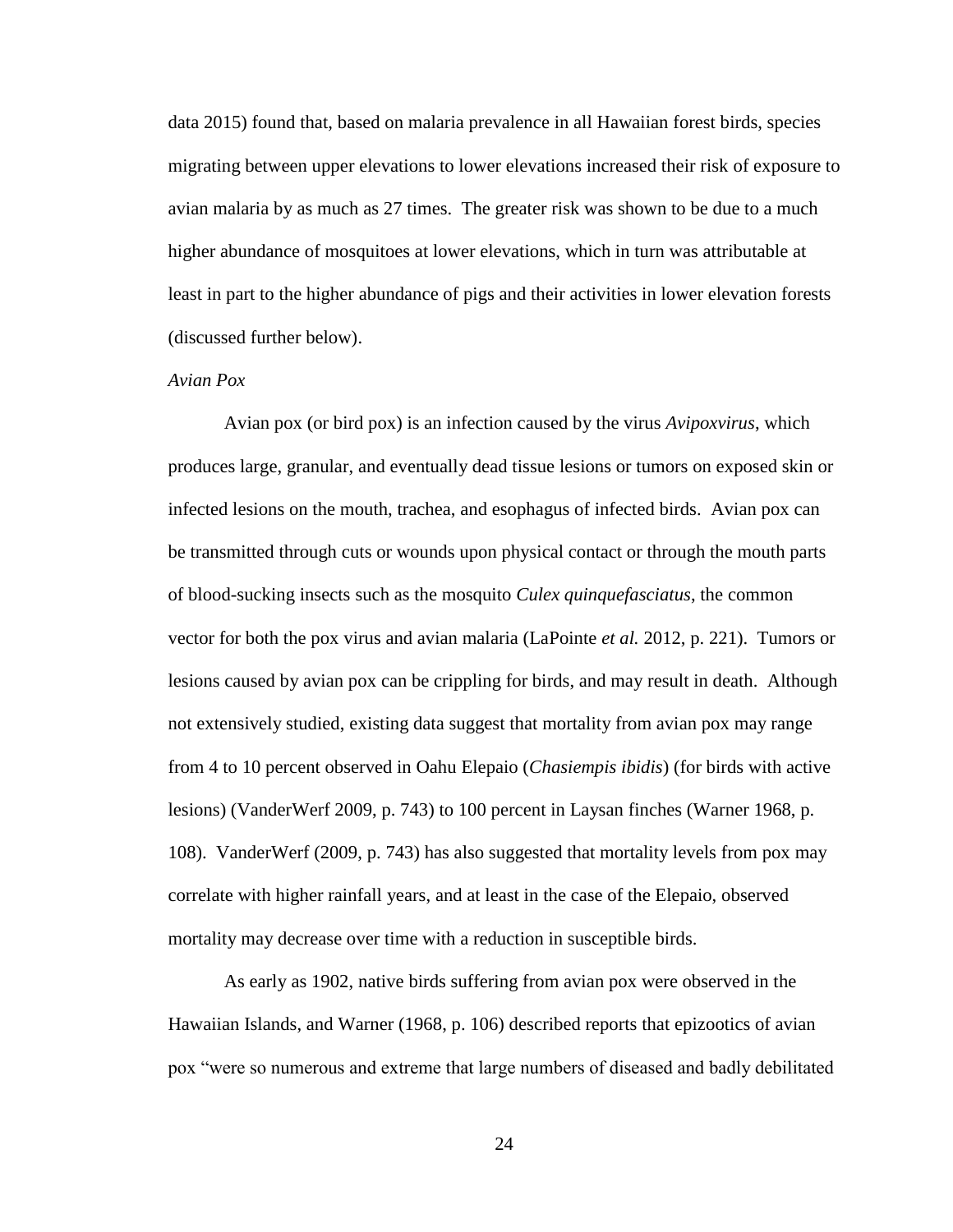birds could be observed in the field." As the initial wave of post-European extinctions of native Hawaiian birds was largely observed in the late 1800s, prior to the introduction of avian malaria (Van Riper *et al.* 1986, p. 342), it is possible that avian pox played a significant role, although there is no direct evidence (Warner 1968, p. 106). Molecular work has revealed two genetically distinct variants of the pox virus affecting forest birds in Hawaii that differ in virulence (Jarvi *et al*. 2008, p. 347): One tends to produce fatal lesions, and the other appears to be less severe, based on the observation of recurring pox infections in birds with healed lesions (Atkinson *et al.* 2009, p. 56).

The largest study of avian pox in scope and scale took place between 1977 and 1980, during which approximately 15,000 native and nonnative forest birds were captured and examined for pox virus lesions on Hawaii Island (Van Riper *et al.* 2002, pp. 929–942). The study made several important determinations, including that native forest birds were indeed more susceptible than introduced species, that all species were more likely to be infected during the wet season, and that pox prevalence was greatest at midelevation sites approximately 3,937 ft (1,200 m) in elevation, coinciding with the greatest overlap between birds and the mosquito vector. Of the 107 iiwi captured and examined during the study, 17 percent showed signs of either active or inactive pox lesions (Van Riper *et al.* 2002, p. 932). Many studies of avian pox have documented that native birds are frequently infected with both avian pox and avian malaria (Van Riper *et al.* 1986, p. 331; Atkinson *et al.* 2005, p. 537; Jarvi *et al.* 2008, p. 347). This may be due to mosquito transmission of both pathogens simultaneously, because documented immune system suppression by the pox virus renders chronically infected birds more vulnerable to infection by, or a relapse of, malaria (Jarvi *et al.* 2008, p. 347), or due to other unknown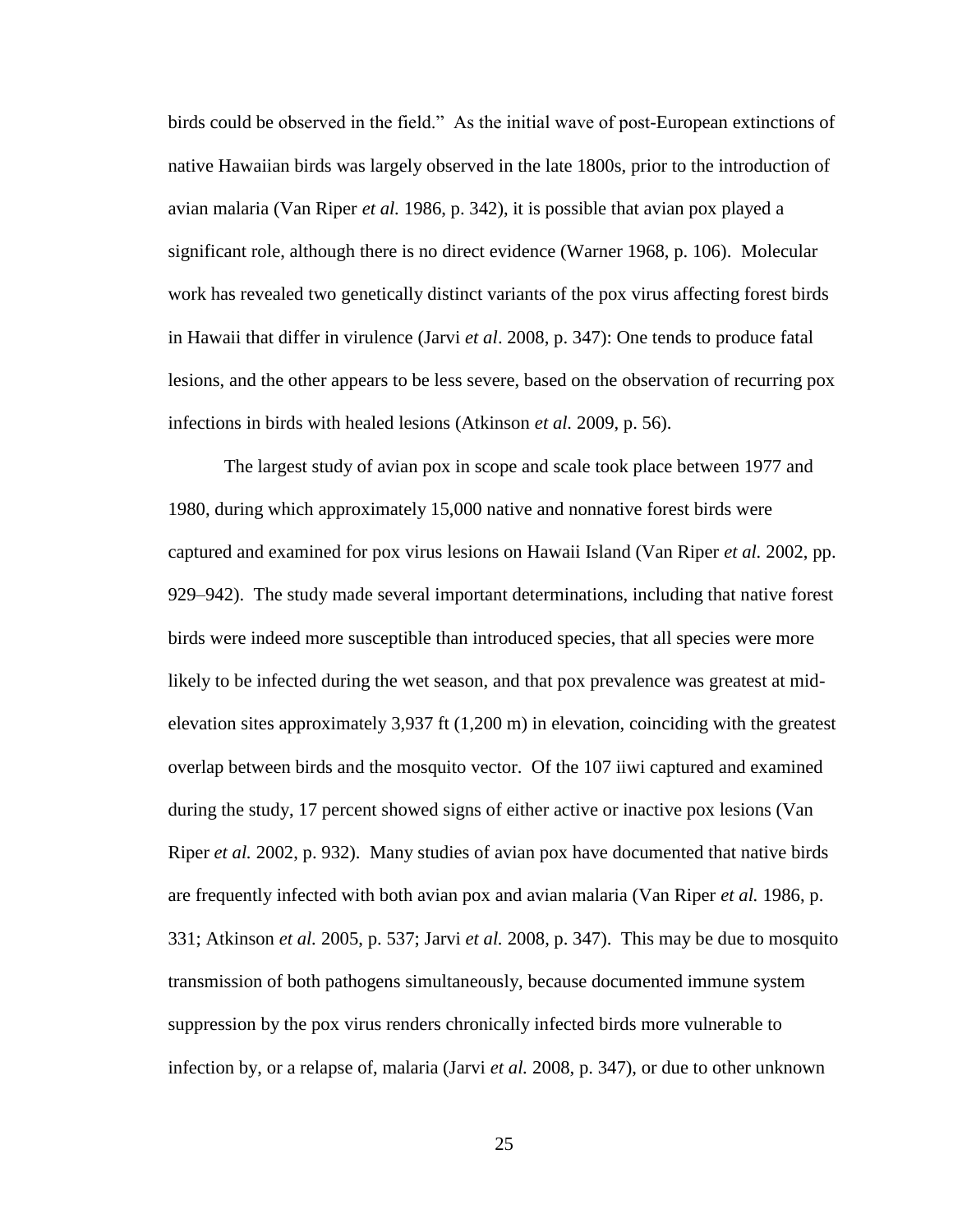factors. The relative frequency with which the two diseases co-occur makes it challenging to disentangle the independent impact of either stressor acting alone (LaPointe *et al.* 2012, p. 221). Although we lack direct evidence of the degree to which pox may be a specific threat to iiwi or contributing to its decline, both field observations of and limited experimental studies on closely related species of honeycreepers suggests that it may be a significant factor (Warner 1968, pp. 106, 108–109; VanRiper *et al.* 2002, pp. 936–939).

# *Compounded Impacts—Feral Ungulates Create Habitat for* Culex quinquefasciatus *Mosquitoes and Exacerbate Impacts of Disease*

It has been widely established that damage to native tree ferns (*Cibotium* spp.) and rooting and wallowing activity by feral pigs create mosquito larval breeding sites in Hawaiian forests where they would not otherwise occur. The porous geology and relative absence of puddles, ponds, and slow-moving streams in most Hawaiian landscapes precludes an abundance of water-holding habitat sites for mosquito larvae; however, *Culex quinquefasciatus* mosquitoes, the sole vector for avian malaria in Hawaii, now occur in great density in many wet forests where their larvae primarily rely on habitats created by pig activity (LaPointe 2006, pp. 1–3; Ahumada *et al*. 2009, p. 354; Atkinson and LaPointe 2009, p. 60; Samuel *et al*. 2011, p. 2,971). Pigs compact volcanic soils and create wallows and water containers within downed, hollowed-out tree ferns, knocked over and consumed for their starchy pith (Scott *et al*. 1986, pp. 365–368; Atkinson *et al*. 1995, p. S68). The abundance of *C. quinquefasciatus* mosquitoes is also much greater in suburban and agricultural areas than in undisturbed native forest, and the mosquito is capable of dispersing up to 1 mile (1.6 kilometers) within closed-canopy native forest,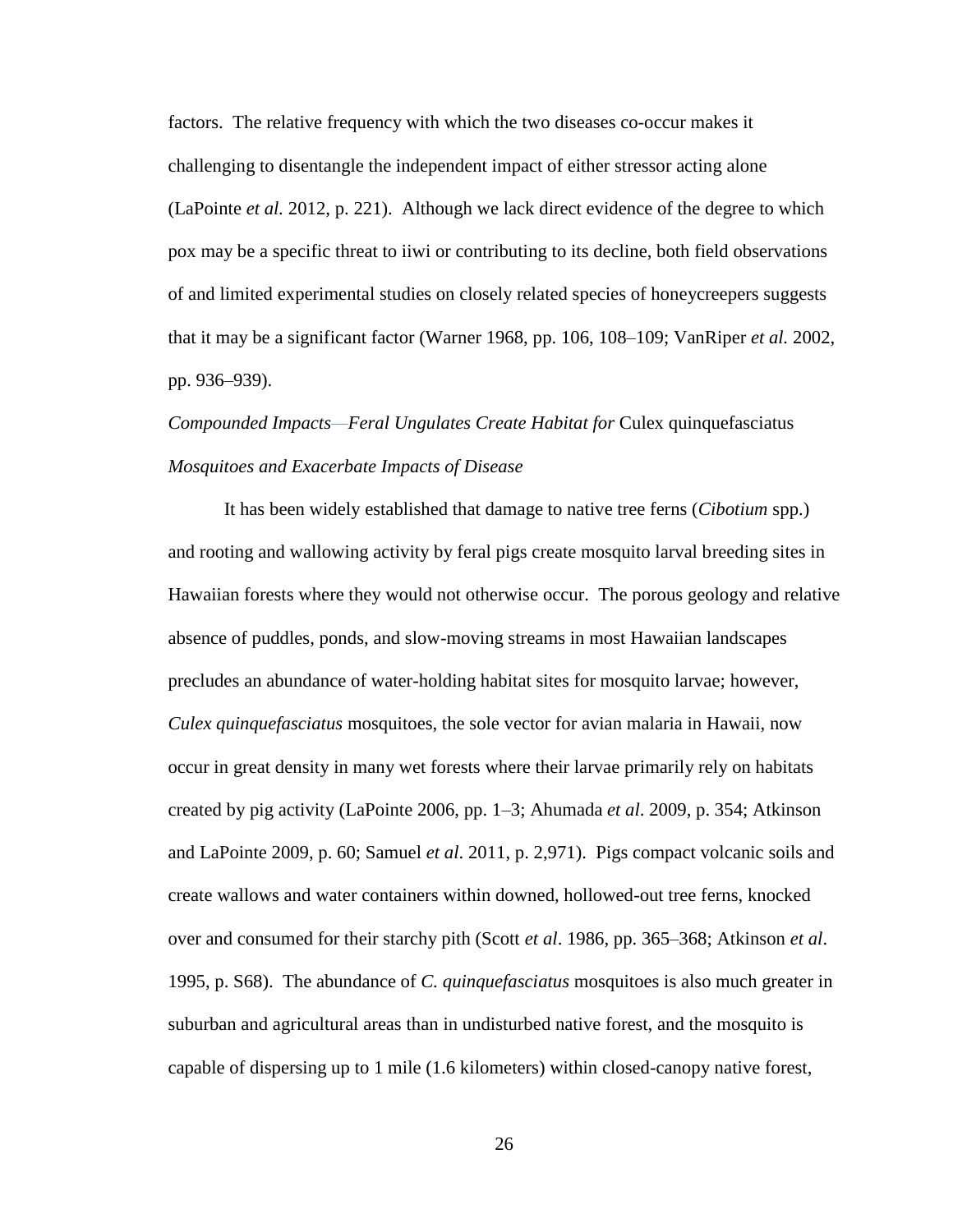including habitat occupied by the iiwi (LaPointe 2006, p. 3; LaPointe *et al*. 2009, p. 409).

In studies of native forest plots where feral ungulates (including pigs) were removed by trapping and other methods, researchers have demonstrated a correlation in the abundance of *Culex* spp. mosquitoes when comparing pig-free, fenced areas to adjacent sites where feral pig activity is unmanaged. Aruch *et al*. 2007 (p. 574), LaPointe 2006 (pp. 1–3) and LaPointe *et al*. (2009, p. 409; 2012, pp. 215, 219) assert that management of feral pigs may be strategic to managing avian malaria and pox, particularly in remote Hawaiian rain forests where studies have documented that habitats created by pigs are the most abundant and productive habitat for larval mosquitoes. Reduction in mosquito habitat must involve pig management across large landscapes due to the tremendous dispersal ability of *C. quinquefasciatus* and the possibility of the species invading from adjacent areas lacking management (LaPointe 2006, pp. 3–4). The consequences of feral pig activities thus further exacerbate the impacts to iiwi from avian malaria and avian pox, by creating and enhancing larval habitats for the mosquito vector, thereby increasing exposure to these diseases.

#### *Avian Diseases—Summary*

The relatively recent introduction of avian pox and avian malaria, in concert with the introduction of the mosquito disease vector, is widely viewed as one of the key factors underlying the loss and decline of native forest birds throughout the Hawaiian Islands. Evolving in the absence of mosquitoes and their vectored pathogens, native Hawaiian forest birds, particularly honeycreepers such as iiwi, lack natural immunity or genetic resistance, and thus are more susceptible to these diseases than are nonnative bird species (van Riper *et al.* 1986, pp. 327–328; Yorinks and Atkinson 2000, p. 737).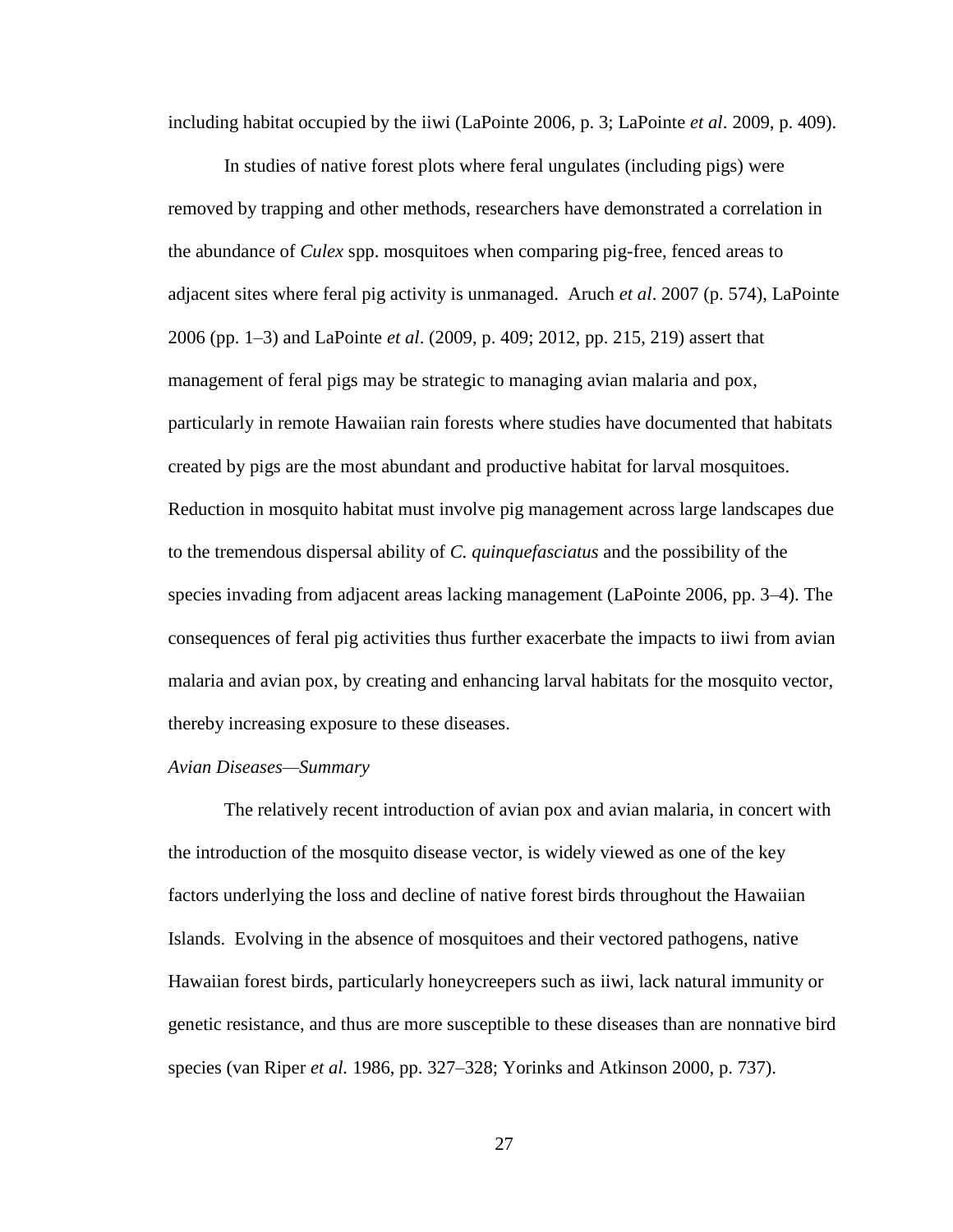Researchers consider iiwi one of the most vulnerable species, with an average of 95 percent mortality in response to infection with avian malaria (Atkinson *et al.* 1995, p. S63; Samuel *et al.* 2015, p. 2).

Many native forest birds, including iiwi, are now absent from warm, lowelevation areas that support large populations of disease-carrying mosquitoes, and these birds persist only in relatively disease-free zones in high-elevation forests, above roughly 4,921 to 5,577 ft (1,500 to 1,700 m), where both the development of the malarial parasite and the density of mosquito populations are held in check by cooler temperatures (Scott *et al.* 1986, pp. 85, 100, 365–368; Woodworth *et al.* 2009, p. 1,531; Liao *et al.* 2015, pp. 4,342–4,343; Samuel *et al.* 2015, pp. 11–12). Even at these elevations, however, disease transmission may occur when iiwi move downslope to forage on ephemeral patches of flowering ohia in the nonbreeding season, encountering disease-carrying mosquitoes in the process (Ralph and Fancy 1995, p. 741; Fancy and Ralph 1998, p. 3; Guillaumet *et al.* 2015, p. EV-8; LaPointe *et al.* 2015, p. 1). Iiwi have not demonstrably developed resistance to avian malaria, unlike related honeycreepers including Amakihi (*Hemignathus* spp.) and Apapane. Due to the extreme mortality rate of iiwi when exposed to avian malaria, we consider avian malaria in particular to pose a threat to iiwi. Having already experienced local extinctions and widespread population declines, it is possible that the species may not possess sufficient genetic diversity to adapt to these diseases (Atkinson *et al.* 2009, p. 58).

## **Climate Change**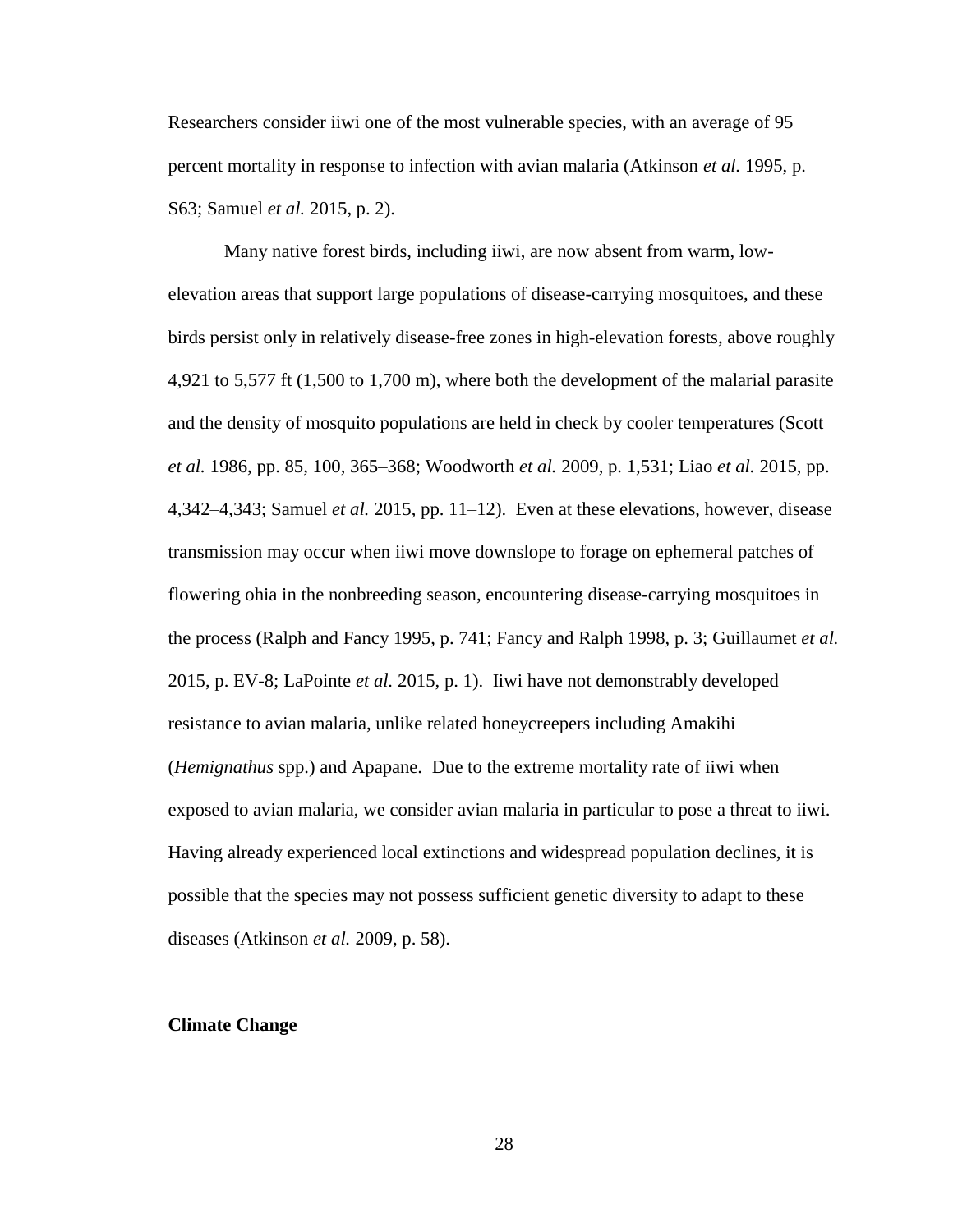Based on the assessment of the best scientific data available, we conclude that climate change exacerbates the impacts to iiwi from mosquito-borne disease, and this effect is likely to continue and worsen in the future. Air temperature in Hawaii has increased in the past century and particularly since the 1970s, with the greatest increases at higher elevations, and several conservative climate change models project continued warming in Hawaii into the future. As a result, the temperature barrier to the development and transmission of avian malaria will continue to move up in elevation in response to warmer conditions, leading to the curtailment or loss of disease-free habitats for iiwi. We briefly discuss below three climate studies that conservatively predict the iiwi will lose between 60 and 90 percent of its current (and already limited) disease-free range by the end of this century, with significant effects occurring by mid-century.

## *Climate Change Effects on Iiwi*

Climate change is a stressor that is likely to significantly exacerbate the effects of avian malaria on iiwi both directly through increased prevalence and mortality, and indirectly through the loss of disease-free habitat. Air temperature in Hawaii has increased in the past century and particularly since the 1970s, with greater increases at high elevation (Giambelluca *et al*. 2008, pp. 2–4; Wang *et al*. 2014, pp. 95, 97). Documented impacts of increased temperature include the prevalence of avian malaria in forest birds at increasing elevation, including high-elevation sites where iiwi are already declining, for example, on Kauai (Paxton *et al*. 2013, p. 13; Paxton *et al.* 2016, entire). Several projections for future climate in Hawaii describe a continued warming trend, especially at high elevations. In our species status report, we analyzed in particular three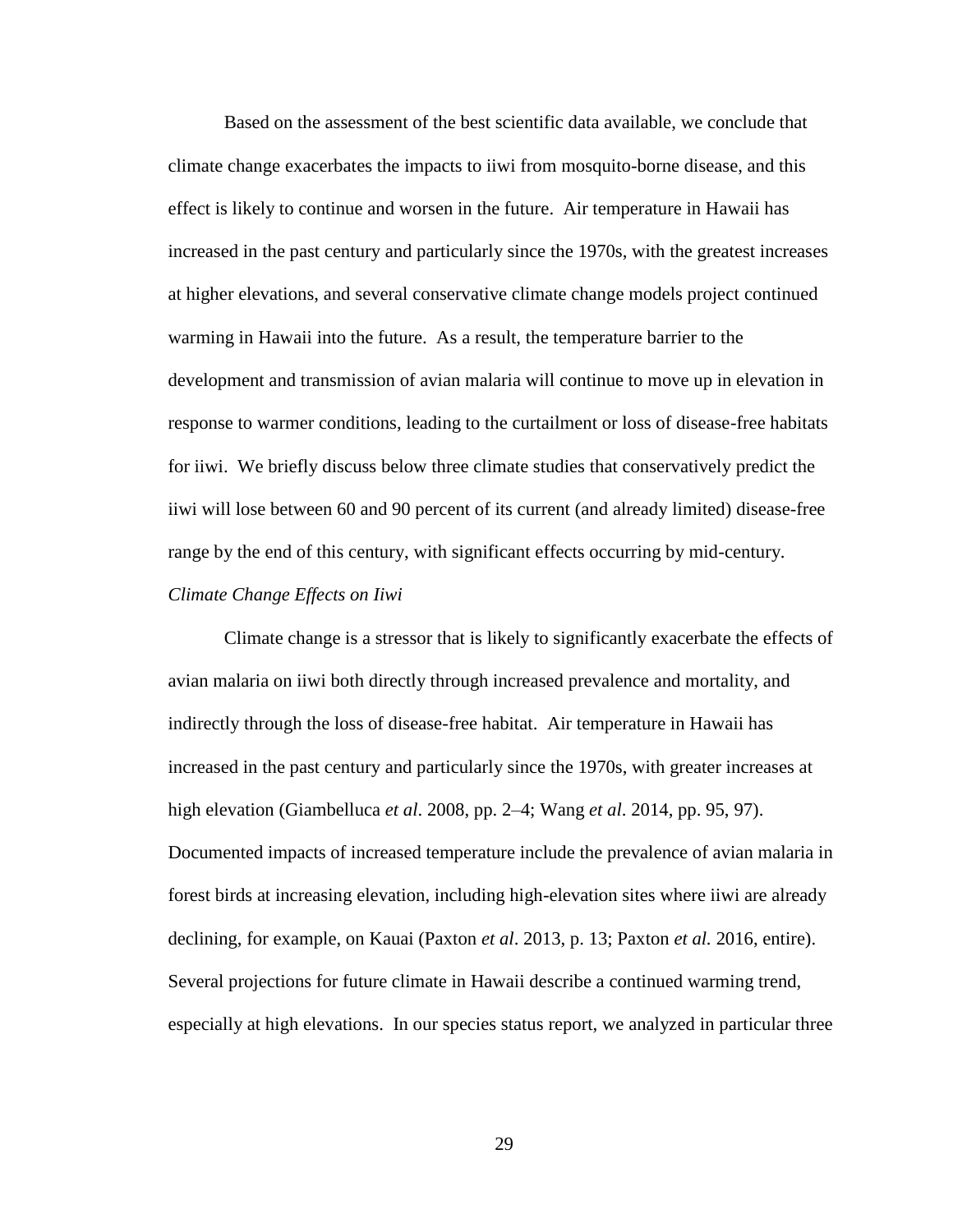climate studies (summarized below) that address the future of native forest birds, including iiwi, in the face of the interactions between climate change and avian malaria.

Benning *et al.* (2002) concluded that under optimistic assumptions (i.e., 3.6 <sup>o</sup>F (2)  $\rm{^oC}$ ) increase in temperature by the year 2100), malaria-susceptible Hawaiian forest birds, including iiwi, will lose most of their disease-free habitat in the three sites they considered in their projection of climate change impacts. For example, current diseasefree habitat at high elevation within the Hakalau Forest National Wildlife Refuge (NWR) on the island of Hawaii (where the environment is still too cold for development of the malarial parasite) would be reduced by 96 percent by the end of the century.

Fortini *et al.* (2015) conducted a vulnerability assessment for 20 species of Hawaiian forest birds based on a projected increase of 6.1  $\rm{^{\circ}F}$  (3.4  $\rm{^{\circ}C}$ ) under the A1B emissions scenario at higher elevations by 2100. Even under this relatively optimistic scenario, in which emissions decline after mid-century (IPCC 2007, p. 44), all species were projected to suffer range loss as the result of increased transmission of avian malaria at higher elevations with increasing temperature. Iiwi was predicted to lose 60 percent of its current range by the year 2100, and climate conditions suitable for the species will shift up in elevation, including into areas that are not currently forested, such as lava flows and high-elevation grasslands. Most of the remaining habitat for iiwi would be restricted to a single island, Hawaii Island.

Liao *et al*. (2015) generated temperature and precipitation projections under three alternative emissions scenarios and projected future malaria risk for Hawaiian forest birds. Irrespective of the scenario modeled, by mid-century (roughly 2040), malaria transmission rates and impacts to bird populations began increasing at high elevations.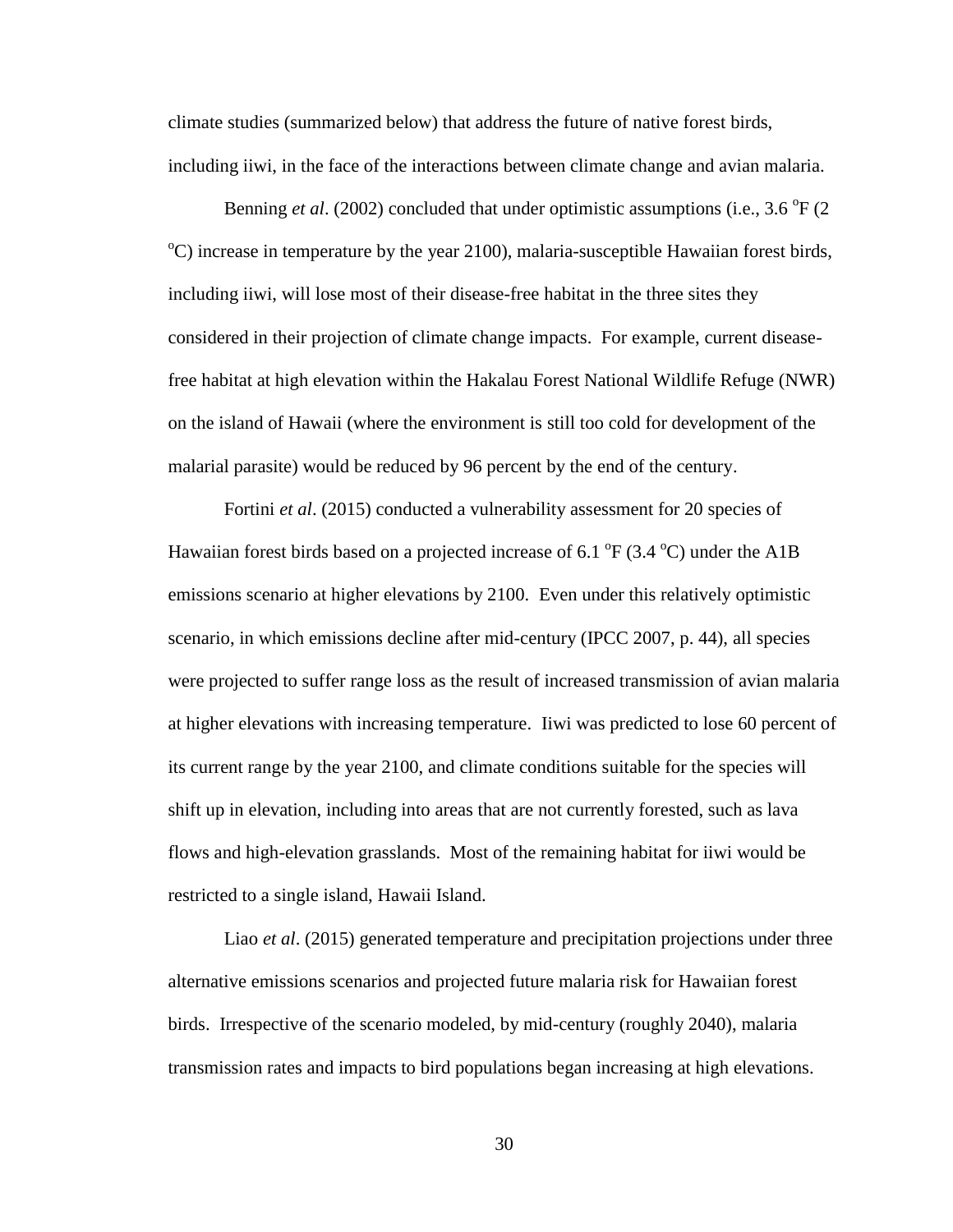By 2100, the increased annual malaria transmission rate for iiwi was projected to result in population declines of 70 to 90 percent for the species, depending on the emissions scenario.

All three of these studies consistently predict a significant loss of disease-free habitat for iiwi with consequent severe reductions in population size and distribution by the year 2100, with significant changes likely to be observed as early as 2040. As the iiwi's numbers and distribution continue to decline, the remaining small, isolated populations become increasingly vulnerable to loss of ohia forest habitat from other stressors such as ROD, as well as other environmental catastrophes and demographic stochasticity, particularly should all remaining iiwi become restricted to a single island (Hawaii Island), as some scenarios suggest.

Climate change will likely exacerbate other stressors to iiwi in addition to disease. Projected increases in temperature and humidity are likely to increase the spatial extent of areas on Hawaii Island vulnerable to ROD (Keith 2016, pers. comm). Changes in the amount and distribution of rainfall in Hawaii likely will affect the quality and extent of mesic and wet forests on which iiwi depend. Hawaii has experienced an overall drying trend since the 1920s, with an average annual decline in precipitation of 1.78 percent (Frazier and Giambelluca 2016, p. 4), but some future projections suggest that areas that currently are wet (windward sides of islands) will experience greater rainfall and more extreme rainfall events, while currently dry areas (leeward sides and high elevations) will become drier (Zhang *et al.* 2016, pp. 8,350–8,351). Changes in the trade wind inversion (which strongly influences rainfall) and other aspects of precipitation with climate change are difficult to model with confidence, complicating projections of future precipitation in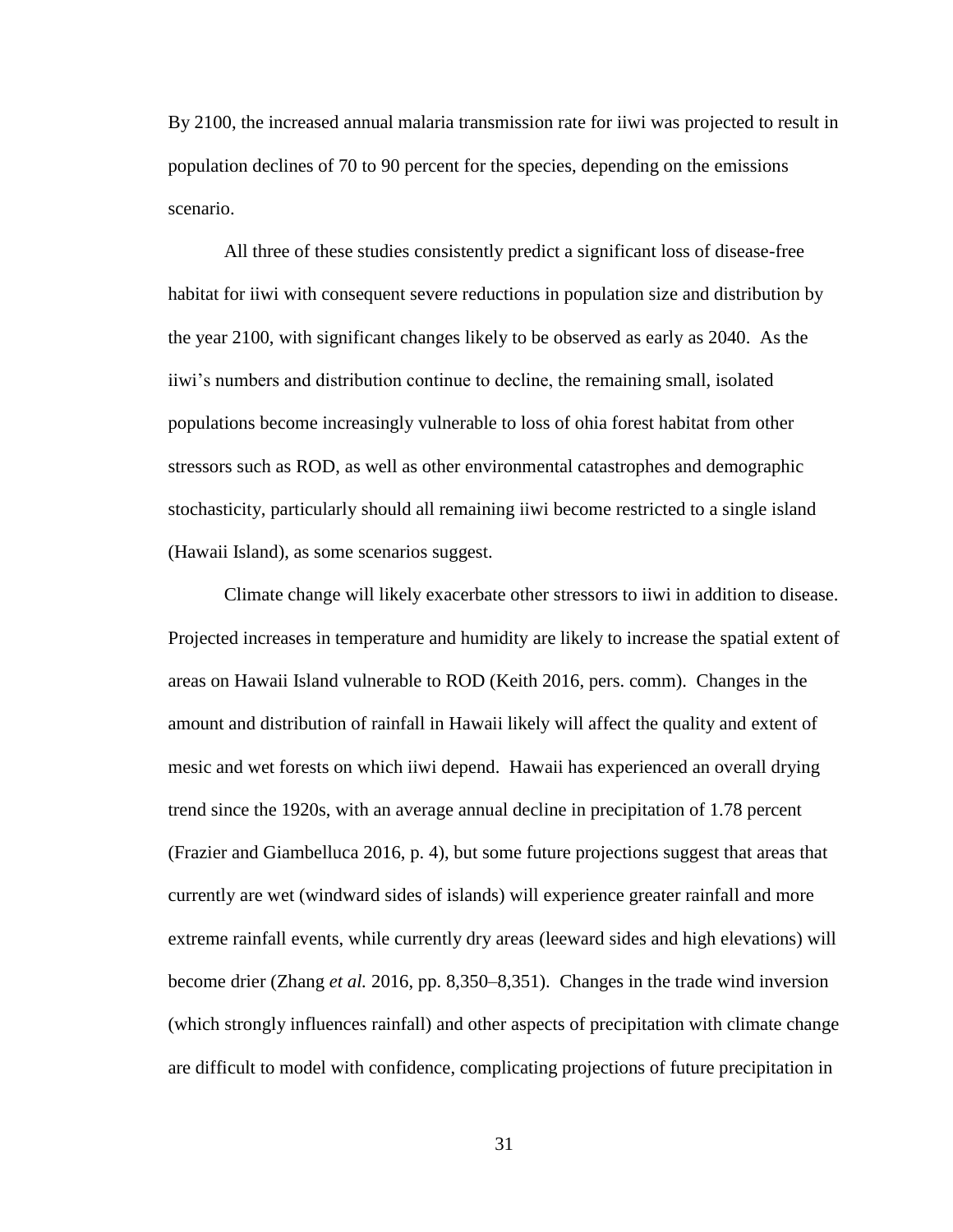Hawaii on various spatial scales (Chu and Chen 2005, pp. 4,801–4,802; Cao *et al*. 2007, pp. 1,158–1,159; Timm *et al*. 2015, p. 107; Fortini *et al*. 2015, p. 5; Liao *et al*. 2015, p. 4,345). In addition, potential increases in storm frequency and intensity in Hawaii as a result of climate change may lead to an increase in direct mortality of individual iiwi and a decline in the species' reproductive success. Currently, no well-developed projections exist for these possible cumulative effects.

#### *Climate Change—Summary*

The natural susceptibility of native forest birds to introduced diseases, in combination with the observed restriction of Hawaiian honeycreepers to high-elevation forests, led Atkinson *et al.* (1995, p. S68) to predict two decades ago that a shift in the current mosquito distribution to higher elevations could be "disastrous for those species with already reduced populations." Thus, climate change has significant implications for the future of Hawaiian forest birds, as predictions suggest increased temperatures may largely eliminate the high-elevation forest currently inhospitable to the transmission of mosquito-borne diseases (Benning *et al.* 2002, pp. 14,247–14,249; LaPointe *et al.* 2012, p. 219; Fortini *et al.* 2015, p. 9). Samuel *et al.* (2015, p. 15) predict further reductions and extinctions of native Hawaiian birds as a consequence, noting that the iiwi is particularly vulnerable due to its high susceptibility to malaria. Finally, Paxton *et al.*  (2016, entire) report a steepening decline in iiwi and other honeycreepers on Kauai since 2000.

Iiwi is projected to be extirpated from Kauai by 2050 as a result of the island having now passed a "tipping point" where increasing temperature exposes birds to mosquito-borne disease throughout their remaining range on the island; if the current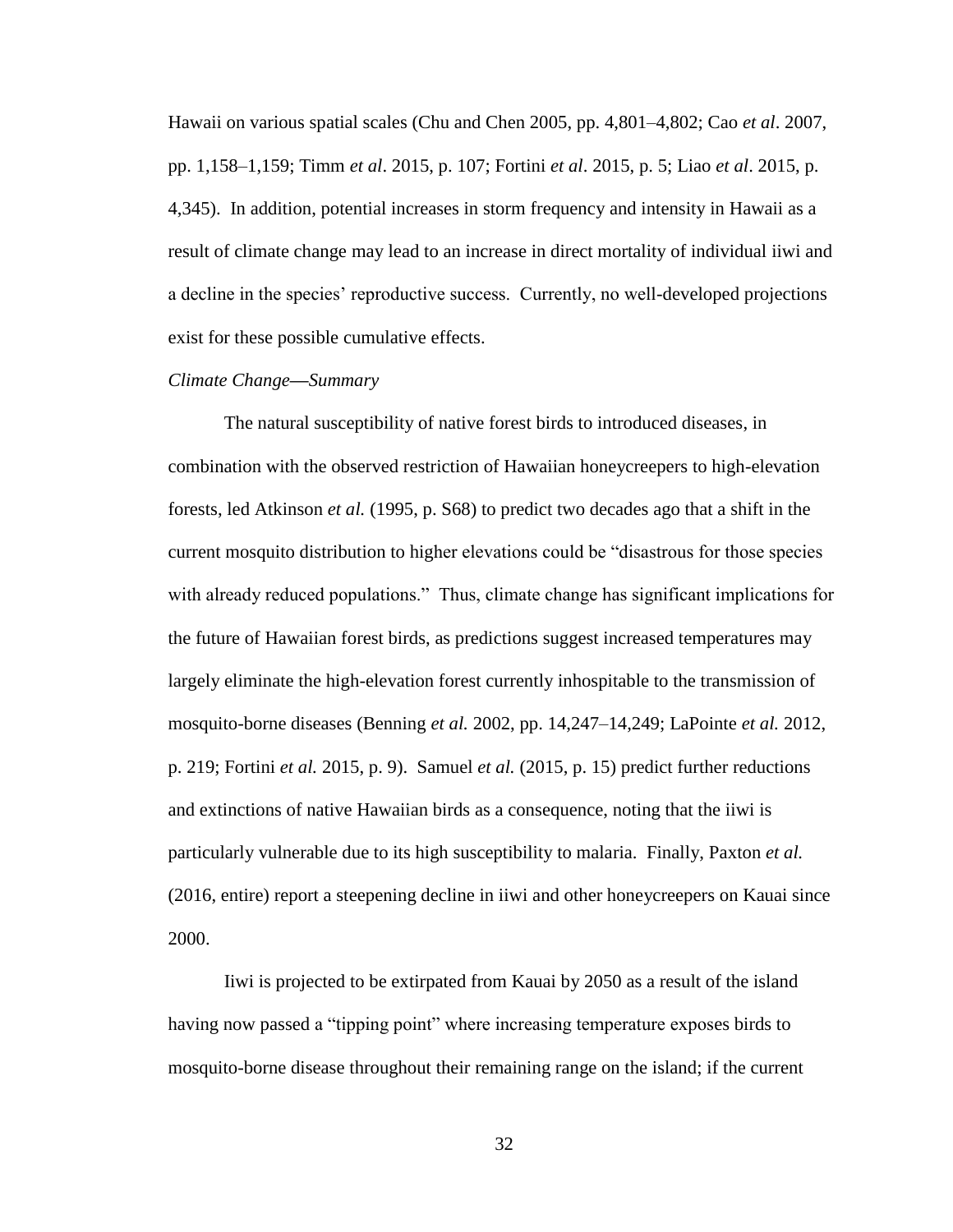trends of decline in distribution and abundance continue in a linear fashion in the future, iiwi could be extirpated from Kauai much sooner (Paxton *et al.* 2016, pp. 3, 5). The maximum elevation of forest habitat on Kauai (about 4,900 ft (1,500 m)) is less than that on either Maui or Hawaii Island, where similar trends of increase in temperature and the elevation of disease transmission are well documented, as discussed above. Iiwi, and other disease-susceptible honeycreepers, only persist in abundance on these higher islands in high-elevation, disease-free habitat that is shrinking with increasing temperature. In sum, several independent studies project consistently significant negative impacts to the iiwi as a result of climate change and the increased exposure to avian malaria as disease-free habitats shrink. As iiwi are known to exhibit 95 percent mortality on average as a result of avian malaria, the current numbers of iiwi are of little consequence should all or most of the remaining individuals become exposed to the disease in the future.

## **Rapid Ohia Death**

Rapid ohia death, a new disease that kills ohia trees, is a factor with the potential to exacerbate the threats currently affecting iiwi and reduce the amount of disease-free habitat remaining by destroying high-elevation ohia forest. Unexplained, widespread mortality of ohia trees was first detected in 2012 in lowland forests of the Puna Region of Hawaii Island (Keith *et al.* 2015, entire). Pathogenicity tests conducted by the USDA Agriculture Research Service determined that the vascular wilt disease, now commonly known in Hawaii as rapid ohia death (ROD), is caused by the fungus *Ceratocystis fimbriata* (Keith et al. 2015, pp. 1–2). A second, new species of *Ceratocystis* also kills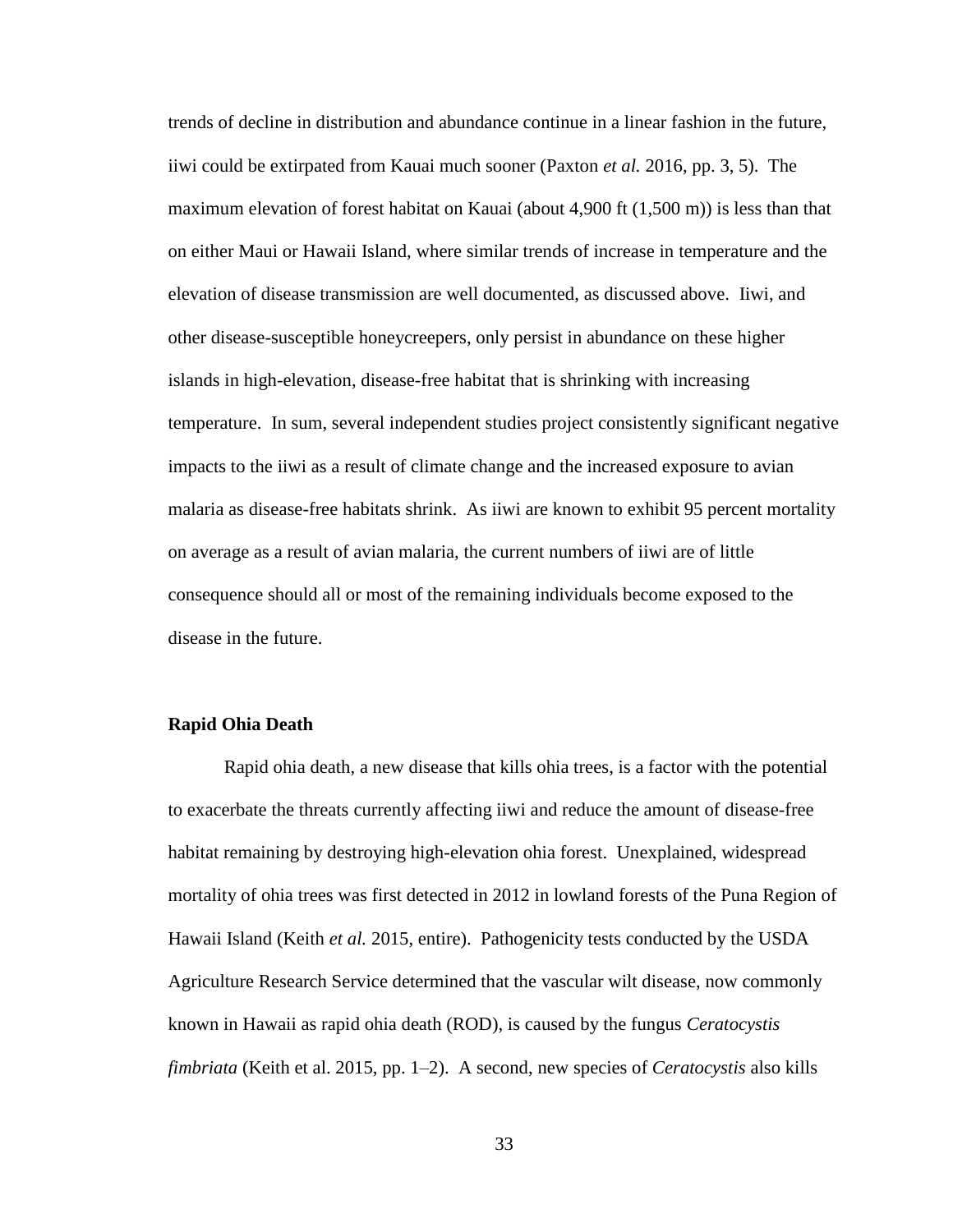ohia; this new species is being described as of this writing (Hughes 2016, pers. comm.; Keith 2016, pers. comm.).

Ohia stands experience rapid and extensive mortality from ROD. In 2014, approximately 15,000 ac (6,000 ha) of ohia forest from Kalapana to Hilo on Hawaii Island experienced greater than 50 percent mortality, with 100 percent mortality in some stands over a two to three year period (Friday *et al*. 2015, p. 1). Between 2014 and 2015, annual mortality rates measured in monitoring plots averaged from 24 percent (measured as ohia stems) to 28 percent (measured as ohia basal area) (Mortenson *et al.* 2016, p. 89). When these plots were established in the ROD-infected area in January and February of 2014, all had already experienced an average of approximately 39 percent ohia mortality (Mortenson *et al.* 2016, p. 89).

At present, the disease remains restricted to Hawaii Island, where it is spreading rapidly. In 2016, the amount of forest area affected on Hawaii Island was estimated to be more than 50,000 ac (20,235 ha), and this estimate includes a new outbreak in Laupahoehoe Forest Reserve on the Hamakua Coast (Hughes 2016, pers. comm.). The largest affected area is within the Puna District, where infected trees have been observed within approximately 4,000 discontinuous acres (1,619 ha) (Hughes 2016, pers. comm.). In some areas, dead and dying trees affected by the fungus have been observed within the range of iiwi (Hughes 2016, pers. comm.; Keith 2016, pers. comm.). Affected trees are found at elevations ranging from sea level up to approximately 5,000 ft (1,524 m), including at Wailuku Forest near Hakalau Forest NWR (Hughes 2016, pers. comm.), which contains a stable to increasing iiwi population (Paxton *et al*. 2013, p. 12). Hawaii Island is home to 90 percent of the current iiwi population, and this island will remain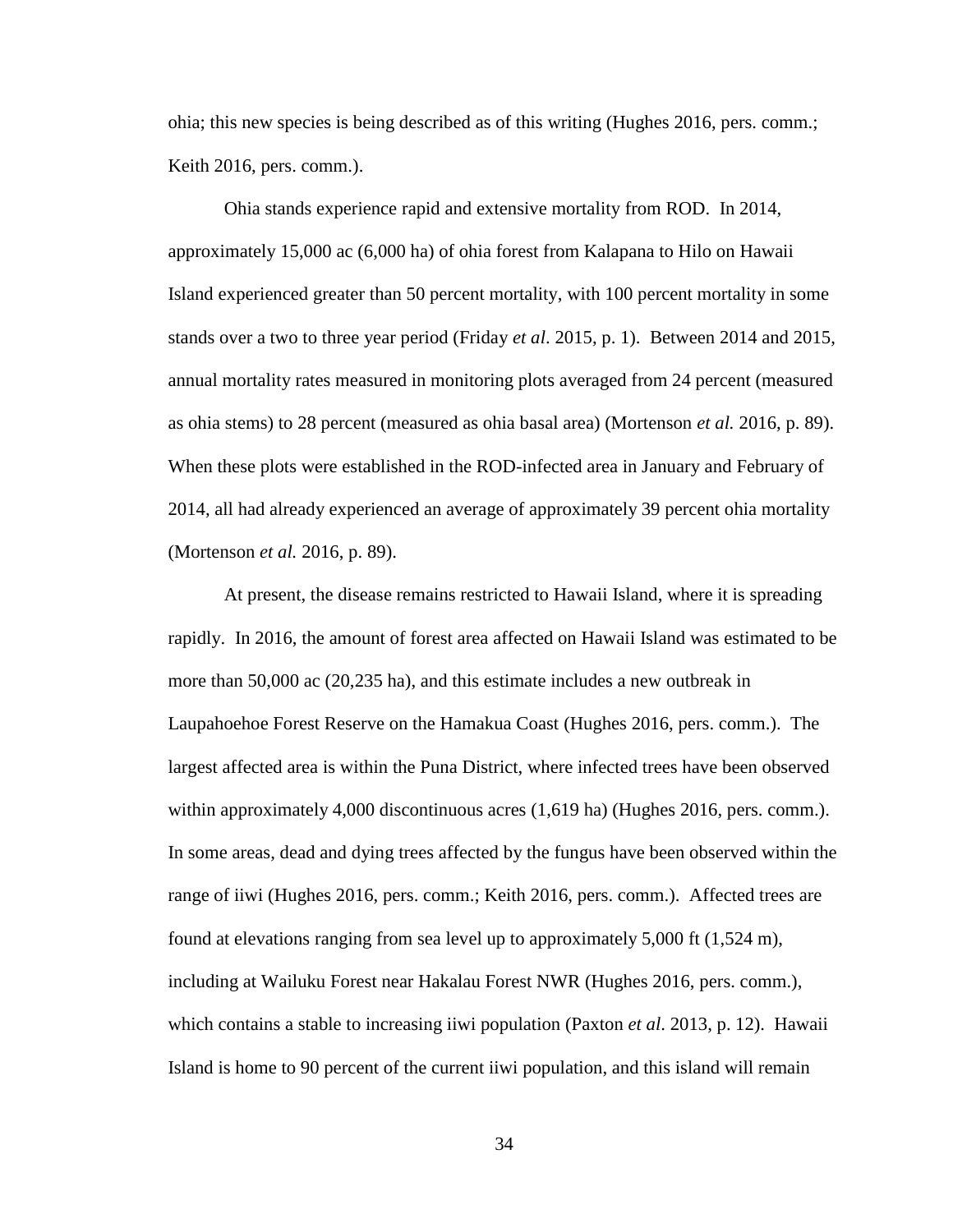particularly important for the species: iiwi are predicted to be largely if not entirely restricted to that island under some future climate change projections (Fortini *et al*. 2015, p. 9, Supplement 6).

#### **Evaluation of Existing Regulatory Mechanisms and Conservation Measures**

Our species status report evaluated several regulatory and other measures in place today that might address or are otherwise intended to ameliorate the stressors to iiwi. Our analysis concluded that forest habitat protection, conservation, and restoration has the potential to benefit iiwi by protecting and enhancing breeding and foraging areas for the species while simultaneously reducing the abundance of mosquito breeding sites, despite the disease vector's (*Culex quinquefasciatus)* 1-mi (1.6-km) dispersal ability (LaPointe *et al.* 2009, pp. 408; 411–412; LaPointe *et al.* 2012, p. 215).

Because of the iiwi's extreme susceptibility to avian malaria, habitat to sustain the species must be disease-free. Efforts to restore and manage large, contiguous tracts of native forests have been shown to benefit iiwi, especially when combined with fencing and ungulate removal (LaPointe *et al.* 2009, p. 412; LaPointe *et al.* 2012, p. 219). While forest restoration and ungulate management at the Hakalau Forest NWR on Hawaii Island are excellent examples of what is needed to increase iiwi abundance, many similar largescale projects would be necessary rangewide to simply reduce mosquito abundance and protect the species from current habitat threats alone. However, even wide-scale landscape habitat management would be unable to fully address the present scope of the threat of disease, and sufficient high-elevation forest is not available to provide diseasefree habitat for iiwi in the face of future climate change. Even if disease-free habitat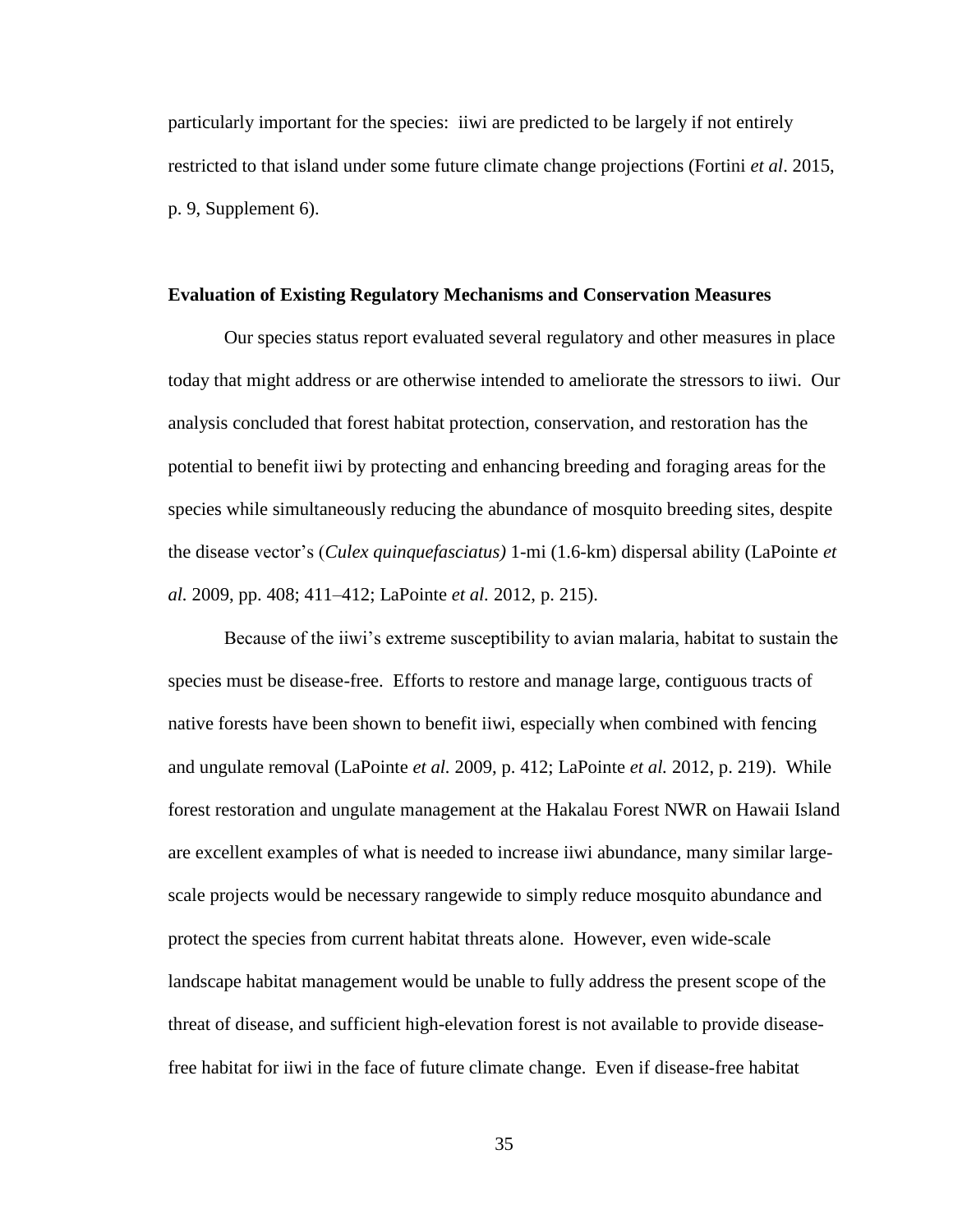within managed areas could be restored and protected now, much of this habitat will lose its disease-free status as avian malaria moves upward in elevation in response to warming temperatures, as is occurring already within the Alakai Wilderness on the island of Kauai.

New opportunities are emerging, such as large-scale vector control using new tools that have the potential to assist Hawaiian forest birds (LaPointe *et al.* 2009, pp. 416–417; Reeves *et al.* 2014, p. e97557; Gantz *et al.* 2015, pp. E6736–E6743; Fischer in press, pp. 1–2). The most promising of these new tools forego chemicals as a means of lethal control and directly manipulate the viability (or fitness) of the mosquitoes and can be grouped into two broad categories: the Sterile Insect Technique (SIT) and the Population Replacement Technique (PRT) (Fischer in press, pp. 1–2). These tools have positive attributes that set them apart from traditional mosquito control options. These new approaches have the potential to achieve landscape-scale control, are species specific, and are more effective against dispersed, cryptic, and hard to-reach targets such as the *Culex* mosquitoes that carry avian malaria in Hawaiian forests (Alphey *et al.* 2010, pp. 297–299). Although these new developments are encouraging, these new technologies for achieving large-scale control or eradication of mosquitoes in Hawaii are still in the research and planning stage and have yet to be implemented or proven effective.

 We also evaluated several regulations and agreements pertaining to climate change. Although the United States and some other countries have passed some regulations specifically intended to reduce the emission of greenhouse gases that contribute to climate change, the scope and effect of such regulations are limited. Indeed, during the United Nations Framework Convention on Climate Change (UNFCCC)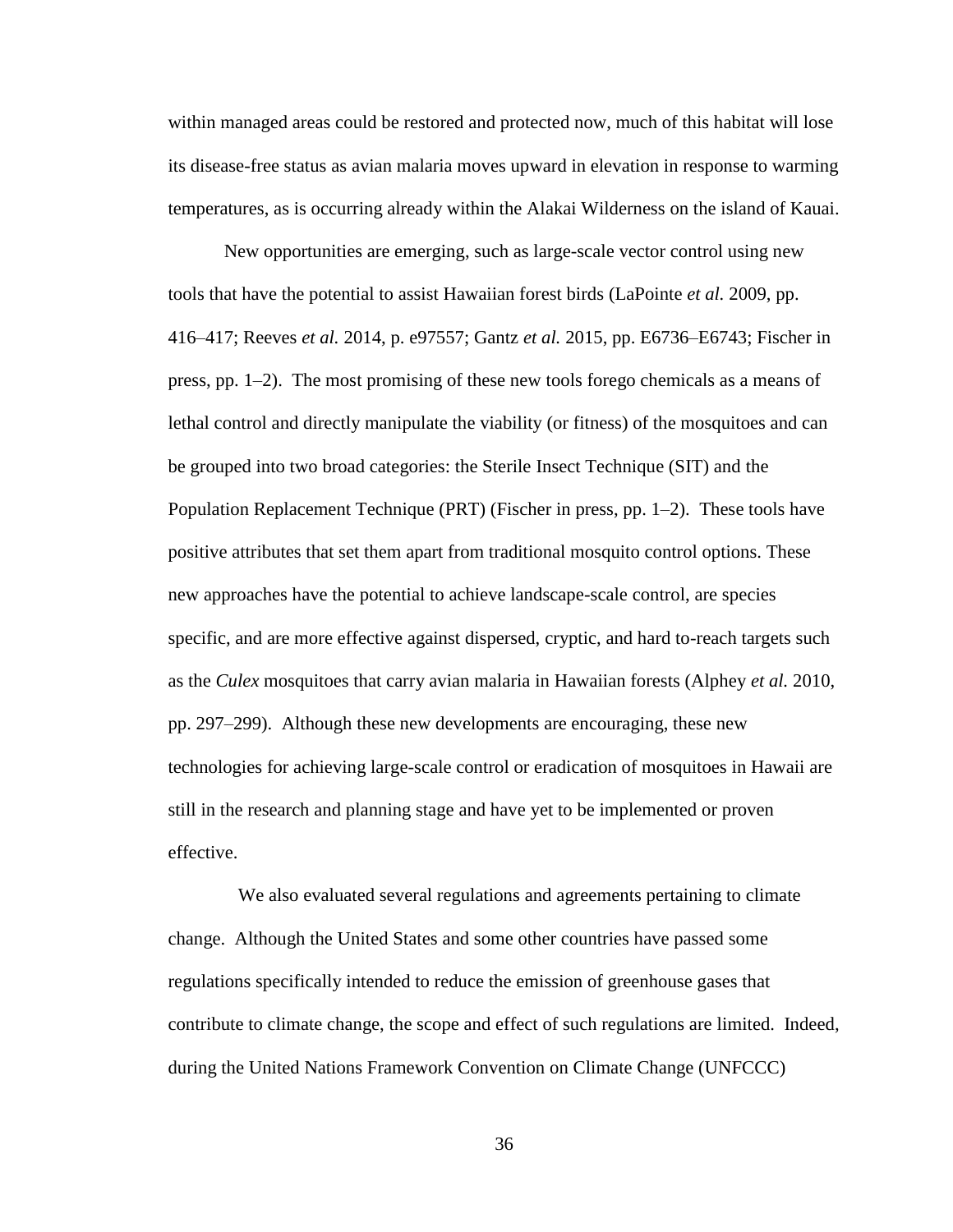meeting in December 2015, the UNFCCC indicated that, even if all the member countries' intended contributions to greenhouse gas reductions were fully implemented and targets met, the goal of limiting the increase in global average temperature to  $2^{\circ}C$  $(3.6 \text{°F})$  by the year 2100 would not be achieved.

Many of the efforts to tackle the primary stressors to iiwi are still in the research and development stage, or are implemented only on a small or limited scale. Because the primary stressor, avian malaria, continues to have negative impacts, and these impacts are exacerbated by climate change, we conclude that the existing regulatory mechanisms do not offset these impacts to the species.

## **Summary of Biological Status and Threats**

We have reviewed the best scientific and commercial data available regarding iiwi populations and the stressors that affect the species. This information includes, notably, a recent comprehensive analysis of iiwi abundance, distribution, and population trends (Paxton *et al*. 2013); numerous studies that provide information on the particularly high mortality of iiwi in response to avian malaria; and recent models examining the current relationship between climate and malaria, as well as the likely future consequences of climate change for iiwi and other Hawaiian forest birds (including Benning *et al*. 2002, Fortini *et al*. 2013, and Liao *et al*. 2015). Our review also reflects the expert opinion of the species' status report team members, and input provided by specialists familiar with avian malaria and iiwi genetics. We direct the reader to the iiwi species status report for our detailed evaluation of the biological status of the iiwi and the influences that may affect its continued existence.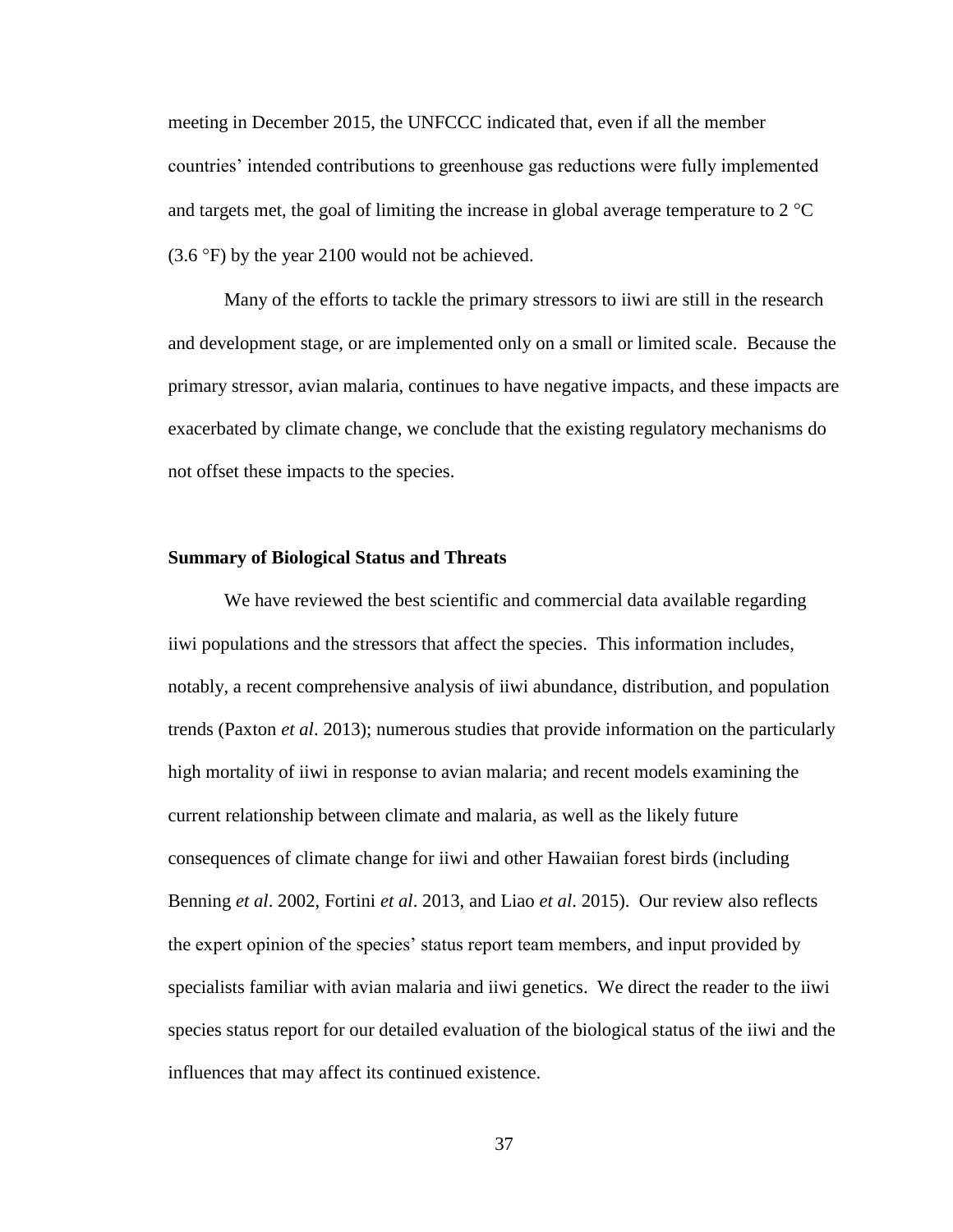Once one of the most common of the native Hawaiian forest birds, the iiwi has declined across large portions of its range and has been extirpated or nearly so from some islands, and many of the few remaining populations are declining. The iiwi's range is contracting upslope in most areas, and population declines and range contraction are concurrent with increasing prevalence of avian malaria. The iiwi is highly susceptible to avian malaria, and that the prevalence of this disease is moving upslope in Hawaiian forests correlated with temperature increases associated with climate change. This disease and its trend of increasing prevalence at increasing elevation are the chief drivers of observed iiwi population declines and range contraction. Although habitat management to reduce breeding habitat for mosquitoes may have slowed the decline of iiwi and other forest birds to some degree in a few locations, no landscape-scale plans or strategies exist for eradicating mosquitoes or otherwise reducing the risk posed by avian malaria to iiwi and other susceptible Hawaiian bird species.

The documented trend of temperature increase, which is greatest at high elevation, is projected to continue at least through the  $21<sup>st</sup>$  century. The transmission of avian malaria is currently limited or absent at higher elevations, where temperatures are too cool for the development of the malaria parasite. However, multiple independent modeling efforts consistently project that the prevalence of avian malaria will continue to increase upslope with increasing temperature, eventually eliminating most or all remaining disease-free habitat in the islands. These models, which incorporate data on the distribution of forest birds and on disease transmission, project moderate to high avian malaria transmission at the highest elevations of the iiwi's current range by the end of this century, with some significant effects predicted within the next few decades. As a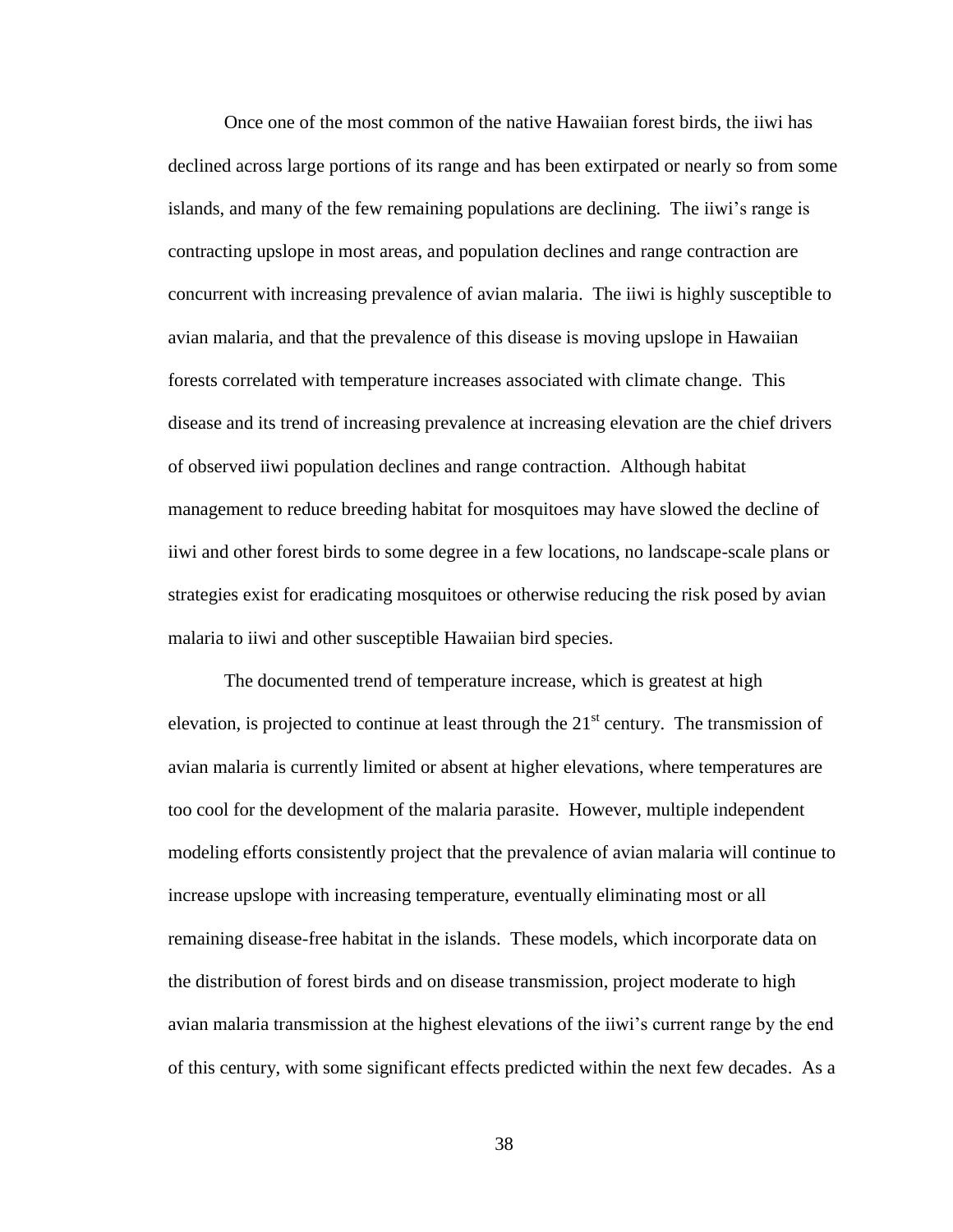consequence, significant declines in iiwi populations are projected, on the order of 70 to 90 percent by 2100, depending on the future climate scenario.

The impacts of other stressors to iiwi, such as loss or degradation of native forest by nonnative species (disturbance or destruction by feral ungulates; invasion by nonnative plants; impacts from nonnative pathogens such as ROD), predation by mongooses and feral cats, and small-population stressors such as demographic stochasticity and loss of genetic diversity, have not been well documented or quantified (predation by rats, notably *Rattus rattus*, is suspected to contribute to decline in iiwi) (VanderWerf 2016, pers. comm.). However, any stressors that result in further degradation or fragmentation of the forests on which the iiwi relies for foraging and nesting, or result in increased mortality or reduced reproductive success, are likely to exacerbate the impacts of disease on the species. The effects of climate change are likely to exacerbate these other stressors to iiwi as well.

As the number and distribution of iiwi continue to decline, the remaining small, isolated populations become increasingly vulnerable to environmental catastrophes and demographic stochasticity; this will particularly be the case should all remaining iiwi become restricted to Hawaii Island, as some modeling scenarios suggest. Ninety percent of the rangewide iiwi population is already restricted to Hawaii Island, where ROD has recently emerged as a fast-moving threat to the already limited ohia forest habitat required by iiwi.

In consideration of all of this information, we conclude that avian malaria and possibly avian pox, as exacerbated by the ongoing effects of climate change, pose a threat to iiwi, and the action of these stressors places the species as a whole at an elevated risk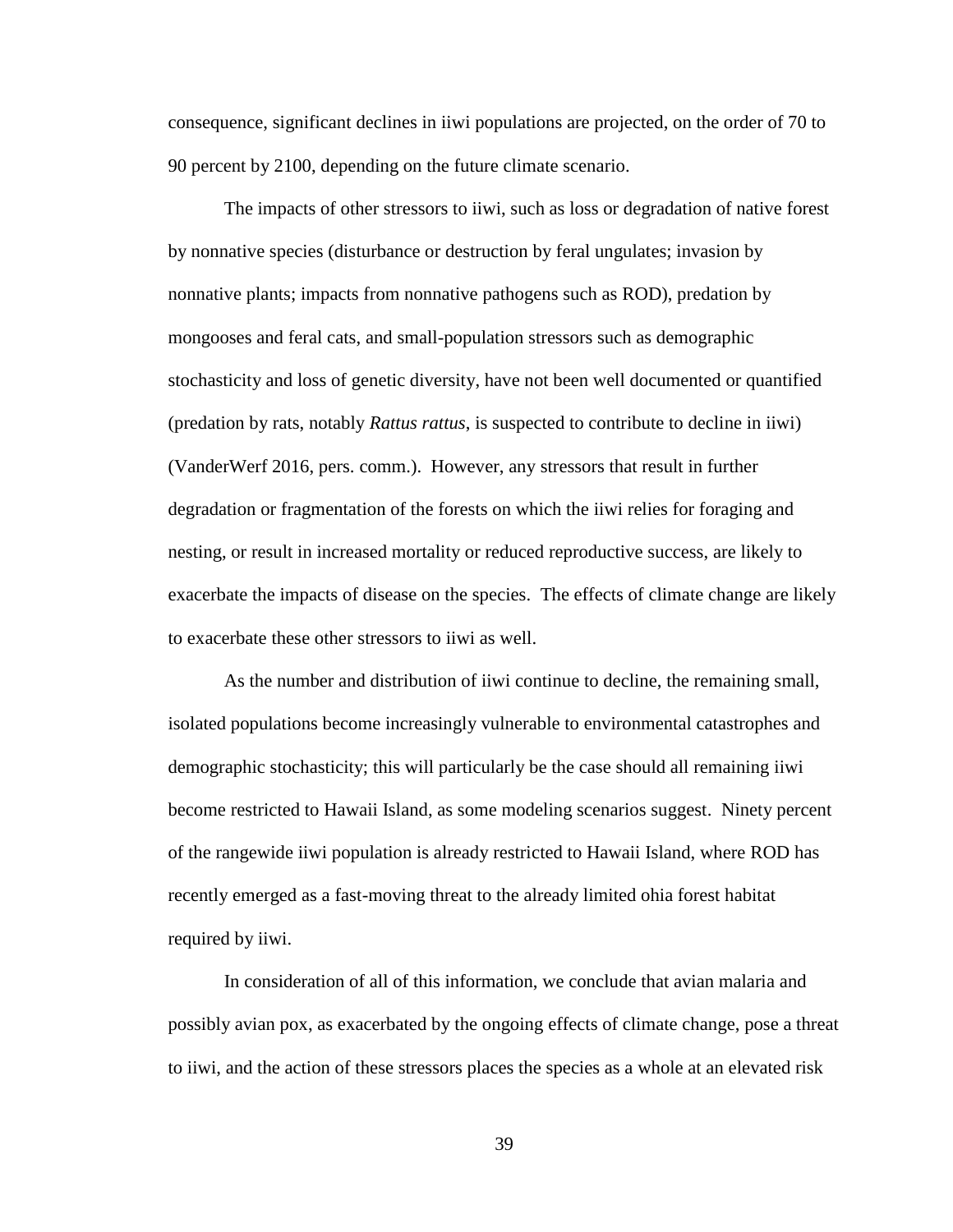of extinction. Because the vast majority of the remaining iiwi population is restricted to the island of Hawaii, we consider ROD to pose a threat to the future viability of iiwi as well, as it may result in major loss of forest within the iiwi's remaining range on that island.

## **Determination**

Section 4 of the Act (16 U.S.C. 1533), and its implementing regulations in title 50 of the Code of Federal Regulations at 50 CFR part 424, set forth the procedures for adding species to the Federal Lists of Endangered and Threatened Wildlife and Plants. Under section  $4(a)(1)$  of the Act, we may list a species based on (A) The present or threatened destruction, modification, or curtailment of its habitat or range; (B) Overutilization for commercial, recreational, scientific, or educational purposes; (C) Disease or predation; (D) The inadequacy of existing regulatory mechanisms; or (E) Other natural or manmade factors affecting its continued existence. Listing actions may be warranted based on any of the above threat factors, singly or in combination.

We have carefully assessed the best scientific and commercial information available regarding the past, present, and future threats to the iiwi. As described in the species status report, in considering the five listing factors, we evaluated many potential stressors to iiwi, including but not limited to: stressors that may affect the extent or quality of the bird's ohia forest habitat (ROD and ohia rust (both nonnative pathogens), ohia dieback (a natural phenomenon), drought, fires, volcanic eruptions, nonnative plants, and feral ungulates), introduced diseases, predation by introduced mammals, competition with nonnative birds, ectoparasites, climate change, and the effects of small population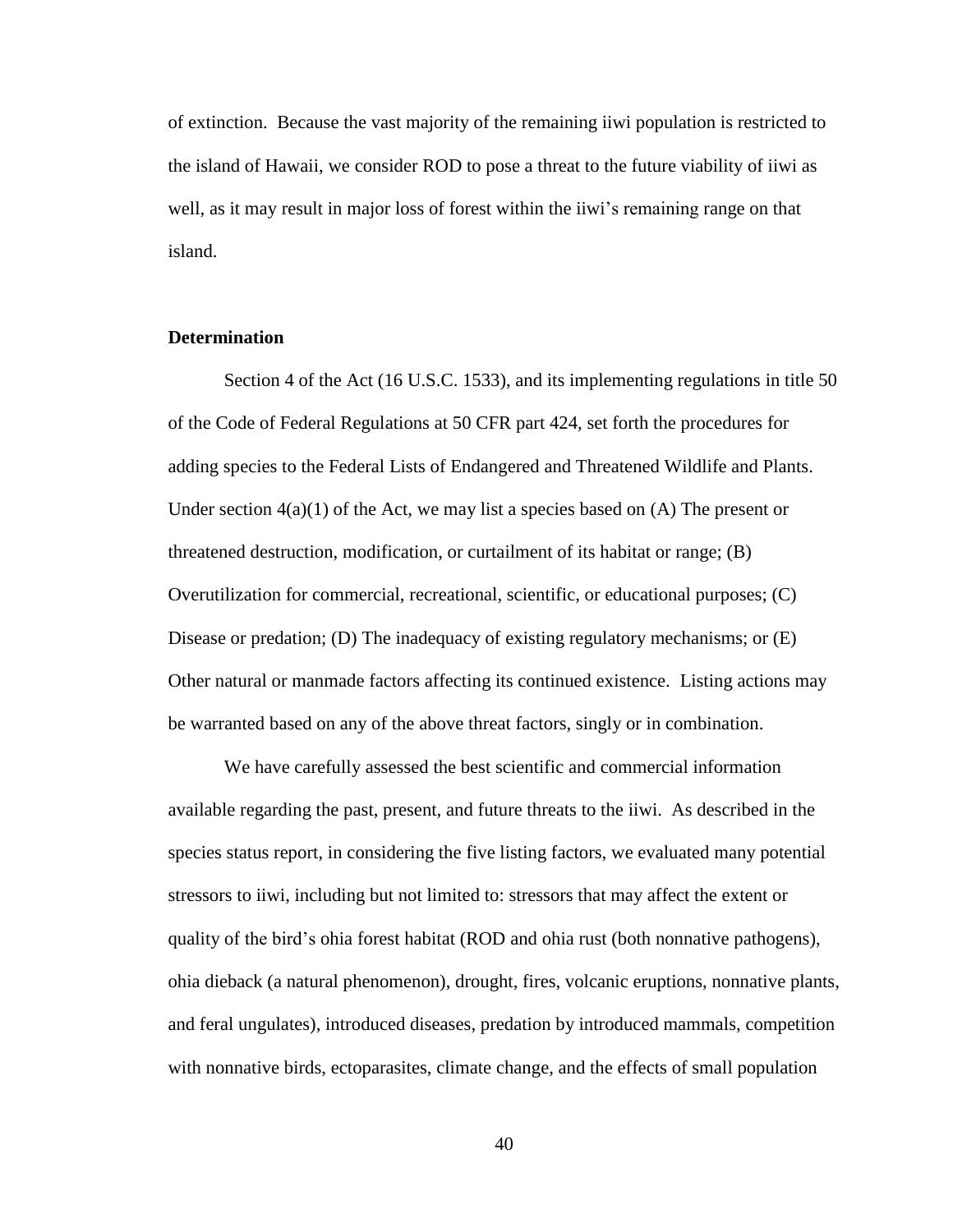size. Based on our assessment, disease—particularly avian malaria—is the primary driver in the ongoing declines in abundance and range of iiwi, and climate change substantially exacerbates the impact of disease on the species and will continue to do so into the future.

The greatest current threat to iiwi comes from exposure to introduced diseases carried by nonnative mosquitoes (Factor C). Avian malaria in particular has been clearly demonstrated to result in extremely high mortality of iiwi; avian pox may have significant effects on iiwi as well, although the evidence is not as clear or measurable. These diseases have resulted in significant losses of the once ubiquitous iiwi, which remains highly susceptible and, as of present, shows no clear indication of having developed substantial resistance or tolerance. Exposure to these diseases is ongoing, and is expected to increase as a consequence of the effects of climate change (Factor E).

Several climate model projections predict that continued increases in temperature due to climate change will greatly exacerbate the impacts of avian diseases upon iiwi due to loss of disease-free habitat. Several iiwi populations, including those on Molokai, Kauai, West Maui, and possibly Oahu—all lower in elevation than East Maui and Hawaii Island—are already extremely small in size or are represented by only a few occasional individuals, probably owing to the loss of disease-free habitat. Iiwi may face extirpation in these places due to the inability to overcome the effects of malaria. The species is expected to first become restricted to Hawaii Island, perhaps by the year 2040. By the end of the century, the existence of iiwi is uncertain due to the ongoing loss of diseasefree habitat; the potential impacts to ohia forests from ROD and other stressors could increase the risk to iiwi as well. These threats to iiwi are ongoing, most are rangewide,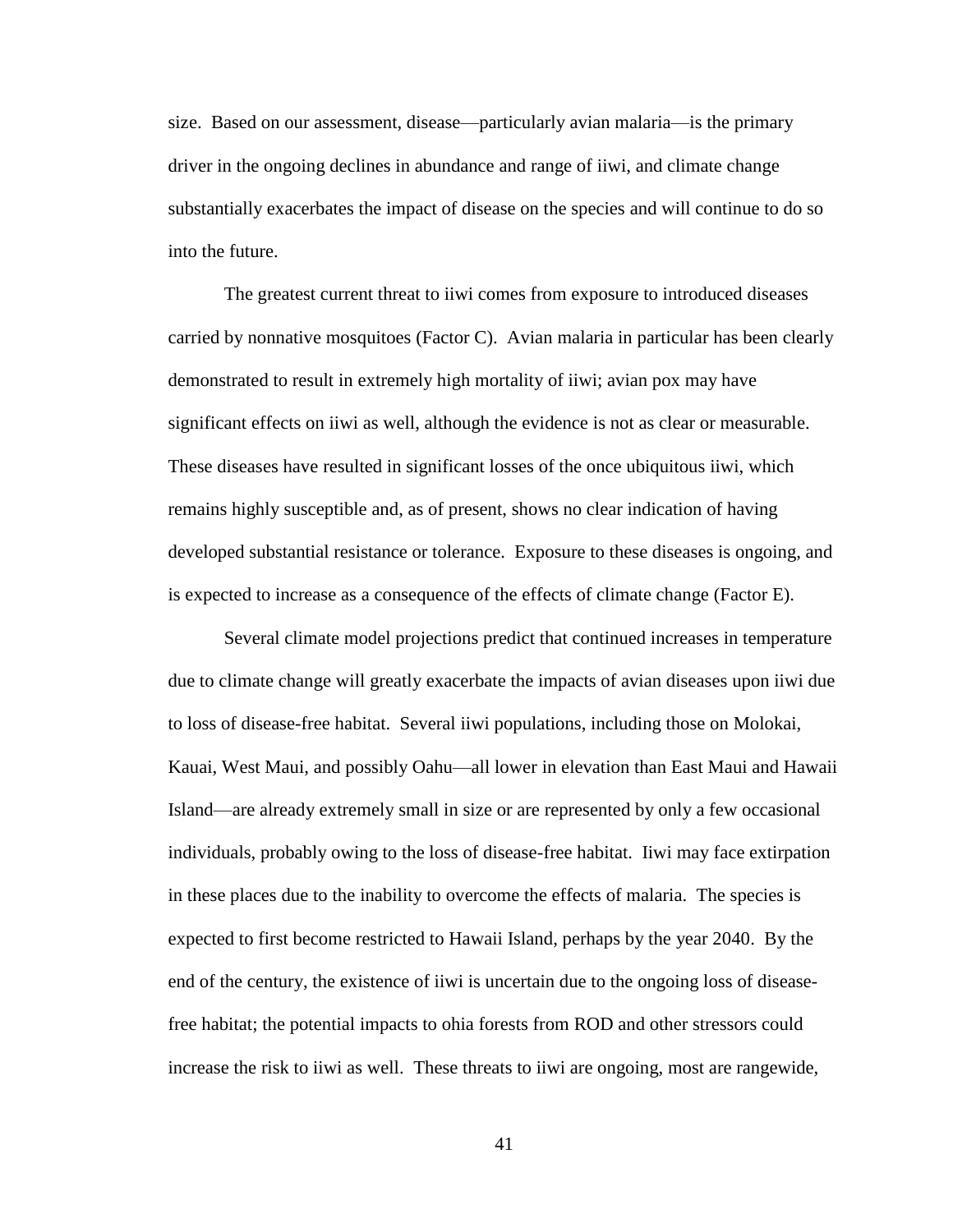are expected to increase in the future, and are significant because they will likely result in increased mortality of iiwi and loss of remaining populations, as well as further decreases in the availability and amount of disease-free habitat at high elevation. As discussed above, the existing regulatory mechanisms are not sufficient to address these threats (Factor D).

Some of the other stressors contributed to past declines in iiwi, or negatively affect the species or its habitat today; however, of the additional stressors considered, we found no information to suggest that any is currently a key factor in the ongoing declines in abundance and range of iiwi, although they may be contributing or exacerbating factors. Habitat loss and alteration (Factor A) caused by nonnative plants and ungulates is occurring rangewide, has resulted in degraded ohia forest habitat, and is not likely to be reduced in the future. While ohia forests still comprise the majority of native forest cover on most of the main Hawaiian Islands, climate change and its likely effects, such as increased drought frequency, are expected to further affect ohia forest habitat and compound other impacts, including the spread of invasive plants and perhaps the severity and frequency of ohia diseases. In particular, ROD, the rapidly spreading and highly lethal tree disease, poses an increasing risk to the native forest habitat of iiwi on Hawaii Island, where 90 percent of remaining iiwi occur. This emerging factor has the potential to exacerbate avian disease and other stressors in the future by accelerating the loss and degradation of iiwi's habitat. If this disease becomes widespread, it could further increase the vulnerability of the iiwi by eliminating the native forest it requires for foraging and nesting.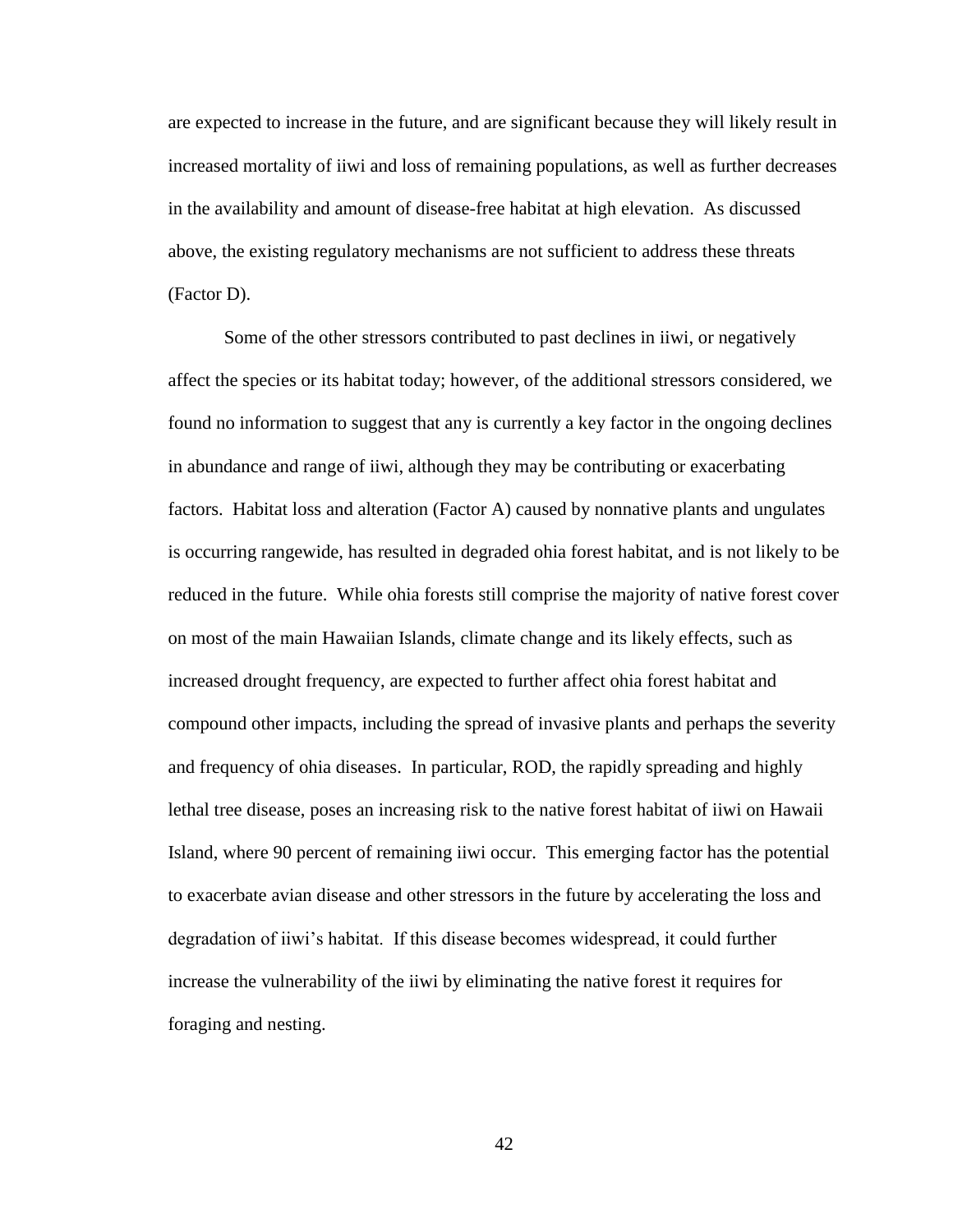We do not have any information that overutilization for commercial, recreational, scientific, or educational purposes (Factor B) poses a threat to iiwi.

The Act defines an endangered species as any species that is "in danger of extinction throughout all or a significant portion of its range" and a threatened species as any species "which is likely to become an endangered species within the foreseeable future throughout all or a significant portion of its range." We considered whether the iiwi meets either of these definitions, and find that the iiwi meets the definition of a threatened species for the reasons described below.

We considered whether the iiwi is currently in danger of extinction and determined that endangered status is not appropriate. Although the species has experienced significant reductions in both abundance and range, at the present time the species is still found on multiple islands, and the species as a whole still occurs in relatively high numbers. Additionally, disease-free habitat currently remains available for iiwi in high-elevation ohia forests with temperatures sufficiently cool to prevent the development of the malarial parasite. For these reasons, we do not consider the iiwi to be in imminent danger of extinction, although this formerly common species has experienced threats of such severity and magnitude that it has now become highly vulnerable to continued decline and local extirpation, such that the species is likely to become endangered within the foreseeable future, as explained below.

Based on our review of the best scientific and commercial data available, we expect that additional iiwi population declines will be observed range-wide within the next few decades, and indications are that declines are already taking place on Kauai and in some Maui and Hawaii Island populations as a result of increasing temperatures and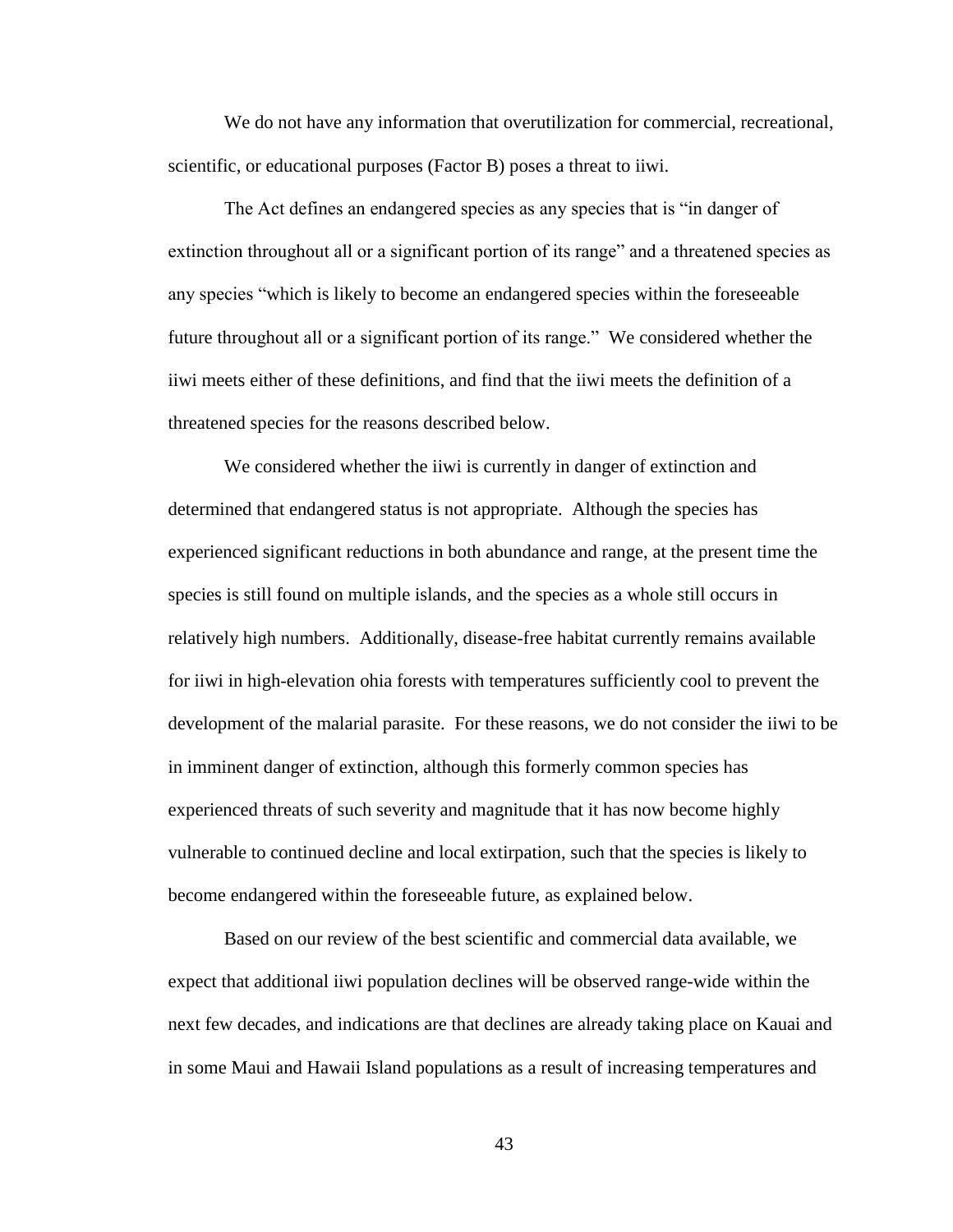consequent exposure to avian malaria at some elevations where the disease is uncommon or absent today. Iiwi has a very high observed mortality rate when exposed to avian malaria, and the warming effects of climate change will result in increased exposure of the remaining iiwi populations to this disease, especially at high elevation. Peerreviewed results of modeling experiments project that malaria transmission rates and effects on iiwi populations will begin increasing at high elevations by mid-century, and result in population declines of 70 to 90 percent by the year 2100. We thus conclude that the iiwi is likely to become in danger of extinction throughout all of its range within the foreseeable future. Because the iiwi is not in imminent danger of extinction, but is likely to become in danger of extinction within the foreseeable future, it meets the definition of a threatened species. Therefore, on the basis of the best available scientific and commercial information, we are listing the iiwi as a threatened species in accordance with sections  $3(20)$  and  $4(a)(1)$  of the Act.

Under the Act and our implementing regulations, a species may warrant listing if it is endangered or threatened throughout all or a significant portion of its range. Because we have determined that the iiwi is threatened throughout all of its range, under the Final Policy on Interpretation of the Phrase "Significant Portion of Its Range" in the Endangered Species Act's Definitions of "Endangered Species and "Threatened Species" (79 FR 37577 (July 1, 2014)) (SPR Policy), if a species warrants listing throughout all of its range, no portion of the species' range can be a "significant" portion of its range. While it is the Service's position under the SPR Policy that undertaking no further analysis of "significant portion of its range" in this circumstance is consistent with the language of the Act, we recognize that the Policy is currently under judicial review, so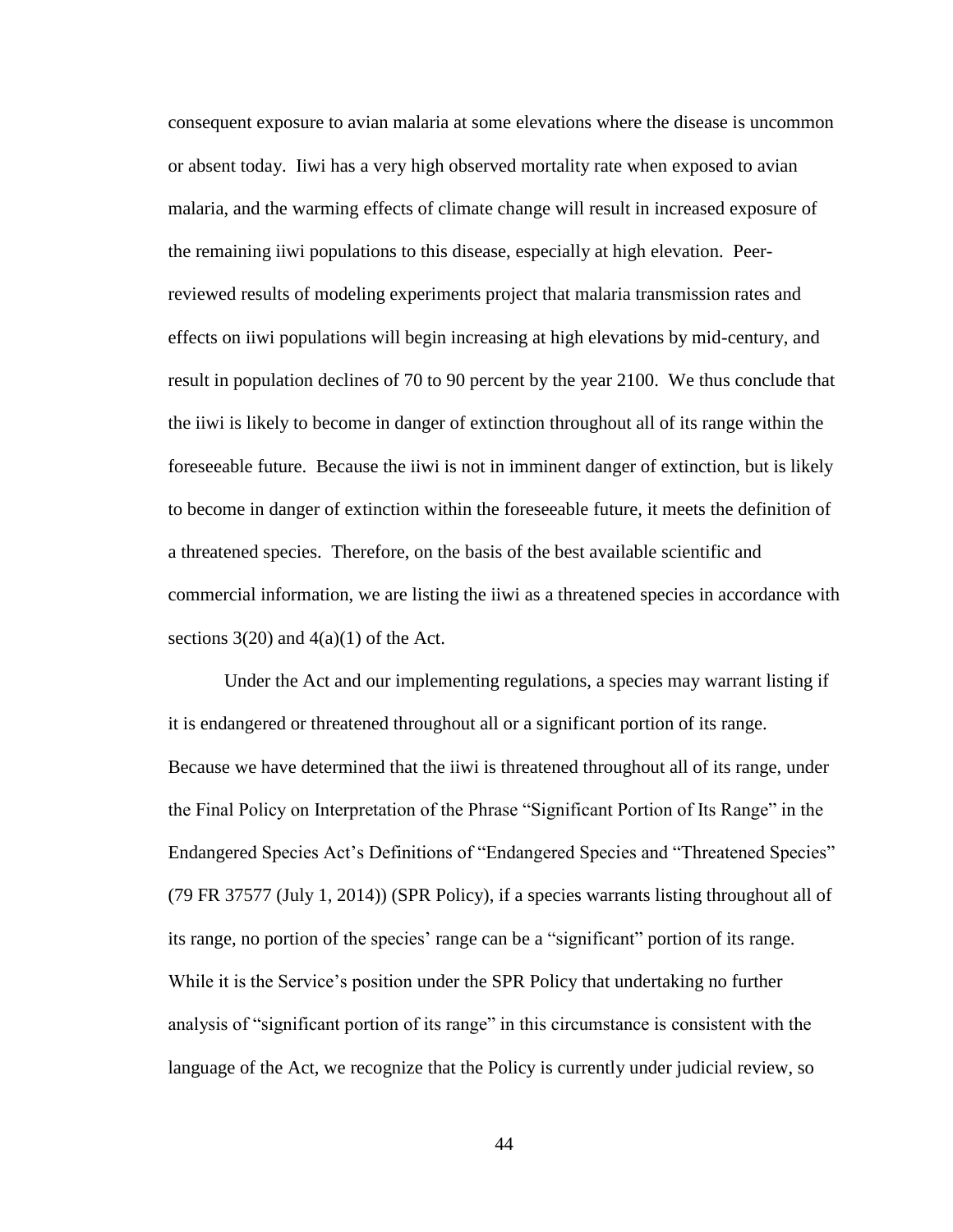we also took the additional step of considering whether there could be any significant portions of the species' range where the species is in danger of extinction. We evaluated whether there is substantial information indicating that there are any portions of the species' range: (1) that may be "significant," and (2) where the species may be in danger of extinction. In practice, a key part of identifying portions appropriate for further analysis is whether the threats are geographically concentrated. For the iiwi, the primary driver of its status is avian malaria. The prevalence of this disease is moving upslope in Hawaiian forests correlated with temperature increases associated with climate change. These threats are affecting the species throughout its entire range; therefore, there is not a meaningful geographical concentration of threats. As a result, even if we were to undertake a detailed SPR analysis, there would not be any portions of the species' range where the threats are harming the species to a greater degree such that it is in danger of extinction in that portion.

#### *Available Conservation Measures*

Conservation measures provided to species listed as endangered or threatened species under the Act include recognition, recovery actions, requirements for Federal protection, and prohibitions against certain practices. Recognition from listing will result in public awareness and conservation by Federal, State, Tribal, and local agencies, private organizations, and individuals. The Act encourages cooperation with the States and other countries and calls for recovery actions to be carried out for listed species. The protection required by Federal agencies and the prohibitions against certain activities are discussed, in part, below.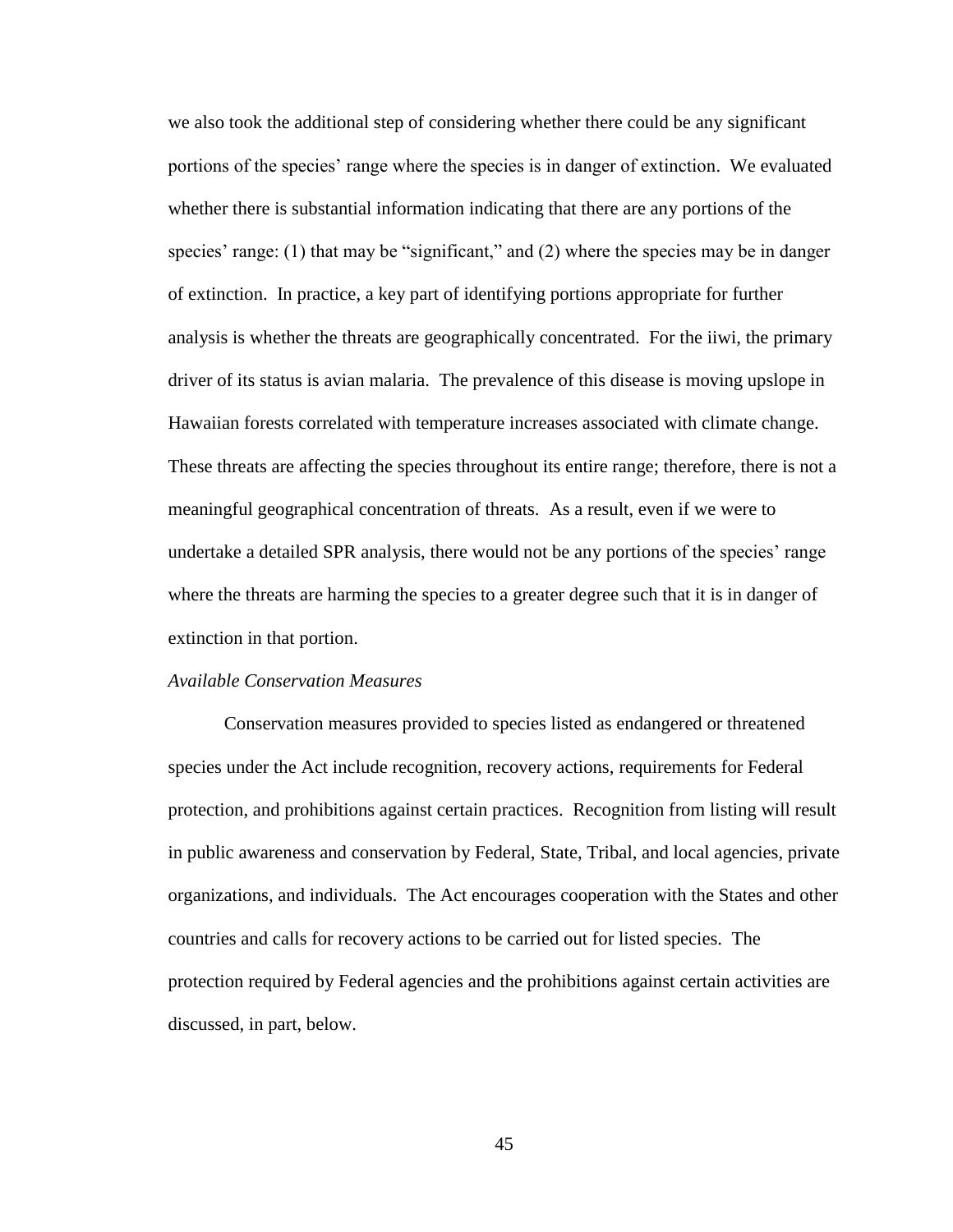The primary purpose of the Act is the conservation of endangered and threatened species and the ecosystems upon which they depend. The ultimate goal of such conservation efforts is the recovery of these listed species, so that they no longer need the protective measures of the Act. Subsection 4(f) of the Act calls for the Service to develop and implement recovery plans for the conservation of endangered and threatened species. The recovery planning process involves the identification of actions that are necessary to halt or reverse the species' decline by addressing the threats to its survival and recovery. The goal of this process is to restore listed species to a point where they are secure, self-sustaining, and functioning components of their ecosystems.

Recovery planning includes the development of a recovery outline shortly after a species is listed and preparation of a draft and final recovery plan. The recovery outline guides the immediate implementation of urgent recovery actions and describes the process to be used to develop a recovery plan. Revisions of the plan may be done to address continuing or new threats to the species, as new substantive information becomes available. The recovery plan also identifies recovery criteria for review of when a species may be ready for downlisting or delisting, and methods for monitoring recovery progress. Recovery plans also establish a framework for agencies to coordinate their recovery efforts and provide estimates of the cost of implementing recovery tasks. Recovery teams (composed of species experts, Federal and State agencies, nongovernmental organizations, and other qualified persons) are often established to develop recovery plans. When completed, the recovery outline, draft recovery plan, and the final recovery plan for iiwi will be available on our website (*http://www.fws.gov/endangered*), or from our Pacific Islands Fish and Wildlife Office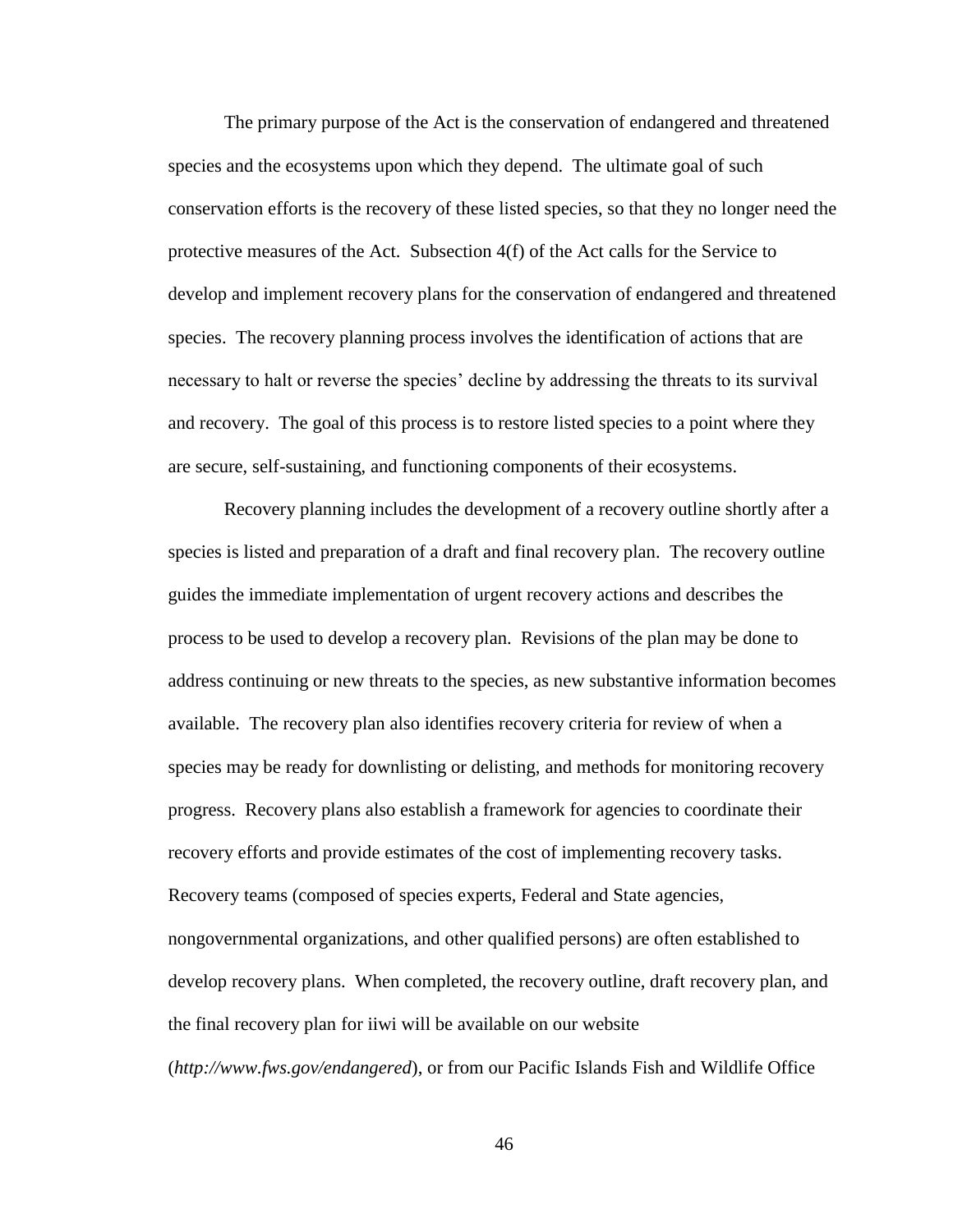(see **FOR FURTHER INFORMATION CONTACT**). The public will have an opportunity to comment on the draft recovery plan, and the Service will consider all information presented during the public comment period prior to approval of the plan.

Implementation of recovery actions generally requires the participation of a broad range of partners, including other Federal agencies, States, Tribes, nongovernmental organizations, businesses, and private landowners. Examples of recovery actions include habitat restoration (e.g., restoration of native vegetation), research, captive propagation and reintroduction, and outreach and education. The recovery of many listed species cannot be accomplished solely on Federal lands because their range may occur primarily or solely on non-Federal lands. To achieve recovery of these species requires cooperative conservation efforts on private, State, and Tribal lands. If this species is listed, funding for recovery actions will be available from a variety of sources, including Federal budgets, State programs, and cost-share grants for non-Federal landowners, the academic community, and nongovernmental organizations. In addition, pursuant to section 6 of the Act, the State of Hawaii would be eligible for Federal funds to implement management actions that promote the protection or recovery of the iiwi. Information on our grant programs that are available to aid species recovery can be found at:

*http://www.fws.gov/grants*.

Please let us know if you are interested in participating in recovery efforts for this species. Additionally, we invite you to submit any new information on this species whenever it becomes available and any information you may have for recovery planning purposes (see **FOR FURTHER INFORMATION CONTACT**).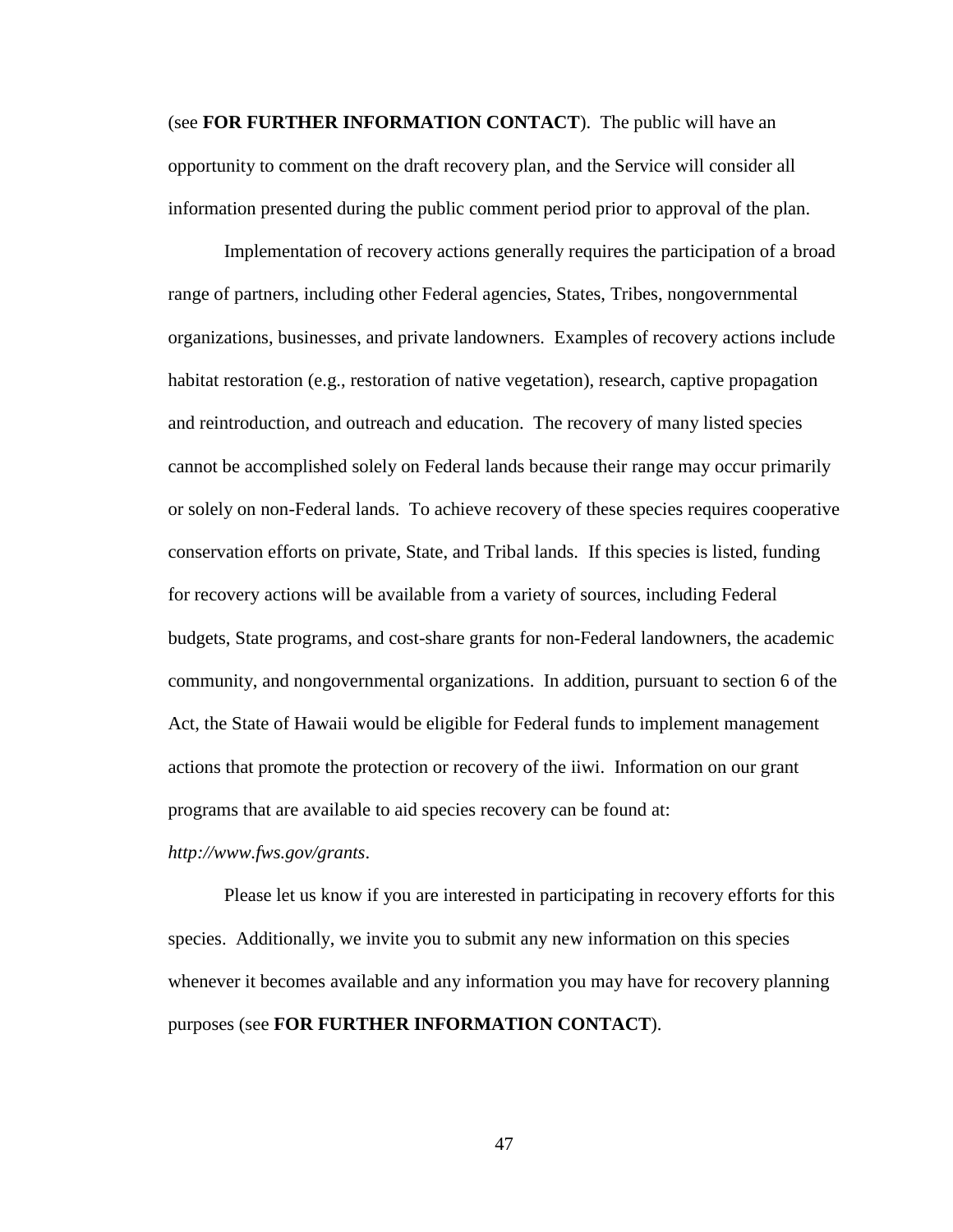Section 7(a) of the Act requires Federal agencies to evaluate their actions with respect to any species that is listed as an endangered or threatened species and with respect to its critical habitat, if any is designated. Regulations implementing this interagency cooperation provision of the Act are codified at 50 CFR part 402. Section 7(a)(2) of the Act requires Federal agencies to ensure that activities they authorize, fund, or carry out are not likely to jeopardize the continued existence of the species or destroy or adversely modify its critical habitat. If a Federal action may affect a listed species or its critical habitat, the responsible Federal agency must enter into consultation with the Service.

Federal agency actions within the iiwi's habitat that may require a conference or consultation or both as described in the preceding paragraph, include but are not limited to, management and any other landscape-altering activities on Federal lands administered by the U.S. Fish and Wildlife Service, U.S. Forest Service, and National Park Service; actions within the jurisdiction of the Natural Resources Conservation Service, the U.S. Army Corps of Engineers, the U.S. Fish and Wildlife Service, and branches of the Department of Defense (DOD); and activities funded or authorized under the Federal Highway Administration, Partners for Fish and Wildlife Program, and DOD construction activities related to training or other military missions.

Under section 4(d) of the Act, the Service has discretion to issue regulations that we find necessary and advisable to provide for the conservation of threatened species. We are not proposing to issue a special rule pursuant to section 4(d) for this species. Therefore, the provisions of 50 CFR 17.31(a) and (b) would apply. These regulatory provisions apply the prohibitions of section  $9(a)(1)$  of the Act to threatened wildlife and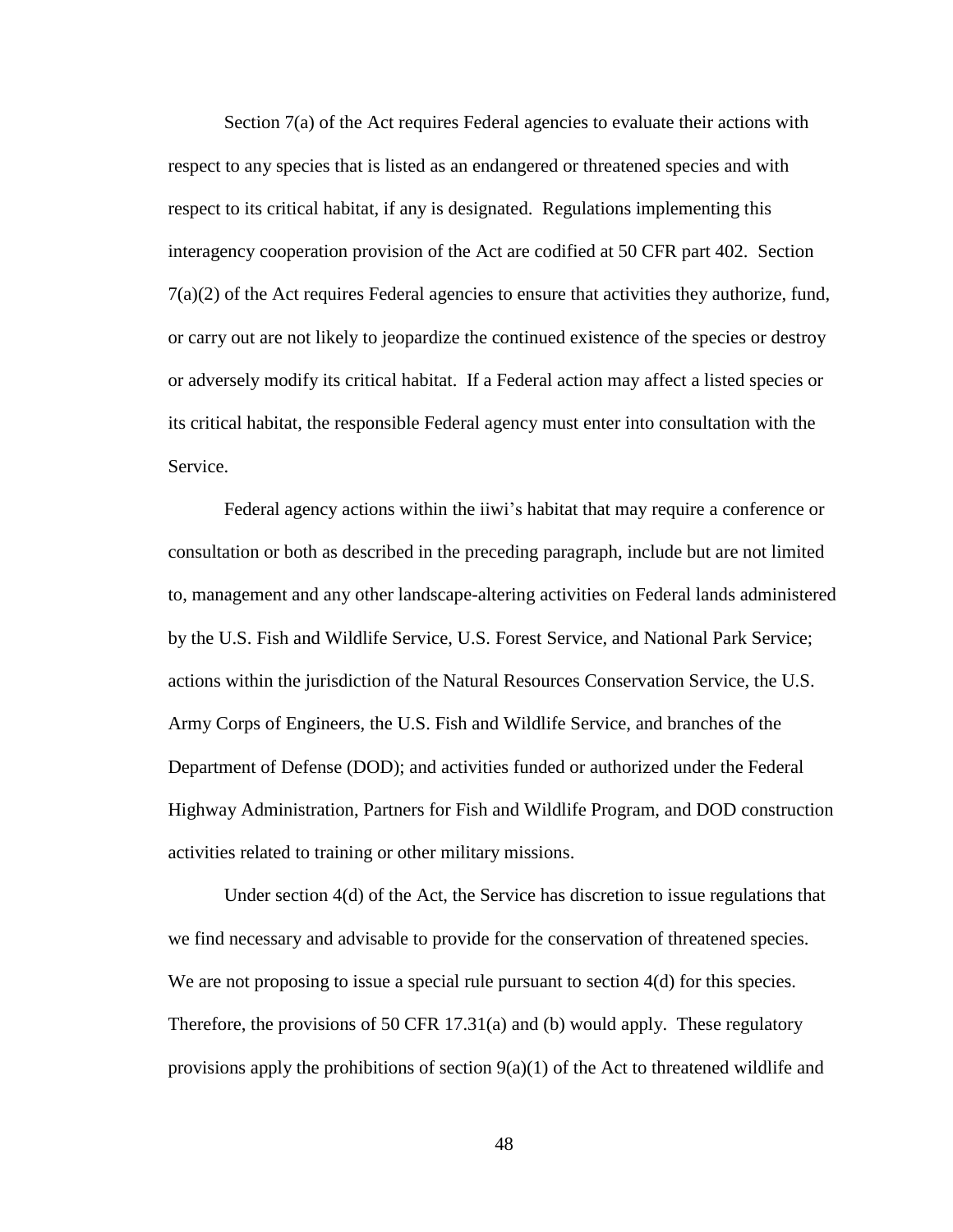make it illegal for any person subject to the jurisdiction of the United States to take (which includes harass, harm, pursue, hunt, shoot, wound, kill, trap, capture, or collect; or to attempt any of these) threatened wildlife within the United States or on the high seas. In addition, it is unlawful to import, export, deliver, receive, carry, transport, or ship in interstate or foreign commerce in the course of commercial activity; or sell or offer for sale in interstate or foreign commerce any listed species. It is also illegal to possess, sell, deliver, carry, transport, or ship any such wildlife that has been taken illegally. Certain exceptions apply to employees of the Service, the National Marine Fisheries Service, other Federal land management agencies, and State conservation agencies.

We may issue permits to carry out otherwise prohibited activities involving threatened wildlife under certain circumstances. Regulations governing permits are codified at 50 CFR 17.32. With regard to threatened wildlife, a permit may be issued for the following purposes: for scientific purposes, to enhance the propagation or survival of the species, or for incidental take in connection with otherwise lawful activities. There are also certain statutory exemptions from the prohibitions, which are found in sections 9 and 10 of the Act.

It is our policy, as published in the **Federal Register** on July 1, 1994 (59 FR 34272), to identify to the maximum extent practicable at the time a species is listed, those activities that would or would not constitute a violation of section 9 of the Act. The intent of this policy is to increase public awareness of the effect of a final listing on proposed and ongoing activities within the range of a listed species. Based on the best available information, actions that may result in a violation of section 9 include but are not limited to: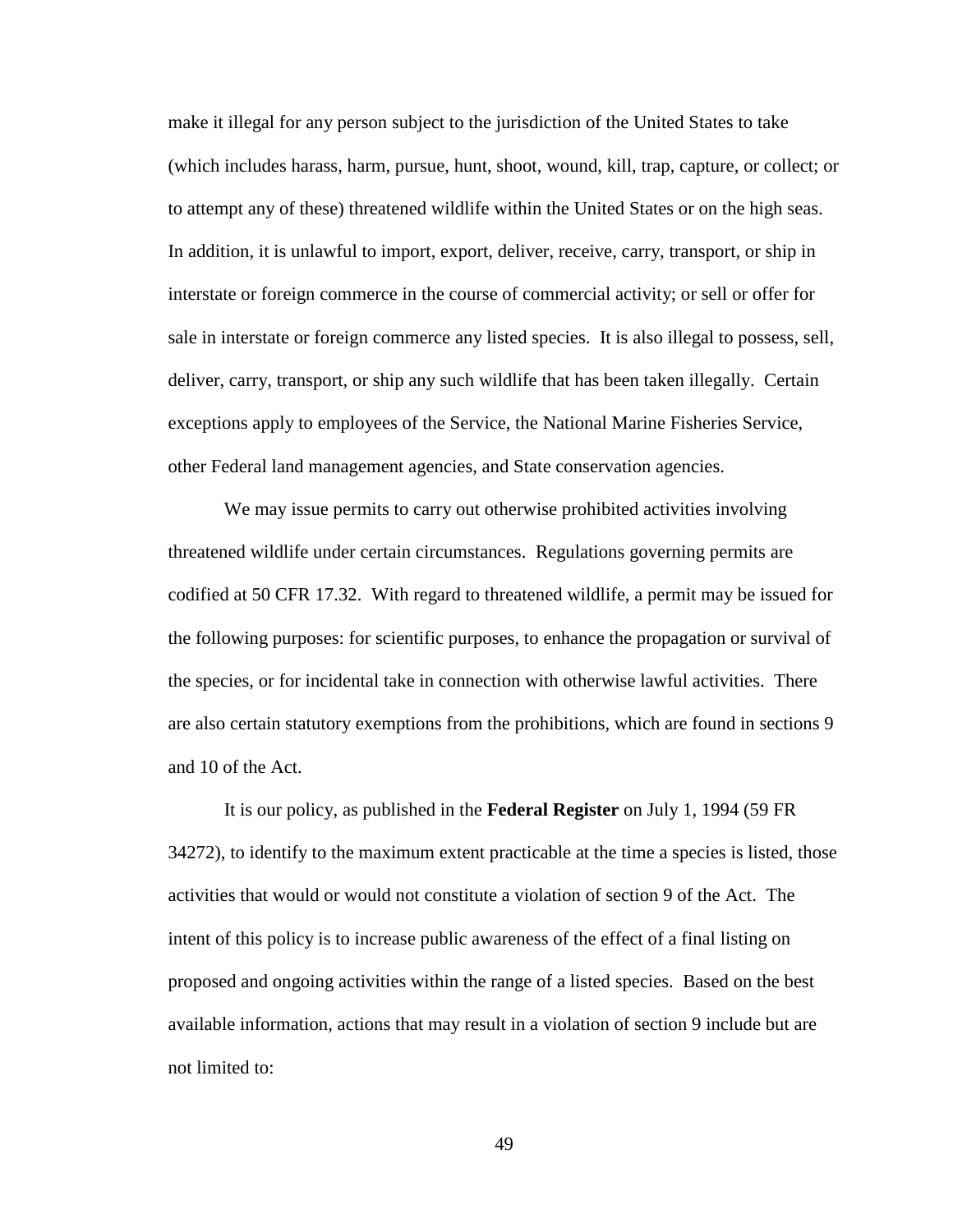(1) Development of land or the conversion of native ohia forest, including the construction of any infrastructure (*e.g*., roads, bridges, railroads, pipelines, utilities) in occupied iiwi habitat;

(2) Unauthorized collecting, handling, possessing, selling, delivering, carrying, or transporting of the species, including import or export across State lines and international boundaries, except for properly documented antique specimens of this species at least 100 years old, as defined by section 10(h)(1) of the Act;

(3) Introduction of nonnative species that compete with or prey upon the iiwi, such as the new introduction of nonnative predators or competing birds to the State of Hawaii; and

(4) Certain research activities: collection and handling of iiwi for research that may result in displacement or death of individuals.

Questions regarding whether specific activities would constitute a violation of section 9 of the Act should be directed to the Pacific Islands Fish and Wildlife Office, Ecological Services Field Office (see **FOR FURTHER INFORMATION CONTACT**).

### **Required Determinations**

*National Environmental Policy Act (42 U.S.C. 4321 et seq.)*

We have determined that environmental assessments and environmental impact statements, as defined under the authority of the National Environmental Policy Act (NEPA; 42 U.S.C. 4321 *et seq.*), need not be prepared in connection with listing a species as an endangered or threatened species under the Endangered Species Act. We published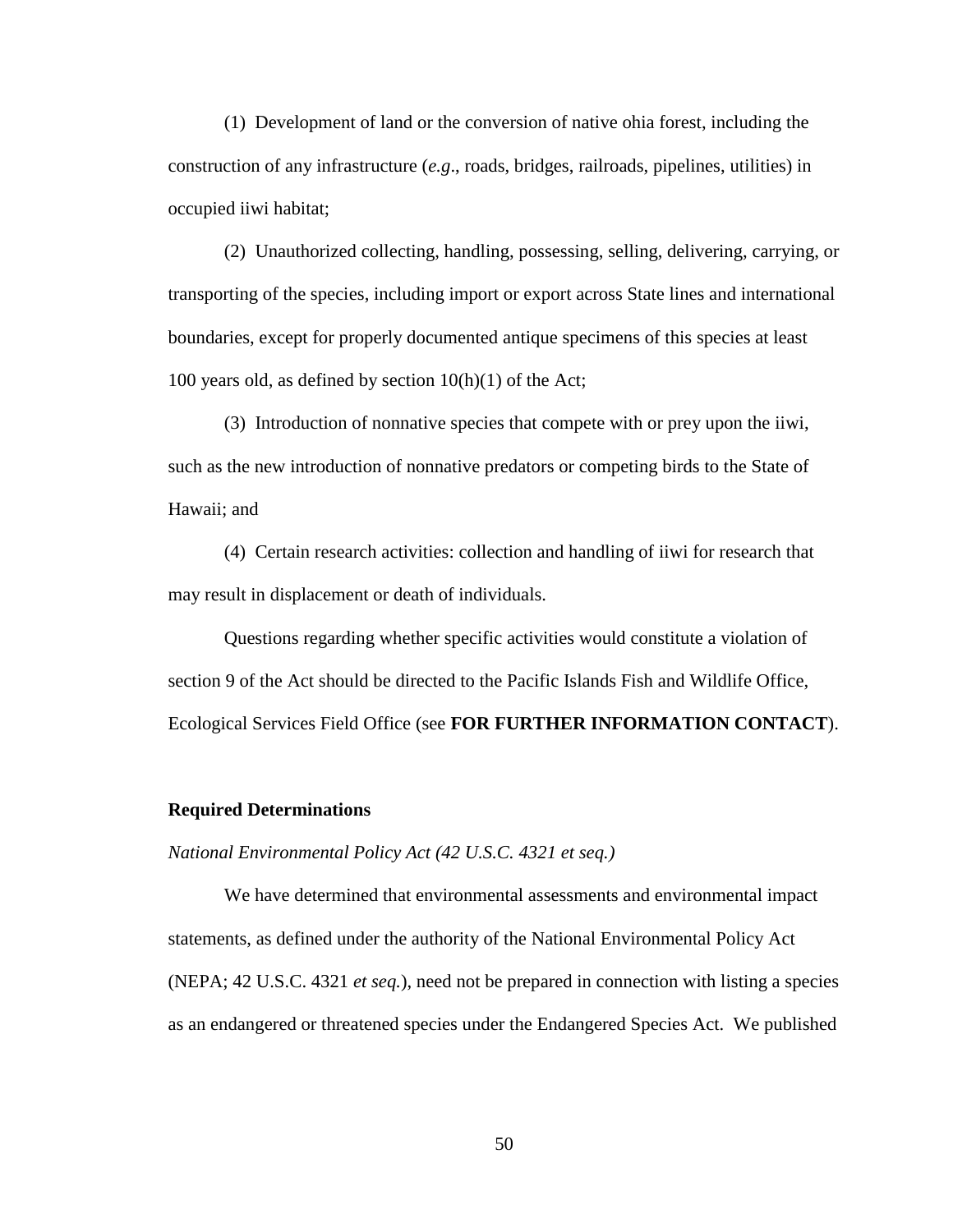a notice outlining our reasons for this determination in the **Federal Register** on October 25, 1983 (48 FR 49244).

## **References Cited**

A complete list of references cited in this rulemaking is available on the Internet at *http://www.regulations.gov* at Docket No. FWS–R1–ES–2016–0057 and upon request from the Pacific Islands Fish and Wildlife Office (see **FOR FURTHER** 

## **INFORMATION CONTACT**).

## **Authors**

The primary authors of this final rule are the staff members of the Pacific Islands Fish and Wildlife Office.

## **List of Subjects in 50 CFR Part 17**

Endangered and threatened species, Exports, Imports, Reporting and recordkeeping requirements, Transportation.

## **Regulation Promulgation**

Accordingly, we amend part 17, subchapter B of chapter I, title 50 of the Code of Federal Regulations, as set forth below:

## **PART 17—ENDANGERED AND THREATENED WILDLIFE AND PLANTS**

1. The authority citation for part 17 continues to read as follows: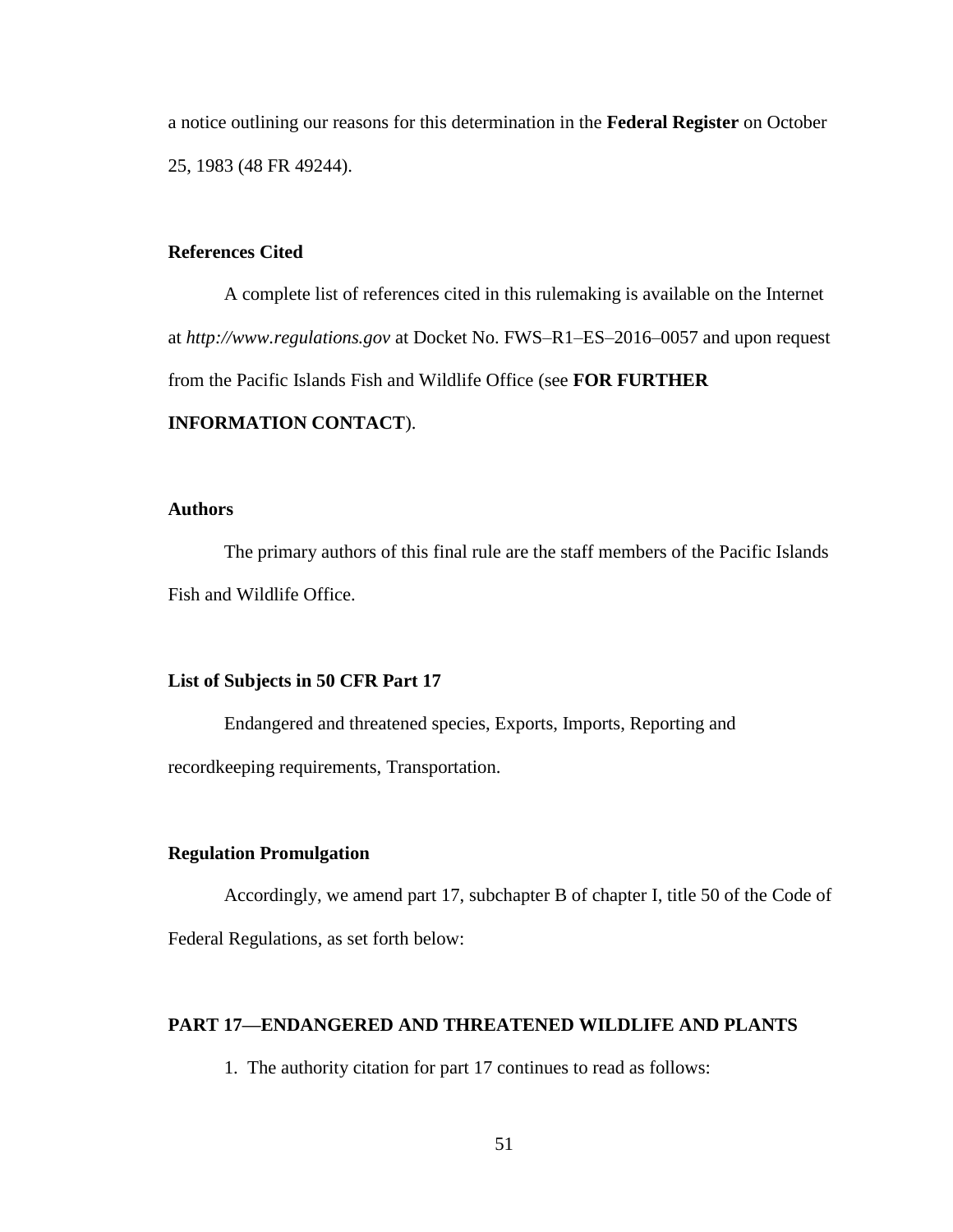Authority: 16 U.S.C. 1361–1407; 1531–1544; 4201–4245; unless otherwise noted.

2. In § 17.11(h), add an entry for "Iiwi (honeycreeper)" to the List of Endangered and Threatened Wildlife in alphabetical order under BIRDS to read as set forth below:

**§ 17.11 Endangered and threatened wildlife.**

\* \* \* \* \* (h) \* \* \*

| <b>Common Name</b>                             | <b>Scientific Name</b> | <b>Where</b><br><b>Listed</b> | <b>Status</b> | <b>Listing Citations and</b><br><b>Applicable Rules</b>                                                                                             |
|------------------------------------------------|------------------------|-------------------------------|---------------|-----------------------------------------------------------------------------------------------------------------------------------------------------|
| $\ast$<br>$\ast$<br>$\ast$<br>$\ast$<br>$\ast$ | $\ast$<br>$\ast$       |                               |               |                                                                                                                                                     |
| <b>BIRDS</b>                                   |                        |                               |               |                                                                                                                                                     |
| $\ast$<br>$\ast$<br>*<br>$\ast$<br>∗           | $\ast$<br>*            |                               |               |                                                                                                                                                     |
| liwi<br>(honeycreeper)                         | Drepanis coccinea      | Wherever<br>found             | T             | 82 FR [Insert Federal<br><b>Register</b> page where the<br>document begins],<br>[Insert date of<br>publication in the<br><b>Federal Register</b> ]. |
| *<br>*<br>∗<br>∗<br>*                          | *<br>*                 |                               |               |                                                                                                                                                     |

Dated:August 23, 2017

James W. Kurth

Acting *Director, U.S. Fish and Wildlife Service.*

Billing Code 4333–15